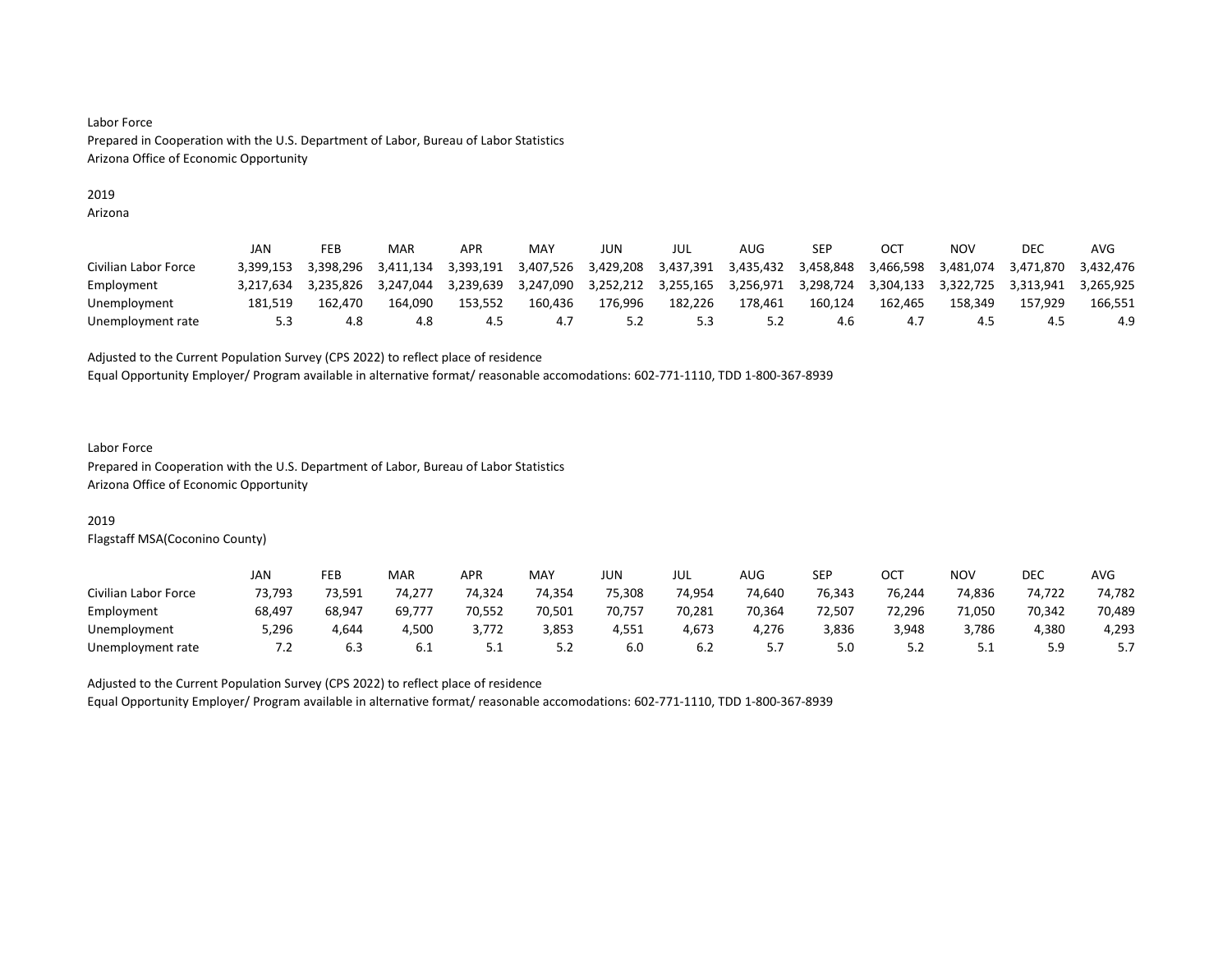#### 2019

Lake Havasu City-Kingman MSA(Mohave County)

|                      | JAN    | FEB    | MAR    | APR    | MAY    | JUN    | JUL    | AUG    | SEP    | OC1    | NOV    | DEC    | AVG    |
|----------------------|--------|--------|--------|--------|--------|--------|--------|--------|--------|--------|--------|--------|--------|
| Civilian Labor Force | 83,619 | 83,578 | 84.076 | 84,173 | 84,853 | 85,742 | 85,828 | 84,938 | 84,855 | 84,621 | 84,756 | 83,950 | 84,582 |
| Employment           | 78.073 | 78.745 | 79.161 | 79.520 | 80,118 | 80.589 | 80,603 | 79.835 | 80.146 | 79.808 | 79.965 | 79.070 | 79,636 |
| Unemployment         | 5,546  | 4,833  | 4,915  | 4,653  | 4,735  | 5,153  | 5,225  | 5,103  | 4,709  | 4,813  | 4,791  | 4,880  | 4,946  |
| Unemployment rate    | 6.6    | 5.8    | 5.8    | 5.5    | 5.6    | 6.0    | 6.1    | 6.0    | 5.5    |        |        | 5.8    | 5.8    |

Adjusted to the Current Population Survey (CPS 2022) to reflect place of residence

Equal Opportunity Employer/ Program available in alternative format/ reasonable accomodations: 602-771-1110, TDD 1-800-367-8939

# Labor Force Prepared in Cooperation with the U.S. Department of Labor, Bureau of Labor Statistics Arizona Office of Economic Opportunity

## 2019

Phoenix MSA

|                      | <b>JAN</b> | FEB       | MAR       | APR       | MAY       | JUN       | JUL       | AUG       | SEP       |           | ΝΟν       | <b>DEC</b> | AVG       |
|----------------------|------------|-----------|-----------|-----------|-----------|-----------|-----------|-----------|-----------|-----------|-----------|------------|-----------|
| Civilian Labor Force | 2.385.261  | 2.389.953 | 2.394.269 | 2.386.452 | 2.394.222 | 2,411,719 | 2,421,509 | 2.416.506 | 2.429.870 | 2.438.616 | 2.451.949 | 2.448.065  | 2.414.032 |
| Employment           | 2.271.853  | 2.287.147 | 2.290.578 | 2.291.069 | 2,295,366 | 2,302,990 | 2,311,101 | 2,309,684 | 2,334,145 | 2,339,732 | 2.354.986 | 2.351.657  | 2.311.692 |
| Unemployment         | 113.408    | 102.806   | 103.691   | 95.383    | 98.856    | 108.729   | 110.408   | 106.822   | 95.725    | 98.884    | 96.963    | 96.408     | 102,340   |
| Unemployment rate    | 4.8        | د.4       | 4.3       | 4.0       | 4.1       | 4.5       | 4.6       | 4.4       | 3.9       | -4.1      | 4.0       |            | 4.2       |

Adjusted to the Current Population Survey (CPS 2022) to reflect place of residence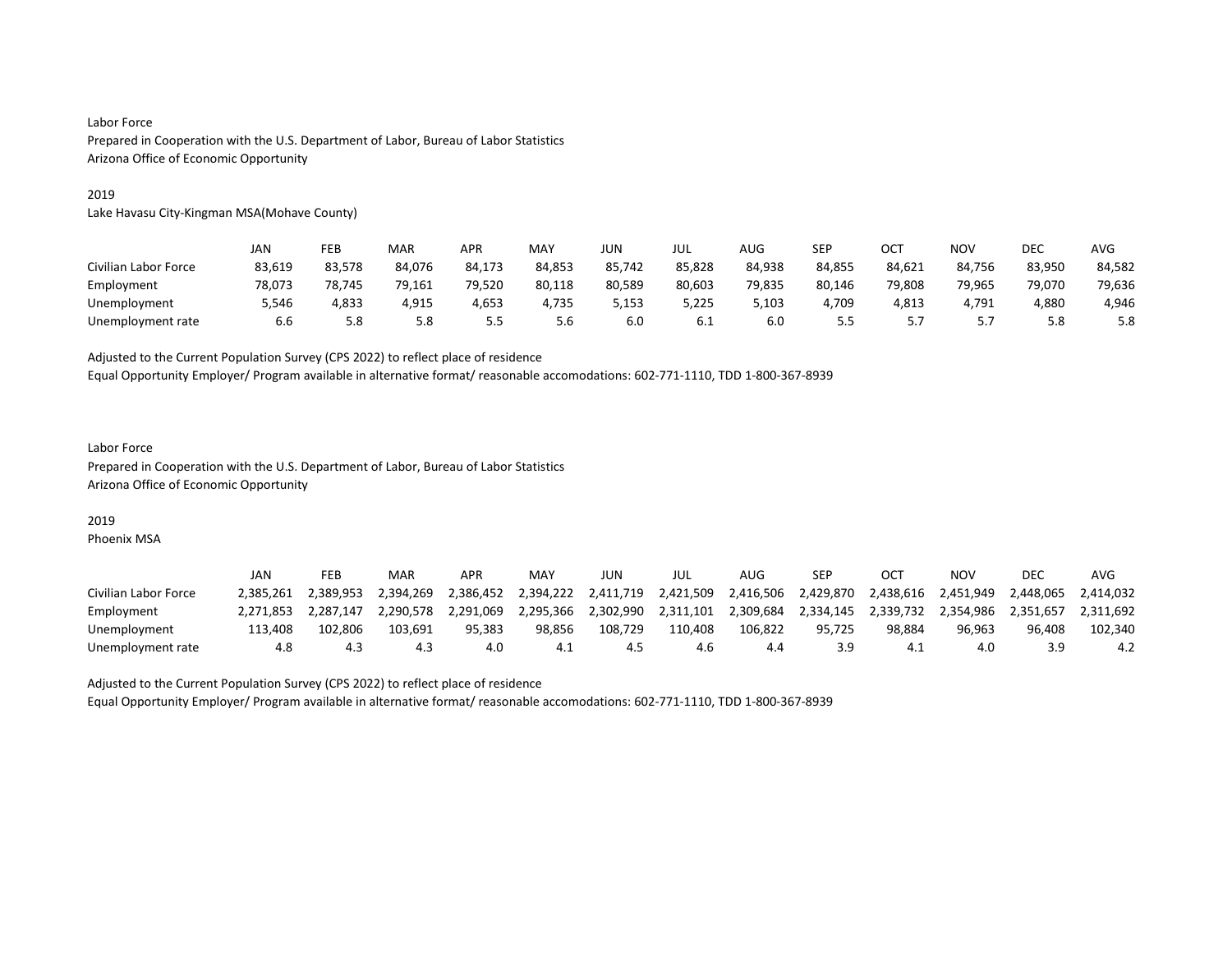#### 2019

Prescott MSA(Yavapai County)

|                      | JAN     | FEB     | MAR     | APR     | MAY     | JUN     | JUL     | AUG     | SEP     | OCT     | <b>NOV</b> | DEC     | <b>AVG</b> |
|----------------------|---------|---------|---------|---------|---------|---------|---------|---------|---------|---------|------------|---------|------------|
| Civilian Labor Force | 101,735 | 101.291 | 102,628 | 102,257 | 103,281 | 104,584 | 104,511 | 103,881 | 104,342 | 104,038 | 104,214    | 102,963 | 103,311    |
| Employment           | 96.495  | 96.660  | 97.940  | 97,803  | 98,768  | 99.568  | 99,460  | 98,946  | 99,922  | 99,481  | 99.644     | 98,524  | 98,601     |
| Unemployment         | 5,240   | 4,631   | 4,688   | 4,454   | 4,513   | 5,016   | 5,051   | 4,935   | 4,420   | 4,557   | 4.570      | 4,439   | 4,710      |
| Unemployment rate    | 5.2     | 4.6     | 4.6     | 4.4     | 4.4     | 4.8     | 4.8     | 4.8     | 4.2     | 4.4     | 4.4        | 4.3     | 4.6        |

Adjusted to the Current Population Survey (CPS 2022) to reflect place of residence

Equal Opportunity Employer/ Program available in alternative format/ reasonable accomodations: 602-771-1110, TDD 1-800-367-8939

# Labor Force

Prepared in Cooperation with the U.S. Department of Labor, Bureau of Labor Statistics Arizona Office of Economic Opportunity

#### 2019

Sierra-Vista Douglas MSA(Cochise County)

|                      | JAN    | FEB    | MAR    | <b>APR</b> | MAY    | <b>JUN</b> | JUL    | AUG    | SEP    | ост    | NO٧        | <b>DEC</b> | AVG    |
|----------------------|--------|--------|--------|------------|--------|------------|--------|--------|--------|--------|------------|------------|--------|
| Civilian Labor Force | 48,498 | 48.456 | 49,110 | 47,972     | 48,356 | 48,396     | 48,114 | 48,214 | 49,087 | 49,571 | 49,932     | 49,711     | 48,785 |
| Employment           | 45.325 | 45.653 | 46,241 | 45,260     | 45,702 | 45.473     | 45.135 | 45,281 | 46,422 | 46,879 | 47.207     | 46,981     | 45,963 |
| Unemployment         | 3.173  | 2,803  | 2,869  | 2.712      | 2,654  | 2,923      | 2,979  | 2,933  | 2,665  | 2,692  | 2,725      | 2.730      | 2,822  |
| Unemployment rate    | 6.5    | 5.8    | 5.8    | ، ، ب      | 5.5    | 6.0        | 6.2    | 6.I    | 5.4    | 5.4    | . .<br>ر.ر | ر.ر        | 5.8    |

Adjusted to the Current Population Survey (CPS 2022) to reflect place of residence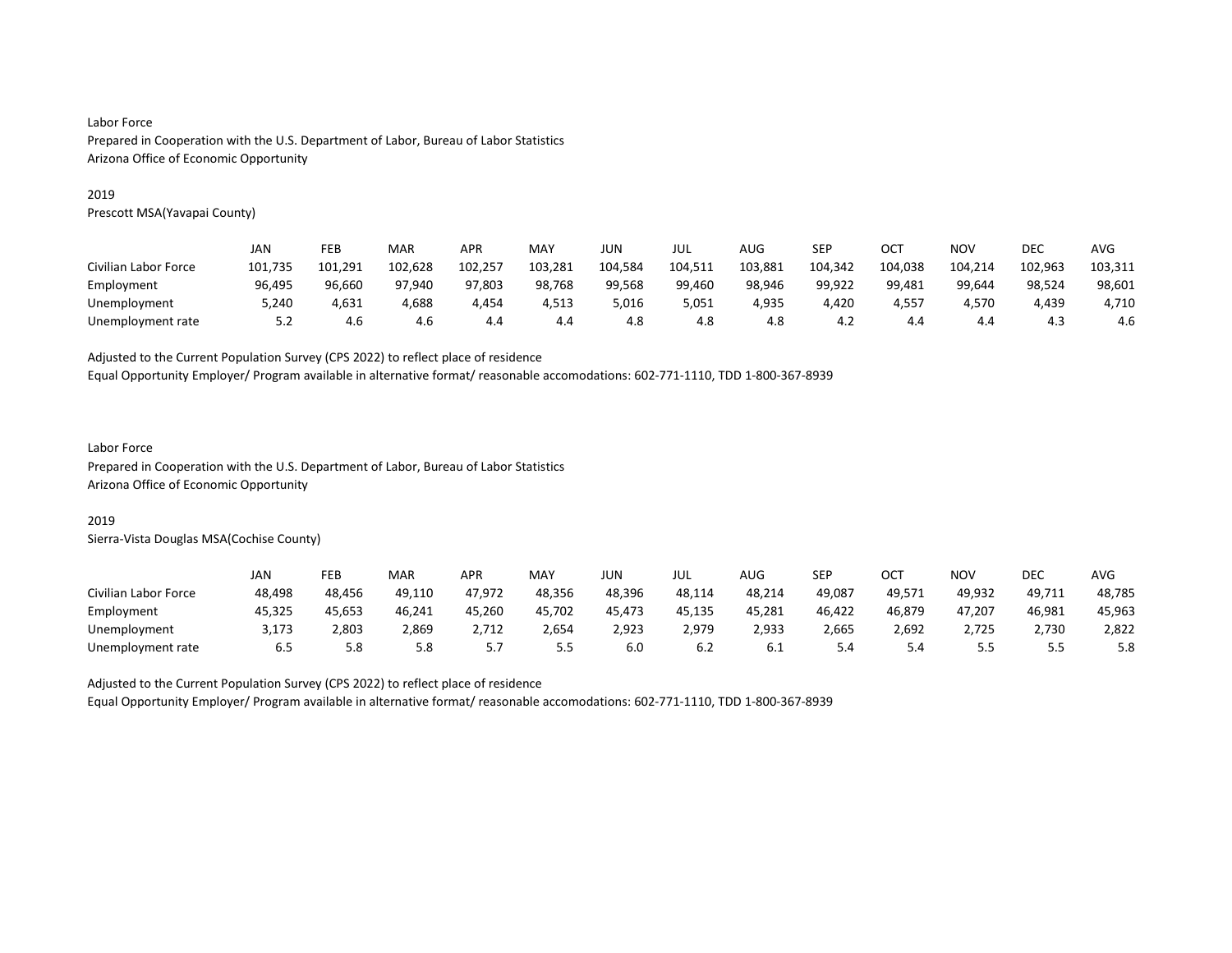#### 2019

Tucson MSA(Pima County)

|                      | JAN     | FEB     | MAR     | APR     | MAY     | JUN     | JUL     | AUG     | SEP     | OC1     | NOV     | DEC     | AVG     |
|----------------------|---------|---------|---------|---------|---------|---------|---------|---------|---------|---------|---------|---------|---------|
| Civilian Labor Force | 479.164 | 479.616 | 481.277 | 478.567 | 481,636 | 481,543 | 483,067 | 480,710 | 486,077 | 484.783 | 487,421 | 485.630 | 482,457 |
| Employment           | 455.058 | 457.930 | 459,452 | 458.323 | 460,514 | 458,279 | 459,314 | 457.776 | 465,469 | 463,466 | 466,558 | 464.728 | 460,572 |
| Unemployment         | 24.106  | 21.686  | 21.825  | 20.244  | 21.122  | 23.264  | 23,753  | 22.934  | 20.608  | 21.317  | 20.863  | 20.902  | 21,885  |
| Unemployment rate    | 5.0     | 4.5     | 4.5     | 4.2     | 4.4     | 4.8     | 4.9     | 4.8     | 4.2     | 4.4     | 4.3     | 4.3     | 4.5     |

Adjusted to the Current Population Survey (CPS 2022) to reflect place of residence

Equal Opportunity Employer/ Program available in alternative format/ reasonable accomodations: 602-771-1110, TDD 1-800-367-8939

# Labor Force

Prepared in Cooperation with the U.S. Department of Labor, Bureau of Labor Statistics Arizona Office of Economic Opportunity

## 2019

Yuma MSA(Yuma County)

|                      | JAN    | FEB    | MAR    | <b>APR</b> | MAY    | JUN    | JUL    | AUG    | SEP    | ост     | <b>NOV</b> | <b>DEC</b> | <b>AVG</b> |
|----------------------|--------|--------|--------|------------|--------|--------|--------|--------|--------|---------|------------|------------|------------|
| Civilian Labor Force | 98,579 | 94.674 | 96.970 | 93,511     | 94.144 | 93,513 | 96,107 | 98,874 | 99,418 | 100,043 | 100,273    | 99,556     | 97,138     |
| Employment           | 84,487 | 82,908 | 84,727 | 79,450     | 77,673 | 75,616 | 75,918 | 77,173 | 80,310 | 82,859  | 84.340     | 84.456     | 80,826     |
| Unemployment         | 14.092 | 11.766 | 12.243 | 14,061     | 16,471 | 17,897 | 20,189 | 21.701 | 19.108 | 17.184  | 15.933     | 15,100     | 16,312     |
| Unemployment rate    | 14.3   | 12.4   | 12.6   | 15.0       | 17.5   | 19.1   | 21.0   | 21.9   | 19.2   |         | 15.9       | 15.2       | 16.8       |

Adjusted to the Current Population Survey (CPS 2022) to reflect place of residence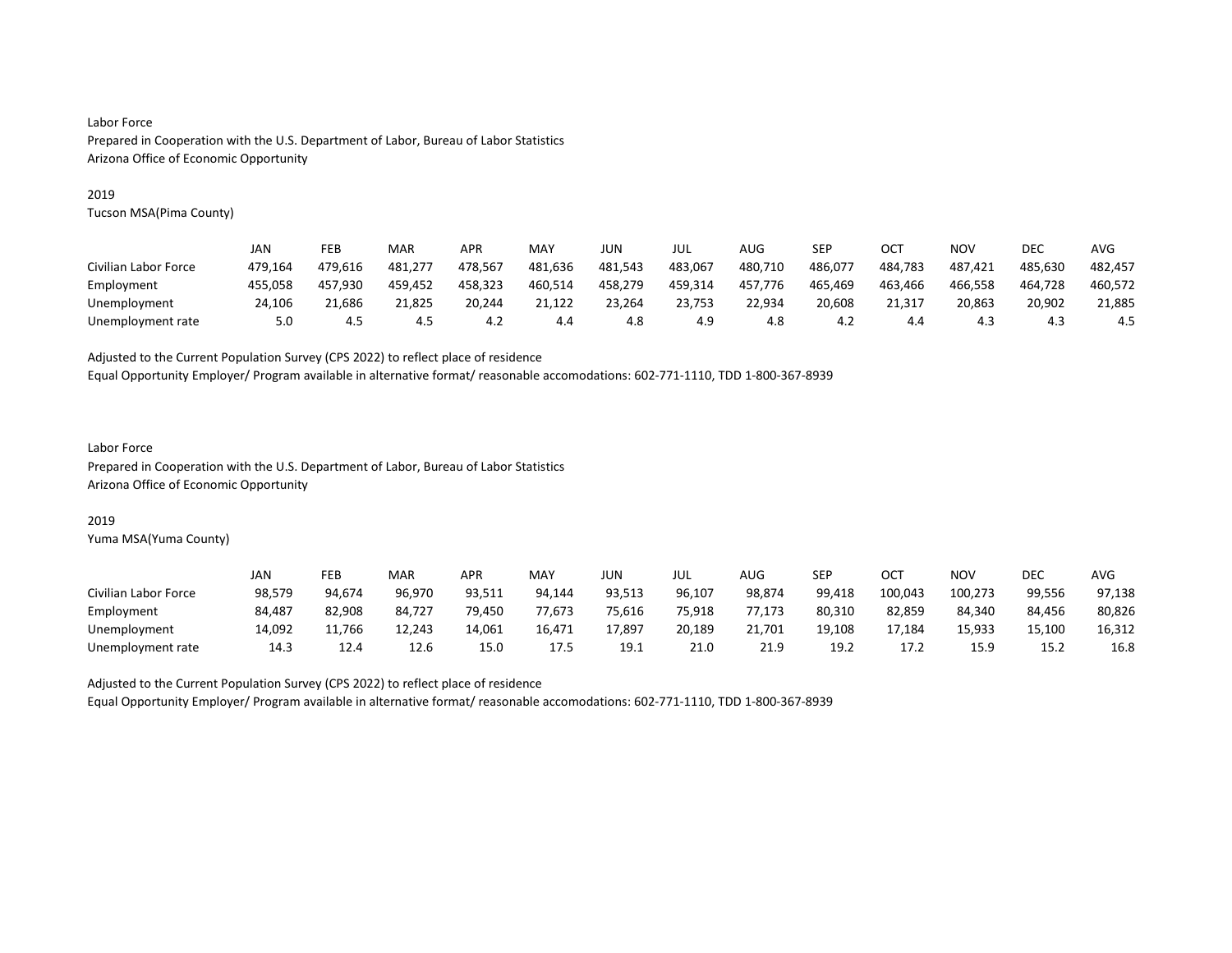### 2018

Arizona

|                      | JAN       | FEB       | MAR       | APR       | MAY       | JUN       | JUL       | AUG       | SEP       | OС        | NOV       | DEC       | AVG       |
|----------------------|-----------|-----------|-----------|-----------|-----------|-----------|-----------|-----------|-----------|-----------|-----------|-----------|-----------|
| Civilian Labor Force | 3.269.032 | 3.292.547 | 3.305.371 | 3.295.217 | 3.303.441 | 3.322.007 | 3,338,940 | 3.322.794 | 3.359.534 | 3.365.068 | 3.384.987 | 3.379.330 | 3.328.189 |
| Employment           | 3.105.258 | 3.135.794 | 3.153.434 | 3.147.174 | 3,160,062 | 3,151,490 | 3.168.548 | 3.152.255 | 3.198.979 | 3.204.972 | 3.229.828 | 3.213.829 | 3.168.469 |
| Unemployment         | 163.774   | 156.753   | 151.937   | 148.043   | 143.379   | 170.517   | 170.392   | 170.539   | 160.555   | 160.096   | 155.159   | 165.501   | 159.720   |
| Unemployment rate    | 5.0       | 4.8       | 4.6       | 4.5       | 4.3       | 5.1       | 5.1       | 5.1       | 4.8       | 4.8       | 4.6       | 4.9       | 4.8       |

#### Adjusted to the Current Population Survey (CPS 2022) to reflect place of residence

Equal Opportunity Employer/ Program available in alternative format/ reasonable accomodations: 602-771-1110, TDD 1-800-367-8939

# Labor Force

Prepared in Cooperation with the U.S. Department of Labor, Bureau of Labor Statistics Arizona Office of Economic Opportunity

## 2018

Flagstaff MSA(Coconino County)

|                      | JAN    | FEB        | MAR        | <b>APR</b> | <b>MAY</b> | <b>JUN</b> | JUL    | AUG    | <b>SEP</b> | OCT    | NO۱    | DEC    | <b>AVG</b> |
|----------------------|--------|------------|------------|------------|------------|------------|--------|--------|------------|--------|--------|--------|------------|
| Civilian Labor Force | 71.277 | 71.838     | 72.756     | 73,112     | 73.657     | 74,641     | 74.276 | 75.536 | 76.175     | 75.633 | 74.982 | 74.487 | 74,030     |
| Employment           | 66,775 | 67,617     | 68,748     | 69,462     | 70,246     | 70,381     | 69,844 | 71,382 | 72.376     | 71,739 | 71,165 | 69,886 | 69,968     |
| Unemployment         | 4.502  | 4,221      | 4,008      | 3,650      | 3,411      | 1.260      | 4.432  | 4.154  | 3,799      | 3,894  | 3,817  | 4,601  | 4,062      |
| Unemployment rate    | 6.3    | : a<br>ت.ر | - -<br>ر.ر | 5.0        | 4.6        | ، ، ب      | 6.0    | ر.ر    | 5.0        | ــــ   |        | 6.2    | 5.5        |

Adjusted to the Current Population Survey (CPS 2022) to reflect place of residence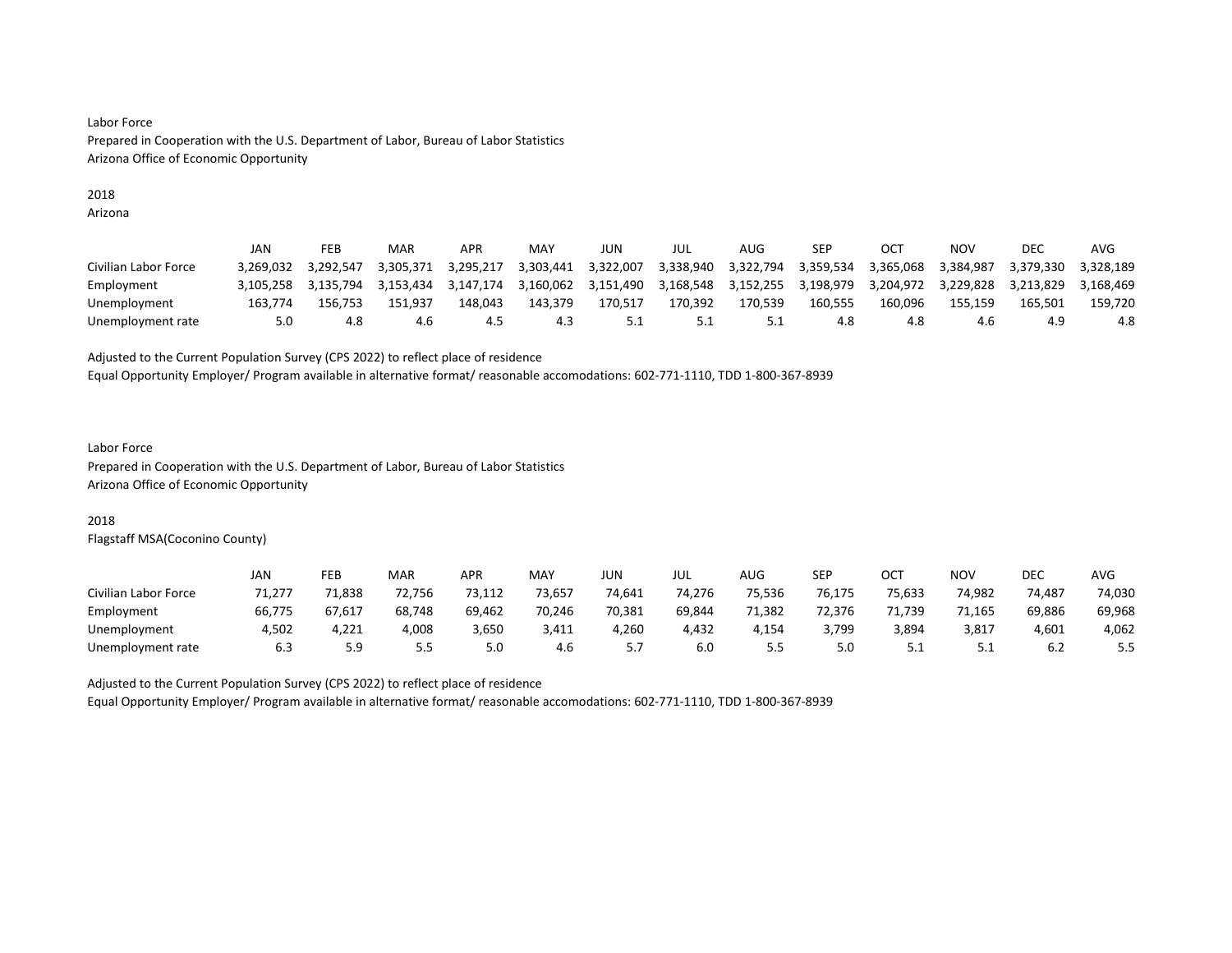#### 2018

Lake Havasu City-Kingman MSA(Mohave County)

|                      | JAN    | FEB    | MAR    | APR    | MAY    | JUN    | JUL    | AUG    | SEP    | OCT    | ΝΟν    | DEC    | <b>AVG</b> |
|----------------------|--------|--------|--------|--------|--------|--------|--------|--------|--------|--------|--------|--------|------------|
| Civilian Labor Force | 80,817 | 81,265 | 81,567 | 81,923 | 82,453 | 83,596 | 84,014 | 83,012 | 83,363 | 83,167 | 83,182 | 82,756 | 82,593     |
| Employment           | 75.741 | 76.554 | 77.019 | 77.544 | 78,285 | 78.609 | 79,253 | 78.228 | 78.713 | 78.605 | 78.589 | 77.777 | 77,910     |
| Unemployment         | 5,076  | 4,711  | 4,548  | 4,379  | 4,168  | 4,987  | 4,761  | 4,784  | 4,650  | 4,562  | 4,593  | 4,979  | 4,683      |
| Unemployment rate    | 6.3    | 5.8    | 5.6    | 5.3    | ـ      | 6.0    |        | 5.8    | 5.6    | כ.כ    | 5.5    | 6.0    |            |

Adjusted to the Current Population Survey (CPS 2022) to reflect place of residence

Equal Opportunity Employer/ Program available in alternative format/ reasonable accomodations: 602-771-1110, TDD 1-800-367-8939

# Labor Force Prepared in Cooperation with the U.S. Department of Labor, Bureau of Labor Statistics Arizona Office of Economic Opportunity

#### 2018

Phoenix MSA

|                      | JAN       | FEB       | MAR       | <b>APR</b> | MAY       | JUN       | JUL       | AUG       | SEP       | CT        | NO۱       | DEC       | AVG       |
|----------------------|-----------|-----------|-----------|------------|-----------|-----------|-----------|-----------|-----------|-----------|-----------|-----------|-----------|
| Civilian Labor Force | 2.290.369 | 2.309.522 | 2.315.116 | 2.308.130  | 2,310,231 | 2.324.337 | 2,340,150 | 2,327,276 | 2,349,145 | 2.353.314 | 2.373.146 | 2.369.031 | 2.330.814 |
| Employment           | 2.188.619 | 2.210.951 | 2.220.481 | 2.217.179  | 2.223.091 | 2,221,016 | 2.238.213 | 2.224.838 | 2,251,733 | 2,256,792 | 2.277.647 | 2.266.605 | 2.233.097 |
| Unemployment         | 101.750   | 98.571    | 94.635    | 90.951     | 87.140    | 103.321   | 101.937   | 102.438   | 97.412    | 96.522    | 95.499    | 102.426   | 97.717    |
| Unemployment rate    | 4.4       | د.4       | 4.1       |            | 3.8       | 4.4       | 4.4       |           |           |           | 4.0       |           | 4.2       |

Adjusted to the Current Population Survey (CPS 2022) to reflect place of residence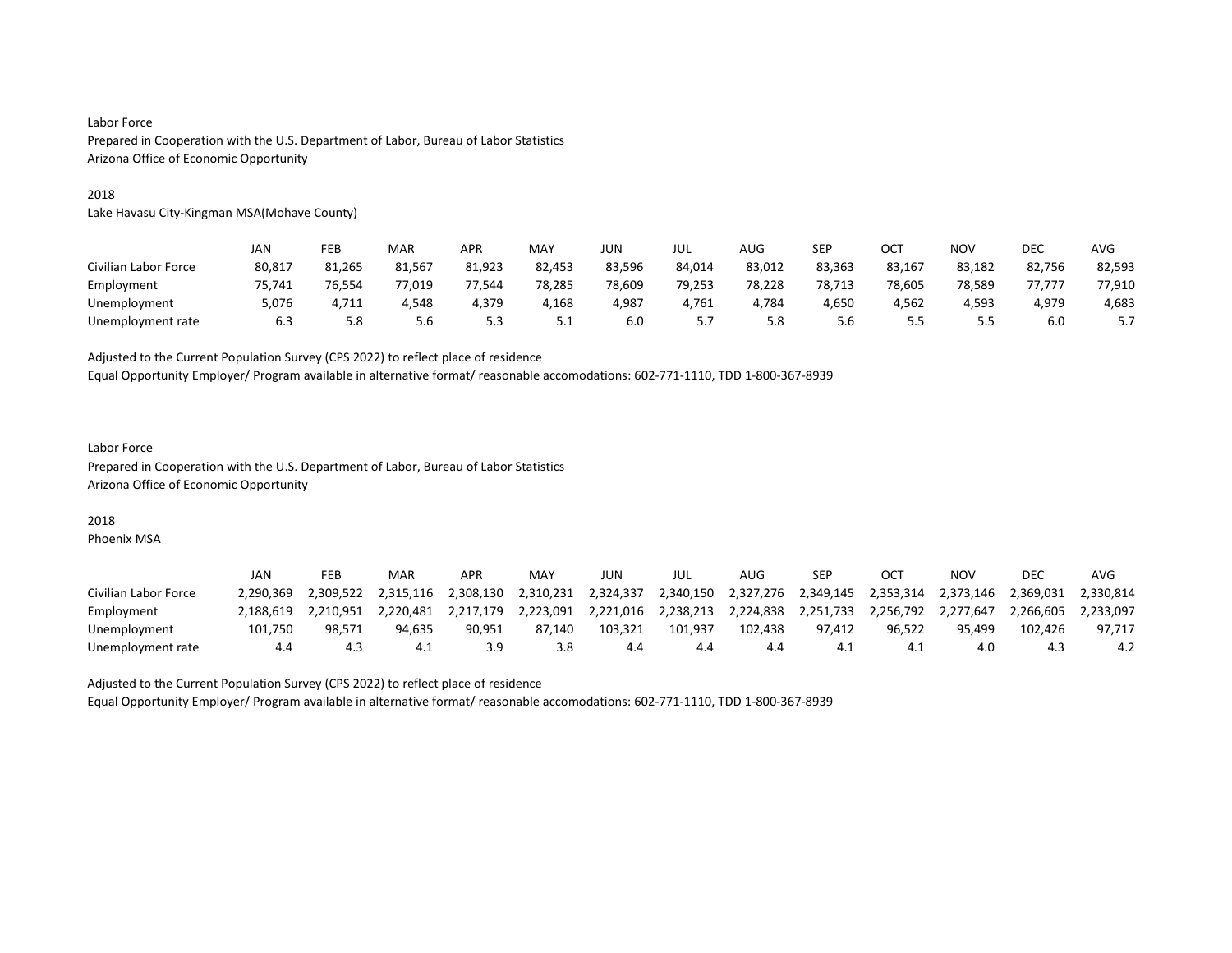#### 2018

Prescott MSA(Yavapai County)

|                      | JAN    | FEB     | MAR     | APR     | MAY     | JUN     | JUL     | AUG     | SEP     | OCT     | NOV     | DEC     | <b>AVG</b> |
|----------------------|--------|---------|---------|---------|---------|---------|---------|---------|---------|---------|---------|---------|------------|
| Civilian Labor Force | 99.060 | 100.490 | 101,230 | 101,609 | 102,178 | 103,145 | 103,570 | 101,819 | 102,757 | 101,679 | 101,574 | 101,285 | 101,700    |
| Employment           | 94.314 | 95.922  | 96.895  | 97.430  | 98,188  | 98,379  | 98,974  | 97.159  | 98,193  | 97.247  | 97.075  | 96,633  | 97,201     |
| Unemployment         | 4,746  | 4.568   | 4,335   | 4,179   | 3,990   | 4.766   | 4,596   | 4,660   | 4.564   | 4,432   | 4,499   | 4,652   | 4,499      |
| Unemployment rate    | 4.8    | 4.5     | 4.3     | 4.⊥     | 3.9     | 4.6     | 4.4     | 4.6     | 4.4     | 4.4     | 4.4     | 4.6     | 4.4        |

Adjusted to the Current Population Survey (CPS 2022) to reflect place of residence

Equal Opportunity Employer/ Program available in alternative format/ reasonable accomodations: 602-771-1110, TDD 1-800-367-8939

# Labor Force

Prepared in Cooperation with the U.S. Department of Labor, Bureau of Labor Statistics Arizona Office of Economic Opportunity

#### 2018

Sierra-Vista Douglas MSA(Cochise County)

|                      | JAN    | FEB    | <b>MAR</b> | APR    | <b>MAY</b> | JUN    | JUL    | AUG        | SEP    | OCT    | NO۱    | DEC    | AVG    |
|----------------------|--------|--------|------------|--------|------------|--------|--------|------------|--------|--------|--------|--------|--------|
| Civilian Labor Force | 47.165 | 47.325 | 47,811     | 47,628 | 48.038     | 48.393 | 48.040 | 47,816     | 48.594 | 48.952 | 49.096 | 48,527 | 48,115 |
| Employment           | 44,316 | 44,600 | 45.152     | 45,080 | 45,627     | 45.593 | 45,310 | 45,074     | 45.950 | 46,318 | 46,457 | 45,700 | 45,431 |
| Unemployment         | 2.849  | 2.725  | 2,659      | 2.548  | 2.411      | 2,800  | 2.730  | 2.742      | 2.644  | 2,634  | 2,639  | 2,827  | 2,684  |
| Unemployment rate    | 6.0    | 5.8    | 5.6        | 5.3    | 5.0        | 5.8    | .      | <u>. .</u> | 5.4    | 5.4    | 5.4    | 5.8    | 5.6    |

Adjusted to the Current Population Survey (CPS 2022) to reflect place of residence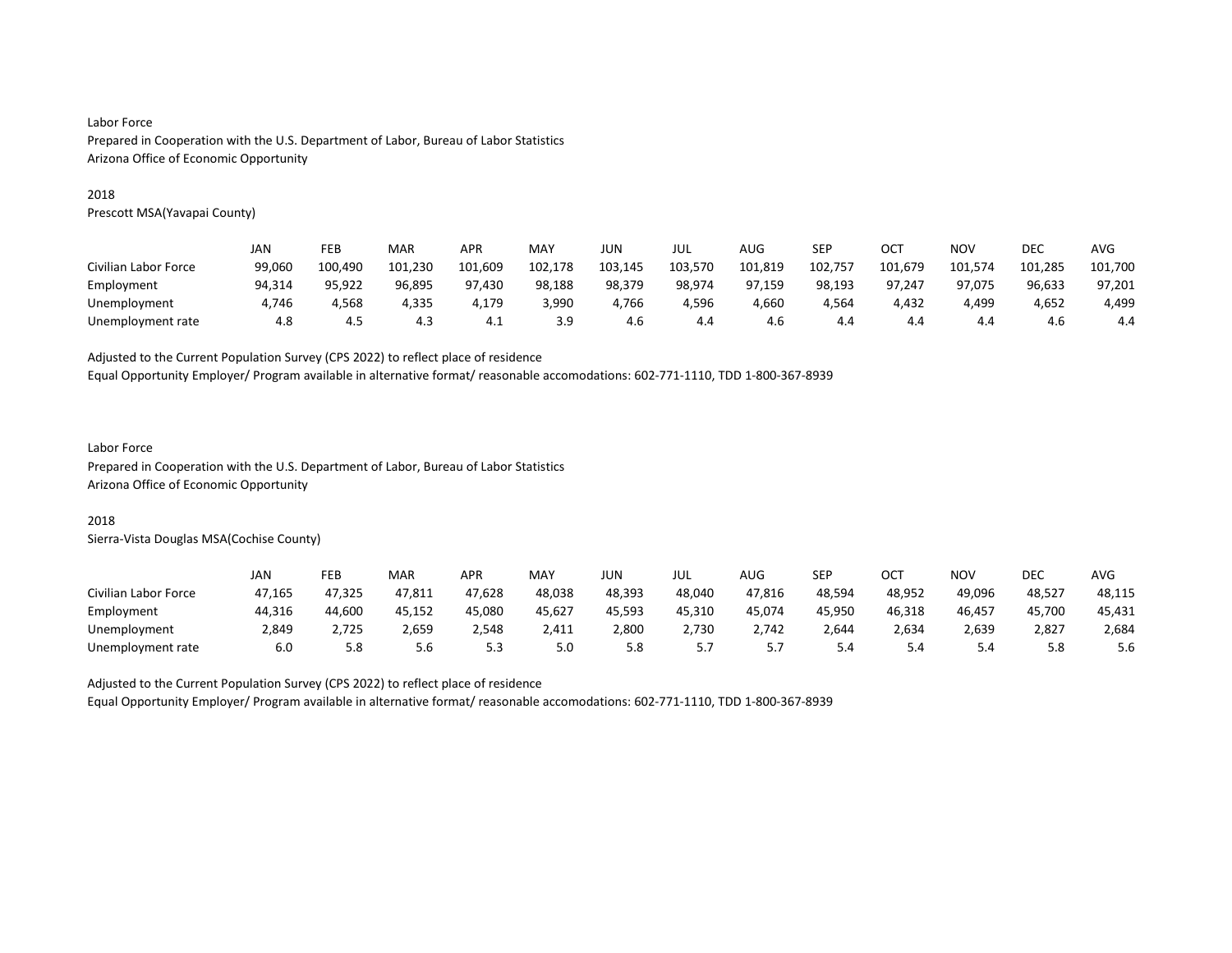#### 2018

Tucson MSA(Pima County)

|                      | JAN     | FEB     | MAR     | APR     | MAY     | JUN     | JUL     | AUG     | SEP     | OC1     | NOV     | DEC     | AVG     |
|----------------------|---------|---------|---------|---------|---------|---------|---------|---------|---------|---------|---------|---------|---------|
| Civilian Labor Force | 465.389 | 469.856 | 469.235 | 468.650 | 469,799 | 467.873 | 470.549 | 464,549 | 475,457 | 473.869 | 476.706 | 477.503 | 470,786 |
| Employment           | 443.667 | 448.722 | 449.145 | 449.218 | 451,160 | 445.827 | 448,817 | 443.033 | 454,879 | 453,411 | 456,298 | 455.629 | 449,984 |
| Unemployment         | .722    | 21.134  | 20.090  | 19.432  | 18.639  | 22.046  | 21.732  | 21.516  | 20.578  | 20.458  | 20.408  | 21.874  | 20.802  |
| Unemployment rate    | 4.7     | 4.5     | 4.3     | 4.1     | 4.0     | 4.7     | 4.6     | 4.6     | 4.3     | 4.3     | 4.3     | 4.6     | 4.4     |

Adjusted to the Current Population Survey (CPS 2022) to reflect place of residence

Equal Opportunity Employer/ Program available in alternative format/ reasonable accomodations: 602-771-1110, TDD 1-800-367-8939

# Labor Force

Prepared in Cooperation with the U.S. Department of Labor, Bureau of Labor Statistics Arizona Office of Economic Opportunity

## 2018

Yuma MSA(Yuma County)

|                      | JAN    | FEB    | MAR    | APR    | MAY    | JUN.   | JUL    | <b>AUG</b> | SEP    | ост     | NO٧    | DEC    | <b>AVG</b> |
|----------------------|--------|--------|--------|--------|--------|--------|--------|------------|--------|---------|--------|--------|------------|
| Civilian Labor Force | 91,145 | 88.324 | 92.035 | 90.004 | 91.685 | 93.243 | 95.641 | 96.567     | 96.600 | 100,393 | 98.903 | 98,232 | 94,398     |
| Employment           | 78.076 | 76.923 | 79.626 | 75,587 | 75.934 | 74,693 | 75.536 | 76.115     | 78.990 | 82,191  | 83.960 | 83,817 | 78,454     |
| Unemployment         | 13.069 | 11.401 | 12.409 | 14.417 | 15.751 | 18.550 | 20,105 | 20,452     | 17.610 | 18,202  | 14.943 | 14.415 | 15,944     |
| Unemployment rate    | 14.3   | 12.9   | 13.5   | 16.0   | 17.2   | 19.9   | 21.0   | 21.2       | 18.2   | 18.1    | 15.1   | 14.7   | 16.9       |

Adjusted to the Current Population Survey (CPS 2022) to reflect place of residence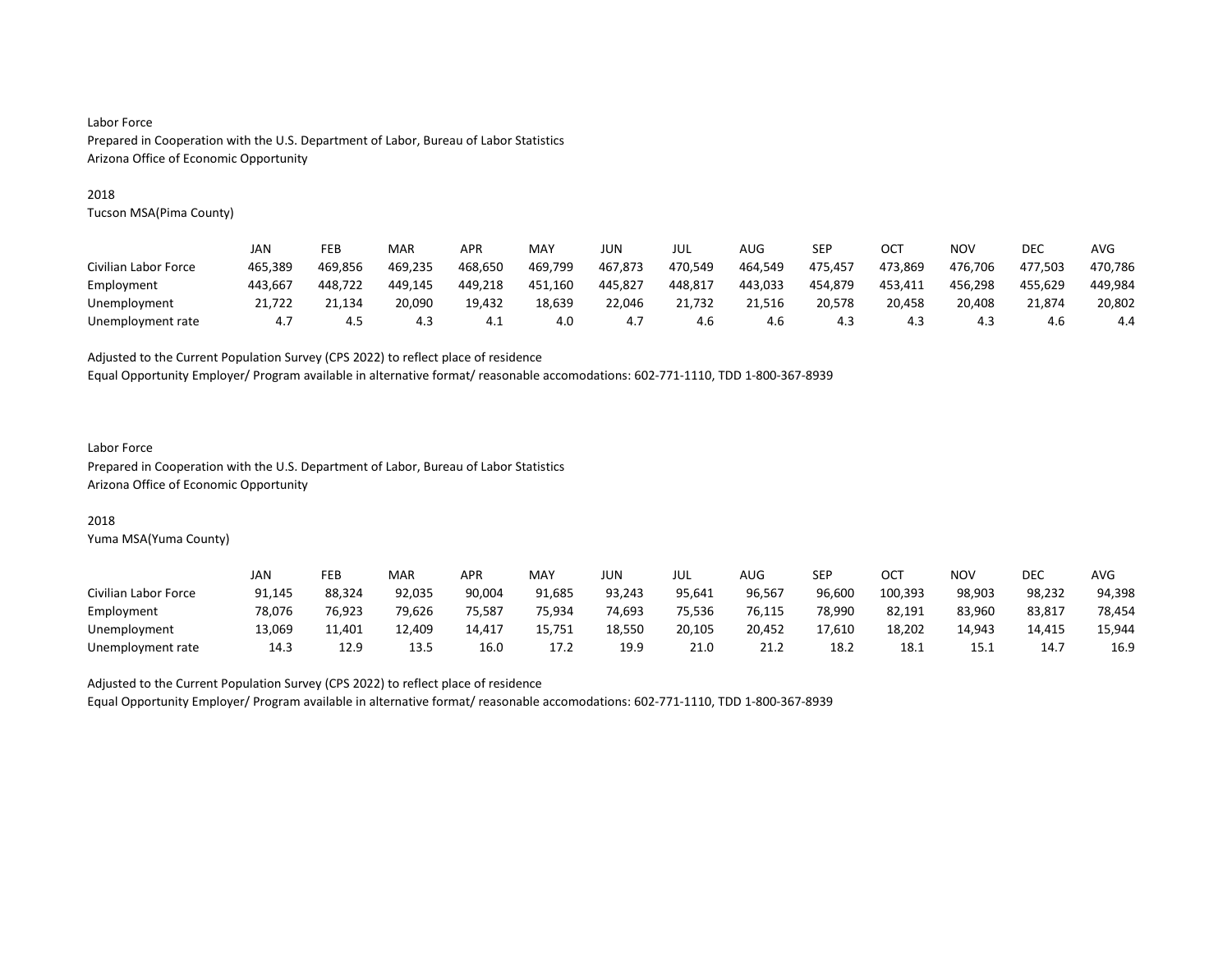# 2017

Arizona

|                      | JAN       | FEB       | MAR       | APR       | MAY       | JUN       | JUL       | AUG       | SEP       | CT        | ΝΟν       | DEC       | AVG       |
|----------------------|-----------|-----------|-----------|-----------|-----------|-----------|-----------|-----------|-----------|-----------|-----------|-----------|-----------|
| Civilian Labor Force | 3.207.468 | 3.216.692 | 3.232.584 | 3.222.750 | 3,225,742 | 3,242,662 | 3,244,988 | 3,241,162 | 3.269.650 | 3,249,636 | 3.269.480 | 3.258.510 | 3.240.111 |
| Employment           | 3.034.808 | 3.053.011 | 3.074.647 | 3.069.914 | 3,071,146 | 3,075,074 | 3,073,625 | 3,069,398 | 3.110.331 | 3,097,992 | 3.119.325 | 3.107.127 | 3.079.700 |
| Unemployment         | 172.660   | 163.681   | 157.937   | 152.836   | 154.596   | 167.588   | 171.363   | 171.764   | 159.319   | 151.644   | 150.155   | 151.383   | 160.411   |
| Unemployment rate    | 5.4       | ـ . ـ     | 4.9       |           | 4.8       | 5.2       | 5.3       |           | 4.9       |           | 4.6       | 4.6       | 5.0       |

#### Adjusted to the Current Population Survey (CPS 2022) to reflect place of residence

Equal Opportunity Employer/ Program available in alternative format/ reasonable accomodations: 602-771-1110, TDD 1-800-367-8939

#### Labor Force Prepared in Cooperation with the U.S. Department of Labor, Bureau of Labor Statistics Arizona Office of Economic Opportunity

# 2017

Flagstaff MSA(Coconino County)

|                      | JAN    | FEB    | MAR    | <b>APR</b> | MAY    | JUN    | JUL    | AUG    | <b>SEP</b> | OCT    | NO۱    | DEC    | <b>AVG</b> |
|----------------------|--------|--------|--------|------------|--------|--------|--------|--------|------------|--------|--------|--------|------------|
| Civilian Labor Force | 71.689 | 71.903 | 72.863 | 73,372     | 73.613 | 74,846 | 74.498 | 73.908 | 75.492     | 74.425 | 73.376 | 72,774 | 73,563     |
| Employment           | 66,796 | 67,298 | 68,469 | 69,511     | 69,832 | 70,488 | 70,057 | 69,763 | 71,749     | 70,775 | 69,727 | 68,756 | 69,435     |
| Unemployment         | 4,893  | 4,605  | 4.394  | 3,861      | 3,781  | 4.358  | 4.441  | 4.145  | 3.743      | 3,650  | 3,649  | 4,018  | 4,128      |
| Unemployment rate    | 6.8    | 6.4    | 6.0    | ر.ر        | ـ . ـ  | 5.8    | 6.0    | 5.6    | 5.0        | 4.9    | 5.0    | ر.ر    | 5.6        |

Adjusted to the Current Population Survey (CPS 2022) to reflect place of residence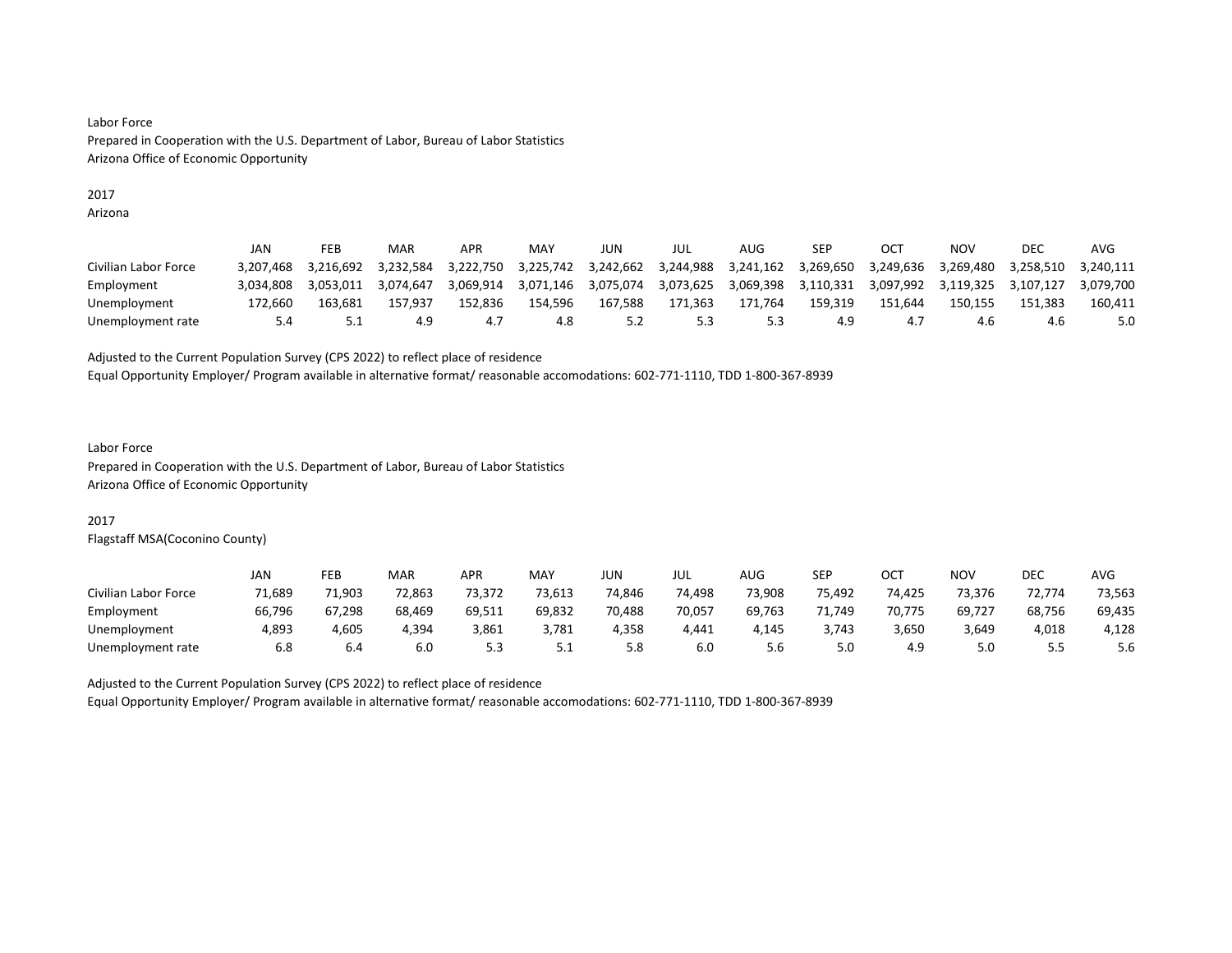#### 2017

Lake Havasu City-Kingman MSA(Mohave County)

|                      | JAN    | FEB    | MAR    | APR    | MAY    | <b>JUN</b> | JUL    | AUG    | <b>SEP</b> | OCT    | <b>NOV</b> | <b>DEC</b> | AVG    |
|----------------------|--------|--------|--------|--------|--------|------------|--------|--------|------------|--------|------------|------------|--------|
| Civilian Labor Force | 79,137 | 79,514 | 79,634 | 80,095 | 80,480 | 81,138     | 81,623 | 81,257 | 81,025     | 79,987 | 80,346     | 79,919     | 80,346 |
| Employment           | 73.702 | 74.441 | 74.840 | 75.444 | 75.932 | 76.273     | 76.743 | 76,327 | 76.374     | 75.628 | 75.889     | 75.189     | 75,565 |
| Unemployment         | 5,435  | 5,073  | 4,794  | 4,651  | 4,548  | 4,865      | 4,880  | 4,930  | 4,651      | 4,359  | 4,457      | 1,730      | 4,781  |
| Unemployment rate    | 6.9    | 6.4    | 6.0    | 5.8    | ر . د  | 6.0        | 6.0    | 6.1    |            |        | - -<br>ر.ر |            | 6.0    |

Adjusted to the Current Population Survey (CPS 2022) to reflect place of residence

Equal Opportunity Employer/ Program available in alternative format/ reasonable accomodations: 602-771-1110, TDD 1-800-367-8939

# Labor Force Prepared in Cooperation with the U.S. Department of Labor, Bureau of Labor Statistics Arizona Office of Economic Opportunity

# 2017

Phoenix MSA

|                      | JAN       | FEB       | MAR       | APR       | MAY       | JUN       | JUL       | AUG       | <b>SEP</b> |           | ΝΟν       | <b>DEC</b> | AVG       |
|----------------------|-----------|-----------|-----------|-----------|-----------|-----------|-----------|-----------|------------|-----------|-----------|------------|-----------|
| Civilian Labor Force | 2.227.894 | 2.237.121 | 2.245.106 | 2.241.115 | 2.240.001 | 2.255.856 | 2,261,632 | 2.258.478 | 2.275.214  | 2,264,437 | 2.286.011 | 2.277.072  | 2.255.829 |
| Employment           | 2.121.837 | 2.135.573 | 2.147.178 | 2.148.183 | 2,146,288 | 2,154,802 | 2,160,254 | 2,157,040 | 2,179,499  | 2,173,139 | 2,193,891 | 2.184.478  | 2.158.514 |
| Unemployment         | 106.057   | 101.548   | 97.928    | 92.932    | 93.713    | 101.054   | 101,378   | 101.438   | 95.715     | 91.298    | 92.120    | 92.594     | 97,315    |
| Unemployment rate    | 4.8       | 4.5       | 4.4       | 4.1       | 4.2       | 4.5       | 4.5       | 4.5       | 4.2        | 4.0       | 4.0       | -4.1       | 4.3       |

Adjusted to the Current Population Survey (CPS 2022) to reflect place of residence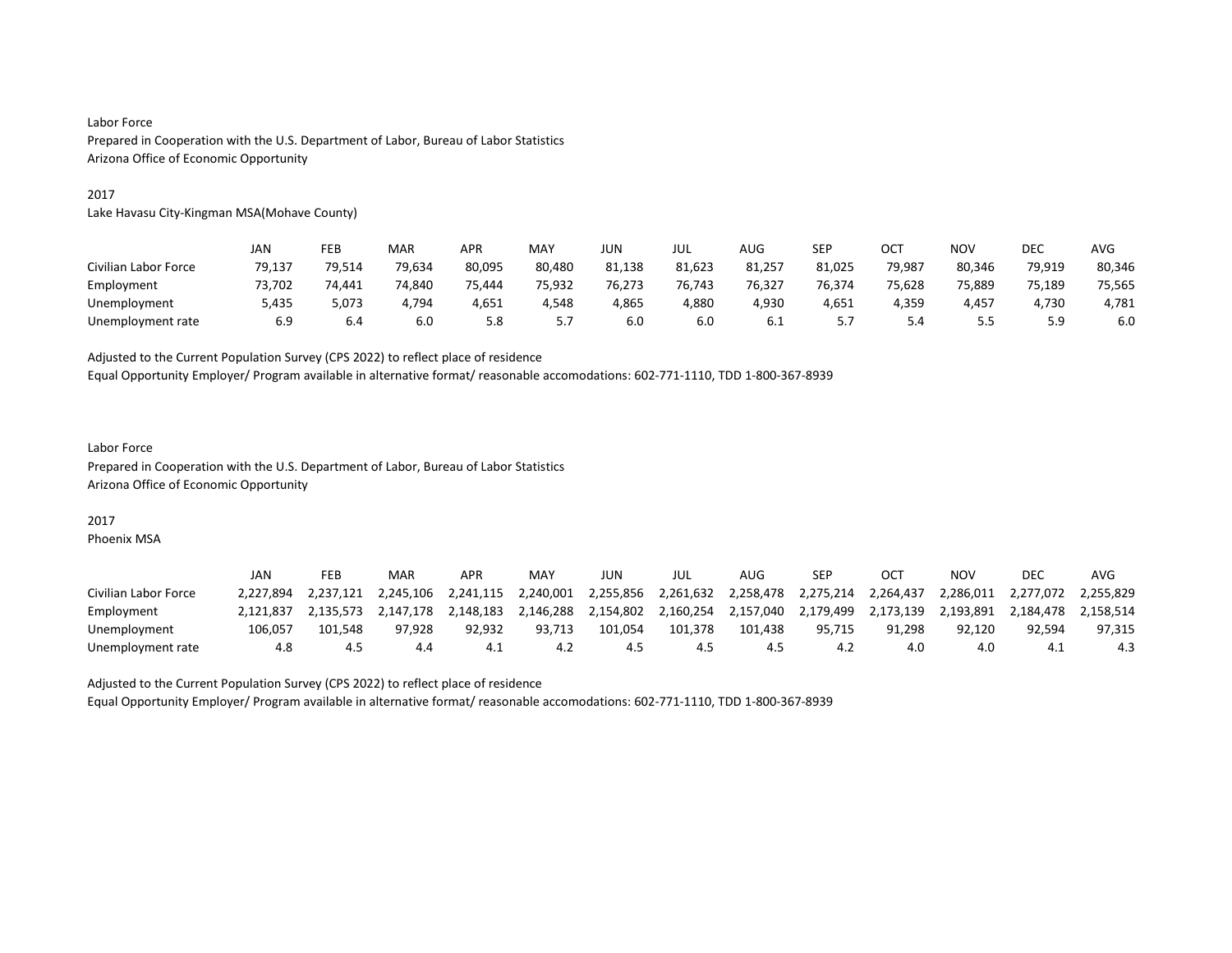#### 2017

Prescott MSA(Yavapai County)

|                      | JAN    | FEB    | MAR    | APR    | MAY    | JUN     | JUL     | AUG    | SEP     | OCT    | <b>NOV</b> | DEC    | <b>AVG</b> |
|----------------------|--------|--------|--------|--------|--------|---------|---------|--------|---------|--------|------------|--------|------------|
| Civilian Labor Force | 96,877 | 98.245 | 98,643 | 98,962 | 99,891 | 100,948 | 100,840 | 99,995 | 100,848 | 99,381 | 99,255     | 98,287 | 99,348     |
| Employment           | 91.700 | 93.293 | 94.003 | 94,539 | 95,471 | 96,327  | 96,258  | 95,333 | 96,420  | 95,206 | 94.946     | 93,982 | 94,790     |
| Unemployment         | 5,177  | 4,952  | 4,640  | 4,423  | 4,420  | 4,621   | 4,582   | 4,662  | 4,428   | 4.175  | 4,309      | 4,305  | 4,558      |
| Unemployment rate    | 5.3    | 5.0    | 4.7    | 4.5    | 4.4    | 4.6     | 4.5     | 4.,    | 4.4     | 4.2    | 4.3        | 4.4    | 4.6        |

Adjusted to the Current Population Survey (CPS 2022) to reflect place of residence

Equal Opportunity Employer/ Program available in alternative format/ reasonable accomodations: 602-771-1110, TDD 1-800-367-8939

# Labor Force

Prepared in Cooperation with the U.S. Department of Labor, Bureau of Labor Statistics Arizona Office of Economic Opportunity

# 2017

Sierra-Vista Douglas MSA(Cochise County)

|                      | JAN    | FEB    | MAR    | <b>APR</b> | MAY    | <b>JUN</b> | JUL    | <b>AUG</b> | SEP    | ост    | NO٧        | <b>DEC</b> | AVG    |
|----------------------|--------|--------|--------|------------|--------|------------|--------|------------|--------|--------|------------|------------|--------|
| Civilian Labor Force | 48,656 | 48.367 | 49,211 | 48,472     | 48.567 | 48,525     | 47,170 | 47,597     | 48,150 | 47,699 | 47,611     | 47.478     | 48,125 |
| Employment           | 45.662 | 45.514 | 46,469 | 45,836     | 45.999 | 45,785     | 44,395 | 44.771     | 45,433 | 45.122 | 45,013     | 44,871     | 45,406 |
| Unemployment         | 2.994  | 2,853  | 2,742  | 2,636      | 2,568  | 2.740      | 2.775  | 2,826      | 2.717  | 2,577  | 2.598      | 2,607      | 2,719  |
| Unemployment rate    | 6.2    | 5.9    | 5.6    | 5.4        | ر.ر    | 5.6        | 5.9    | 5.9        | 5.6    | 5.4    | . .<br>ر.ر | ر.ر        | 5.6    |

Adjusted to the Current Population Survey (CPS 2022) to reflect place of residence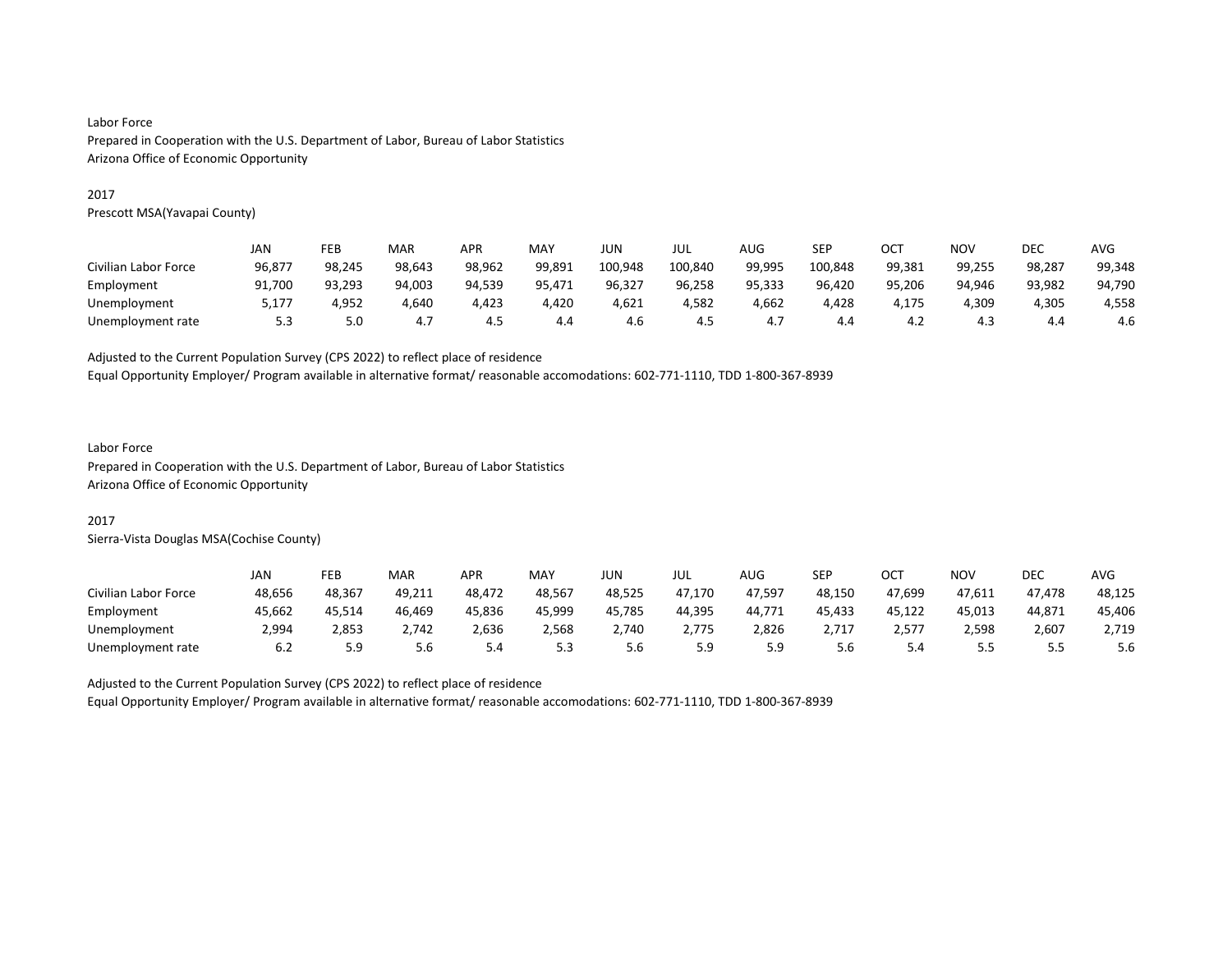#### 2017

Tucson MSA(Pima County)

|                      | JAN     | FEB     | MAR     | <b>APR</b> | MAY     | JUN     | jul     | AUG     | SEP     | OC1     | <b>NOV</b> | DEC     | AVG     |
|----------------------|---------|---------|---------|------------|---------|---------|---------|---------|---------|---------|------------|---------|---------|
| Civilian Labor Force | 465.459 | 468.135 | 467.540 | 463.107    | 464,345 | 461,224 | 462,395 | 458,694 | 467,754 | 462,769 | 465,177    | 464.155 | 464,230 |
| Employment           | 442.153 | 445.923 | 446.069 | 442.783    | 443.783 | 439.210 | 440,370 | 436.861 | 447.090 | 443.009 | 445.184    | 444.114 | 443,046 |
| Unemployment         | 23.306  | 22.212  | 21.471  | 20.324     | 20.562  | 22.014  | 22.025  | 21.833  | 20.664  | 19.760  | 19.993     | 20.041  | 21.184  |
| Unemployment rate    | 5.0     | 4.7     | 4.6     | 4.4        | 4.4     | 4.8     | 4.8     | 4.8     | 4.4     | 4.3     | 4.3        | 4.3     | 4.6     |

Adjusted to the Current Population Survey (CPS 2022) to reflect place of residence

Equal Opportunity Employer/ Program available in alternative format/ reasonable accomodations: 602-771-1110, TDD 1-800-367-8939

# Labor Force

Prepared in Cooperation with the U.S. Department of Labor, Bureau of Labor Statistics Arizona Office of Economic Opportunity

## 2017

Yuma MSA(Yuma County)

|                      | JAN    | FEB    | MAR    | <b>APR</b> | MAY    | JUN    | JUL    | AUG    | SEP    | OCT    | NO٧    | <b>DEC</b> | <b>AVG</b> |
|----------------------|--------|--------|--------|------------|--------|--------|--------|--------|--------|--------|--------|------------|------------|
| Civilian Labor Force | 92,245 | 88.569 | 92.616 | 92,129     | 92,868 | 93,277 | 95.041 | 95,820 | 94.367 | 95,387 | 93.353 | 94.234     | 93,326     |
| Employment           | 78,354 | 76,275 | 80,330 | 77,011     | 76.540 | 75,100 | 74,167 | 74,082 | 76,522 | 78,820 | 79,184 | 80,554     | 77,245     |
| Unemployment         | 13.891 | 12.294 | 12.286 | 15.118     | 16,328 | 18,177 | 20,874 | 21.738 | 17.845 | 16,567 | 14.169 | 13,680     | 16,081     |
| Unemployment rate    | 15.1   | 13.9   | 13.3   | 16.4       | 17.6   | 19.5   | 22.0   | 22.7   | 18.9   | 17.4   | 15.2   | 14.5       | 17.2       |

Adjusted to the Current Population Survey (CPS 2022) to reflect place of residence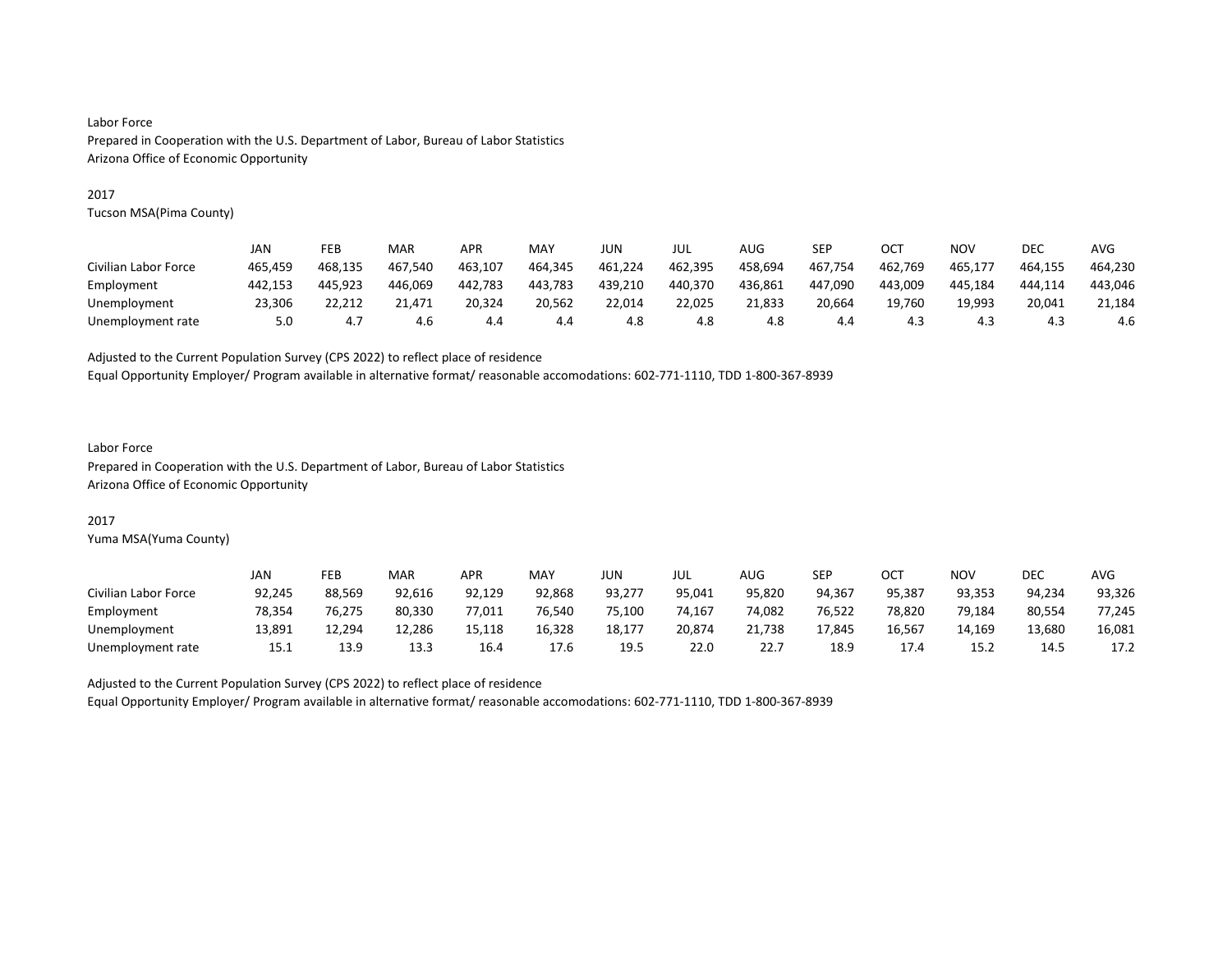# 2016

Arizona

|                      | JAN       | FEB       | MAR       | APR       | MAY       | JUN       | JUL       | AUG       | SEP       | OCT       | NOV       | DEC       | AVG       |
|----------------------|-----------|-----------|-----------|-----------|-----------|-----------|-----------|-----------|-----------|-----------|-----------|-----------|-----------|
| Civilian Labor Force | 3.216.525 | 3.226.328 | 3.246.694 | 3.233.673 | 3.237.155 | 3.253.237 | 3,259,413 | 3.254.973 | 3.281.818 | 3.277.329 | 3.283.615 | 3.270.856 | 3.253.468 |
| Employment           | 3.035.487 | 3.052.734 | 3.071.139 | 3.059.054 | 3.068.861 | 3.063.224 | 3.067.321 | 3.066.091 | 3.096.786 | 3.101.091 | 3.120.150 | 3.108.272 | 3.075.851 |
| Unemployment         | 181.038   | 173.594   | 175.555   | 174.619   | 168.294   | 190.013   | 192.092   | 188.882   | 185.032   | 176.238   | 163.465   | 162.584   | 177.617   |
| Unemployment rate    | 5.6       |           | 5.4       | 5.4       | 5.2       | 5.8       | 5.9       | 5.8       | 5.6       |           | 5.0       | 5.0       |           |

#### Adjusted to the Current Population Survey (CPS 2021) to reflect place of residence

Equal Opportunity Employer/ Program available in alternative format/ reasonable accomodations: 602-771-1110, TDD 1-800-367-8939

# Labor Force

Prepared in Cooperation with the U.S. Department of Labor, Bureau of Labor Statistics Arizona Office of Economic Opportunity

# 2016

Flagstaff MSA(Coconino County)

|                      | JAN    | FEB    | MAR    | APR    | MAY    | JUN    | JUL    | <b>AUG</b> | SEP    | ОСТ    | NOV       | DEC    | <b>AVG</b> |
|----------------------|--------|--------|--------|--------|--------|--------|--------|------------|--------|--------|-----------|--------|------------|
| Civilian Labor Force | 71.951 | 72.658 | 73,262 | 73.958 | 74,213 | 75,524 | 75.555 | 75,082     | 76.667 | 76,112 | 74.954    | 73,869 | 74,484     |
| Employment           | 66.938 | 68.111 | 68.869 | 69.772 | 70.208 | 70,661 | 70.609 | 70.373     | 72.172 | 71.642 | 70.659    | 69,148 | 69,930     |
| Unemployment         | 5,013  | 4.547  | 4.393  | 4,186  | 4,005  | 4,863  | 4.946  | 4.709      | 4,495  | 4.470  | 4,295     | 4,721  | 4,554      |
| Unemployment rate    | 7.0    | 6.3    | 6.0    |        | 5.4    | 6.4    | ხ.5    | 6.3        | 5.9    | : a    | <u>.,</u> | 6.4    | b.1        |

Adjusted to the Current Population Survey (CPS 2021) to reflect place of residence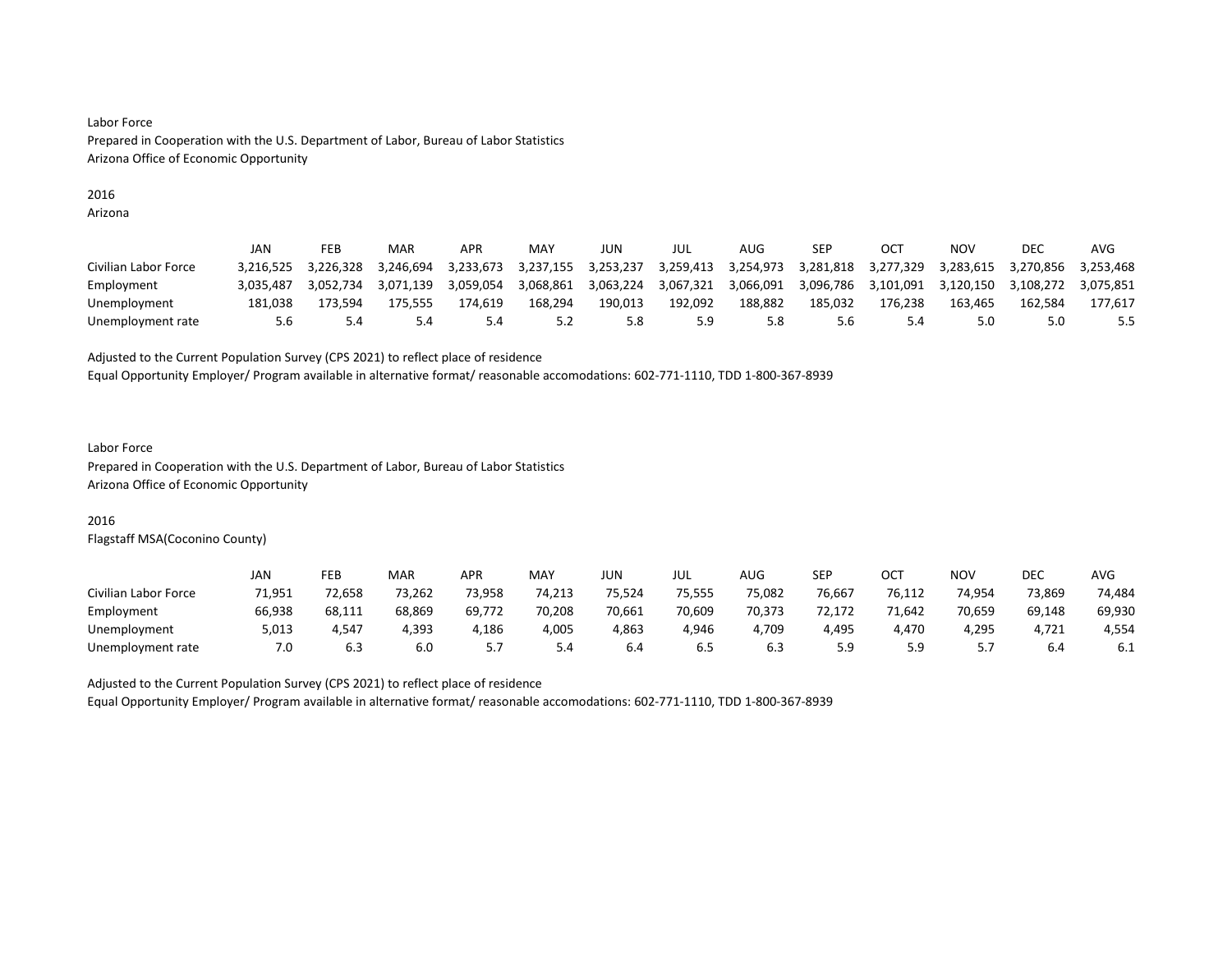#### 2016

Lake Havasu City-Kingman MSA(Mohave County)

|                      | JAN    | FEB    | MAR    | APR    | MAY    | <b>JUN</b> | JUL    | AUG    | SEP    | OC <sup>T</sup> | <b>NOV</b> | <b>DEC</b> | <b>AVG</b> |
|----------------------|--------|--------|--------|--------|--------|------------|--------|--------|--------|-----------------|------------|------------|------------|
| Civilian Labor Force | 79,885 | 79,843 | 80,233 | 80,521 | 80,732 | 81,482     | 81,978 | 81,531 | 81,130 | 81,121          | 81,165     | 80,496     | 80,843     |
| Employment           | 73.800 | 74.043 | 74.450 | 75.104 | 75,706 | 75.842     | 76.464 | 76.055 | 75.669 | 75.974          | 76.275     | 75.536     | 75,410     |
| Unemployment         | 6,085  | 5,800  | 5,783  | 5,417  | 5,026  | 5,640      | 5,514  | 5,476  | 5,461  | 147,د           | 4,890      | 4,960      | 5,433      |
| Unemployment rate    | '.ხ    | '.3    | 7.2    | 6.7    | 6.2    | 6.9        | 6.7    |        | 6.7    | 6.3             | 6.0        | 6.2        | 6.7        |

Adjusted to the Current Population Survey (CPS 2021) to reflect place of residence

Equal Opportunity Employer/ Program available in alternative format/ reasonable accomodations: 602-771-1110, TDD 1-800-367-8939

# Labor Force Prepared in Cooperation with the U.S. Department of Labor, Bureau of Labor Statistics Arizona Office of Economic Opportunity

# 2016

Phoenix MSA

|                      | JAN       | FEB       | MAR       | APR       | MAY       | JUN       | JUL       | AUG       | <b>SEP</b> |           | ΝΟν       | <b>DEC</b> | AVG       |
|----------------------|-----------|-----------|-----------|-----------|-----------|-----------|-----------|-----------|------------|-----------|-----------|------------|-----------|
| Civilian Labor Force | 2.227.652 | 2.235.280 | 2.247.253 | 2.235.568 | 2.233.959 | 2,247,647 | 2,259,181 | 2,254,684 | 2,273,163  | 2.270.790 | 2.281.697 | 2.270.983  | 2.253.155 |
| Employment           |           | 2.129.572 | 2.139.177 | 2.130.638 | 2,134,150 | 2,134,445 | 2,146,116 | 2,144,333 | 2,162,622  | 2,165,517 | 2.182.985 | 2.172.688  | 2,146,700 |
| Unemployment         | 109.495   | 105.708   | 108.076   | 104.930   | 99,809    | 113.202   | 113.065   | 110.351   | 110.541    | 105.273   | 98.712    | 98.295     | 106,455   |
| Unemployment rate    | 4.9       | 4.,       | 4.8       | 4.        | 4.5       | 5.0       | 5.0       | 4.9       | 4.9        | 4.6       | 4.3       | 4.3        | 4.7       |

Adjusted to the Current Population Survey (CPS 2021) to reflect place of residence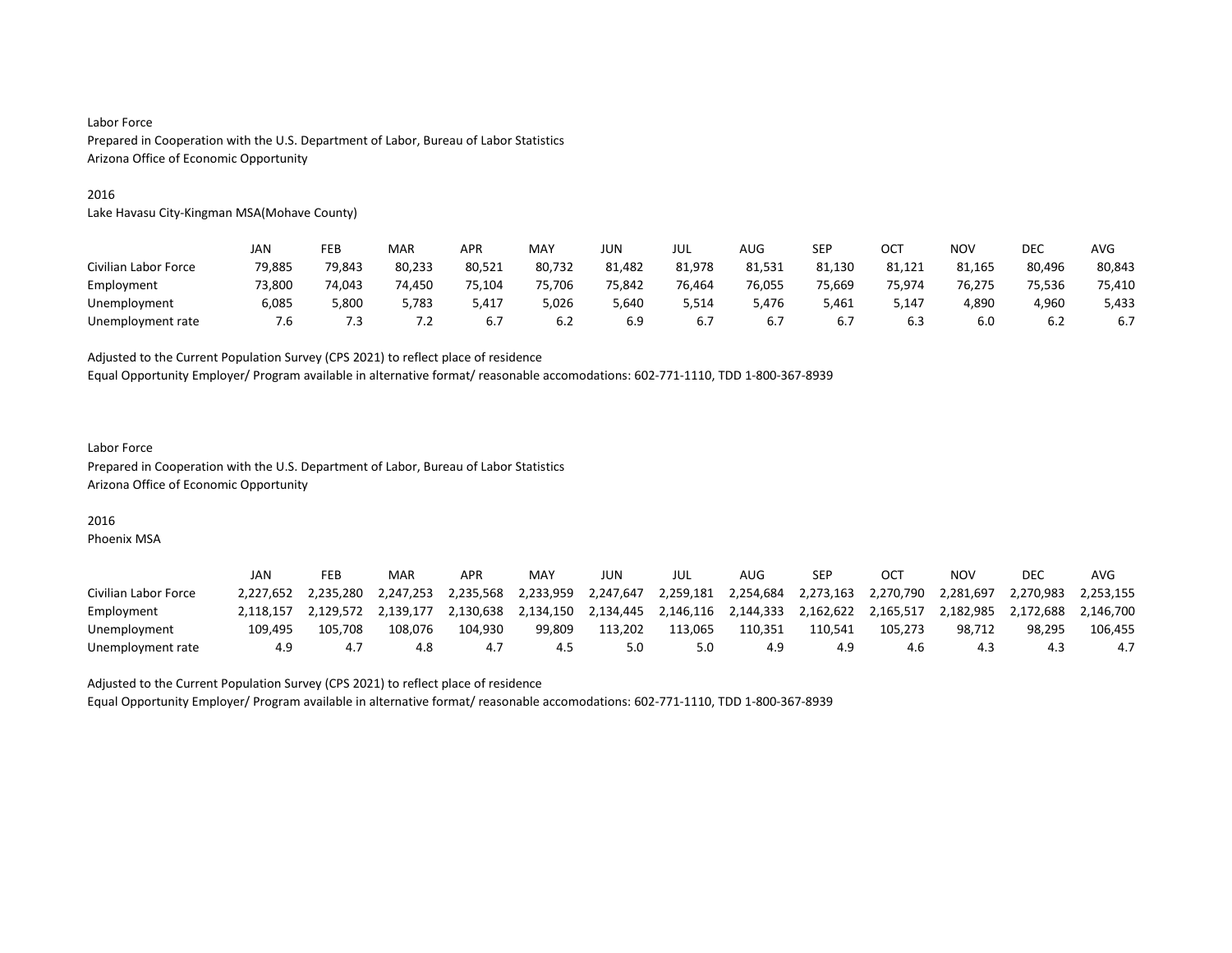#### 2016

Prescott MSA(Yavapai County)

|                      | JAN    | FEB    | MAR    | APR    | MAY     | JUN     | JUL     | AUG     | SEP     | ост     | <b>NOV</b> | DEC    | AVG    |
|----------------------|--------|--------|--------|--------|---------|---------|---------|---------|---------|---------|------------|--------|--------|
| Civilian Labor Force | 97.427 | 98.680 | 99.918 | 99.349 | 100.211 | 101.222 | 100,694 | 100,336 | 101,005 | 100.402 | 100,335    | 99,411 | 99,916 |
| Employment           | 92,098 | 93,520 | 94.697 | 94.373 | 95,608  | 95.994  | 95,495  | 95,285  | 95,787  | 95,597  | 95,695     | 94.808 | 94,913 |
| Unemployment         | 5,329  | 5.160  | 5.221  | 4.976  | 4,603   | 5.228   | 5,199   | 5,051   | 5,218   | 4,805   | 4.640      | 4,603  | 5,003  |
| Unemployment rate    | 5.5    | 5.2    | 5.2    | 5.0    | 4.6     | 5.2     | 5.2     | 5.0     | 5.2     | 4.8     | 4.6        | 4.6    | 5.0    |

#### Adjusted to the Current Population Survey (CPS 2021) to reflect place of residence

Equal Opportunity Employer/ Program available in alternative format/ reasonable accomodations: 602-771-1110, TDD 1-800-367-8939

#### Labor Force

Prepared in Cooperation with the U.S. Department of Labor, Bureau of Labor Statistics Arizona Office of Economic Opportunity

#### 2016

Sierra-Vista Douglas MSA(Cochise County)

|                      | JAN    | FEB    | <b>MAR</b> | <b>APR</b> | MAY    | <b>JUN</b> | JUL    | AUG    | SEP    | OCT    | NO۱    | DEC    | <b>AVG</b> |
|----------------------|--------|--------|------------|------------|--------|------------|--------|--------|--------|--------|--------|--------|------------|
| Civilian Labor Force | 49,497 | 49.549 | 50.007     | 49.642     | 49.962 | 50,201     | 50,024 | 49.730 | 49,823 | 49.764 | 49.575 | 49.820 | 49,799     |
| Employment           | 46,102 | 46,277 | 46,679     | 46,427     | 46,920 | 46,840     | 46,766 | 46,581 | 46,664 | 46,756 | 46,758 | 46,995 | 46,647     |
| Unemployment         | 3,395  | 3.272  | 3,328      | 3,215      | 3,042  | 3,361      | 3.258  | 3,149  | 3,159  | 3,008  | 2,817  | 2,825  | 3,152      |
| Unemployment rate    | 6.9    | b.b    |            | 6.5        | 6.I    | b. /       | 6.5    | 6.3    | 6.3    | 6.0    | .      | ، ، ب  | 6.3        |

Adjusted to the Current Population Survey (CPS 2021) to reflect place of residence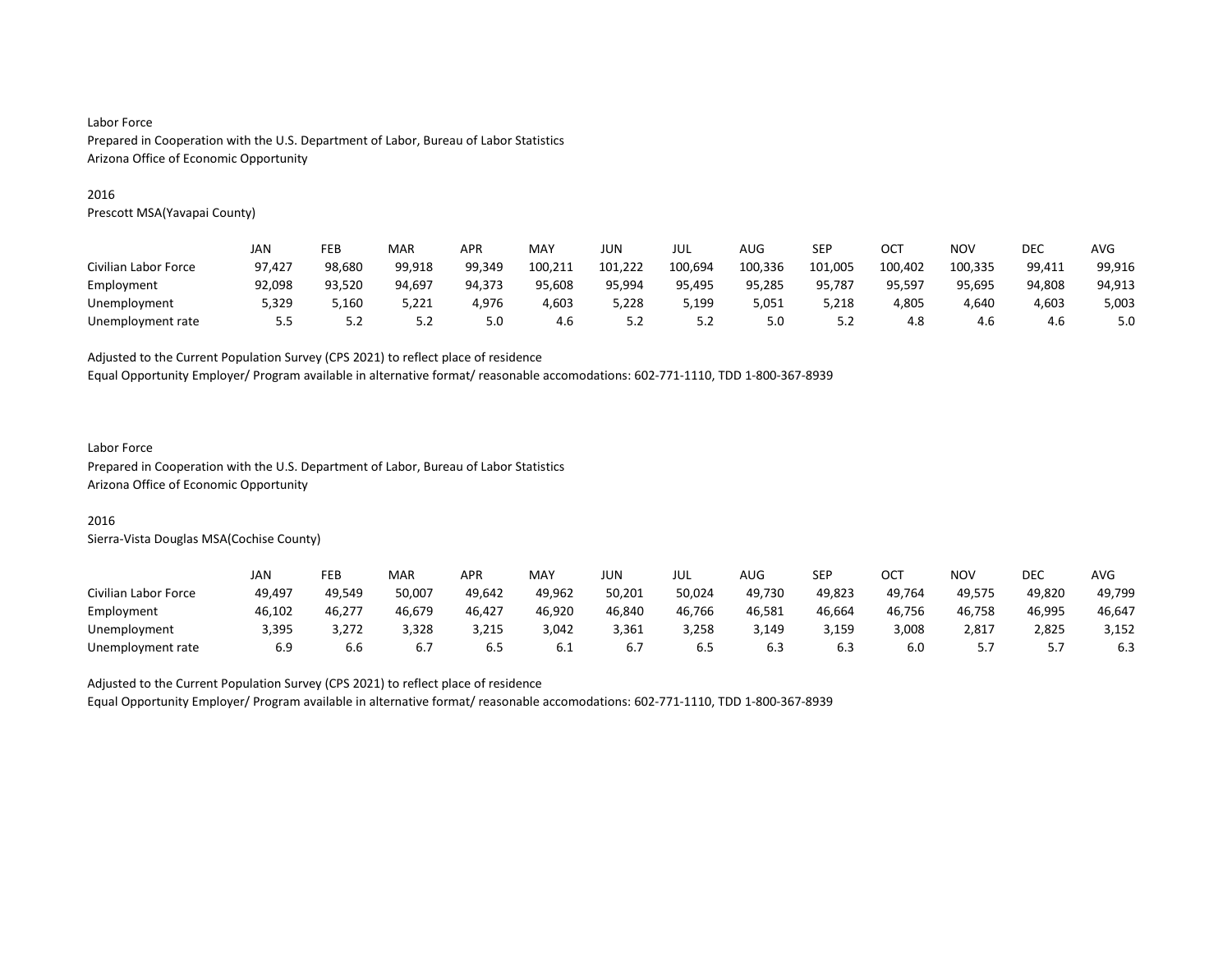#### 2016

Tucson MSA(Pima County)

|                      | JAN     | FEB     | MAR     | <b>APR</b> | MAY     | JUN     | JUL     | AUG     | SEP     | OCT     | NOV     | DEC     | AVG     |
|----------------------|---------|---------|---------|------------|---------|---------|---------|---------|---------|---------|---------|---------|---------|
| Civilian Labor Force | 470.129 | 471.553 | 473.326 | 471.623    | 470.946 | 467.544 | 466.652 | 465.287 | 475.731 | 474.517 | 475.819 | 474.293 | 471.452 |
| Employment           | 445.707 | 447.985 | 449.331 | 448.103    | 448,610 | 442.107 | 441,349 | 440,733 | 450,907 | 451,154 | 453,914 | 452.436 | 447,695 |
| Unemployment         | 24.422  | 23.568  | 23.995  | 23.520     | 22,336  | 25.437  | 25.303  | 24.554  | 24,824  | 23.363  | 21.905  | 21.857  | 23.757  |
| Unemployment rate    | 5.2     | 5.0     | ے . ۔   | 5.0        | 4.7     | 5.4     | 5.4     | 5.3     | 5.2     | 4.9     | 4.6     | 4.6     | 5.0     |

Adjusted to the Current Population Survey (CPS 2021) to reflect place of residence

Equal Opportunity Employer/ Program available in alternative format/ reasonable accomodations: 602-771-1110, TDD 1-800-367-8939

#### Labor Force Prepared in Cooperation with the U.S. Department of Labor, Bureau of Labor Statistics Arizona Office of Economic Opportunity

#### 2016

Yuma MSA(Yuma County)

|                      | JAN    | FEB    | MAR    | <b>APR</b> | MAY    | JUN    | JUL    | AUG    | SEP    | OCT    | NO٧    | <b>DEC</b> | <b>AVG</b> |
|----------------------|--------|--------|--------|------------|--------|--------|--------|--------|--------|--------|--------|------------|------------|
| Civilian Labor Force | 91,395 | 90,050 | 92.539 | 93.595     | 96.524 | 97,252 | 98.653 | 98,507 | 94.893 | 95,667 | 92.817 | 94.162     | 94,671     |
| Employment           | 76,271 | 75,951 | 78.971 | 75,918     | 77,156 | 76,667 | 75,966 | 74,733 | 74,922 | 76,616 | 76,713 | 79,195     | 76,590     |
| Unemployment         | 15.124 | 14.099 | 13.568 | 17.677     | 19.368 | 20,585 | 22,687 | 23.774 | 19.971 | 19.051 | 16.104 | 14.967     | 18,081     |
| Unemployment rate    | 16.5   | 15.7   | 14.7   | 18.9       | 20.1   | 21.2   | 23.0   | 24.1   | 21.0   | 19.9   | 17.4   | 15.9       | 19.1       |

Adjusted to the Current Population Survey (CPS 2021) to reflect place of residence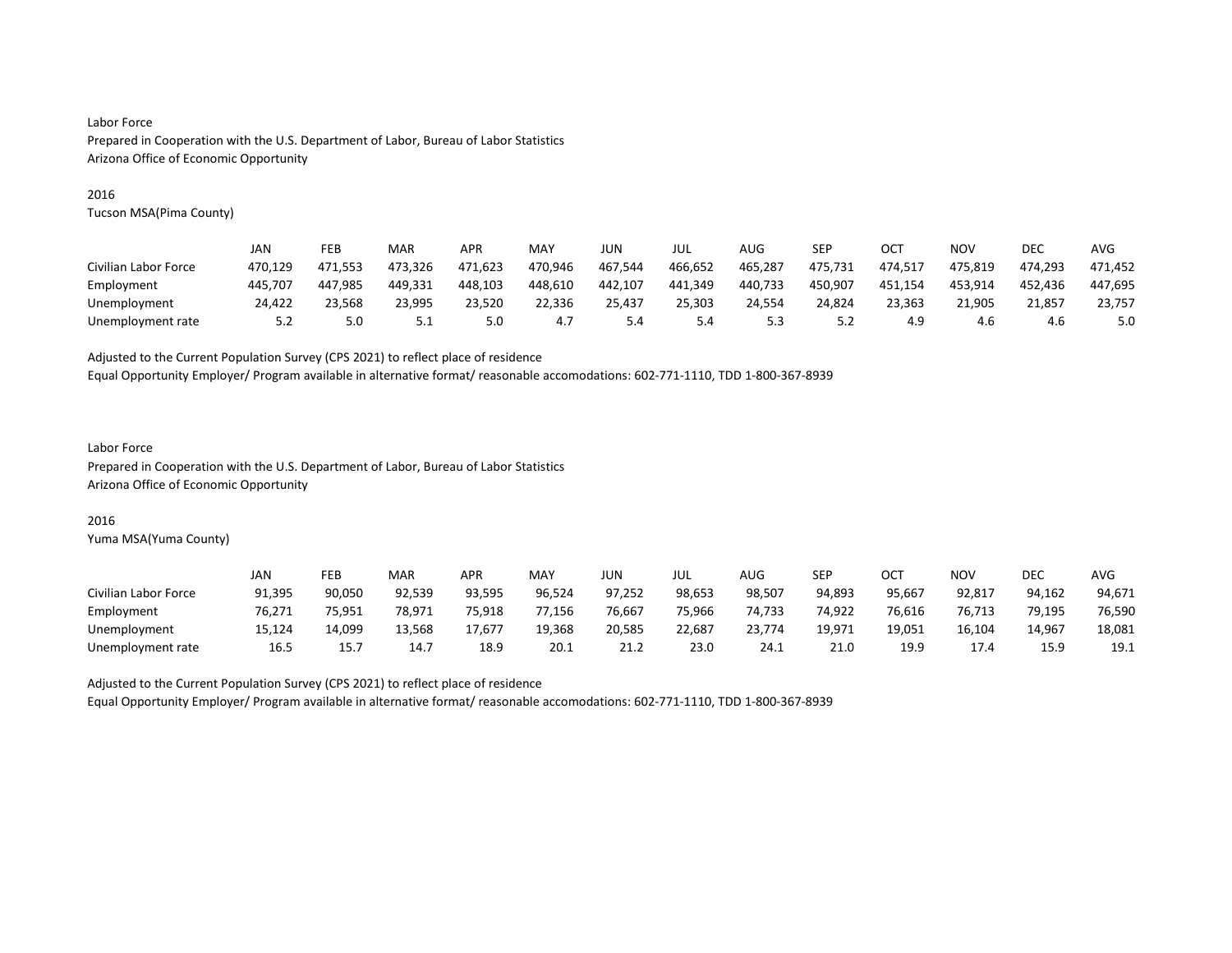# 2015

Arizona

|                      | JAN       | FEB       | MAR       | APR       | MAY       | JUN       | JUL       | AUG       | SEP       | OС        | NOV         | DEC       | AVG       |
|----------------------|-----------|-----------|-----------|-----------|-----------|-----------|-----------|-----------|-----------|-----------|-------------|-----------|-----------|
| Civilian Labor Force | 3.164.466 | 3.153.259 | 3.164.078 | 3.166.908 | 3.188.149 | 3.188.280 | 3.190.561 | 3,186,008 | 3.198.547 | 3.198.229 | 3.211.694   | 3.203.163 | 3.184.445 |
| Employment           | 2.957.918 | 2.962.787 | 2.979.290 | 2.981.891 | 2,997,014 | 2,982,338 | 2,979,386 | 2,980,885 | 3,002,685 | 3,007,620 | 3.029.317   | 3.025.413 | 2.990.545 |
| Unemployment         | 206.548   | 190.472   | 184.788   | 185.017   | 191.135   | 205.942   | 211.175   | 205.123   | 195.862   | 190.609   | 182.377     | 177.750   | 193.900   |
| Unemployment rate    | 6.5       | 6.0       | 5.8       | 5.8       | 6.0       | 6.5       | 6.6       | 6.4       | -6.1      | 6.0       | 55<br>ر . د |           | 6.1       |

#### Adjusted to the Current Population Survey (CPS 2021) to reflect place of residence

Equal Opportunity Employer/ Program available in alternative format/ reasonable accomodations: 602-771-1110, TDD 1-800-367-8939

#### Labor Force

Prepared in Cooperation with the U.S. Department of Labor, Bureau of Labor Statistics Arizona Office of Economic Opportunity

# 2015

Flagstaff MSA(Coconino County)

|                      | JAN    | FEB    | MAR    | <b>APR</b> | MAY    | <b>JUN</b> | JUL    | AUG    | SEP    | OCT    | NO۱    | DEC    | <b>AVG</b> |
|----------------------|--------|--------|--------|------------|--------|------------|--------|--------|--------|--------|--------|--------|------------|
| Civilian Labor Force | 72.220 | 71.942 | 72.787 | 73.462     | 74,324 | 75.998     | 75.576 | 74,014 | 74.534 | 74.075 | 73.044 | 72.045 | 73,669     |
| Employment           | 66,836 | 67,093 | 68,141 | 69,166     | 69,759 | 70,880     | 70,253 | 69,121 | 69,919 | 69,485 | 68,463 | 67,215 | 68,861     |
| Unemployment         | 5,384  | 4,849  | 4.646  | 4,296      | 4,565  | 5,118      | 5,323  | 4,893  | 4,615  | 4.590  | 4,581  | 4,830  | 4,808      |
| Unemployment rate    | כ.'    |        | 6.4    | 5.8        | b.1    | b. /       | 7.0    | b.b    | 6.2    | b.2    | 6.3    |        | 6.5        |

Adjusted to the Current Population Survey (CPS 2021) to reflect place of residence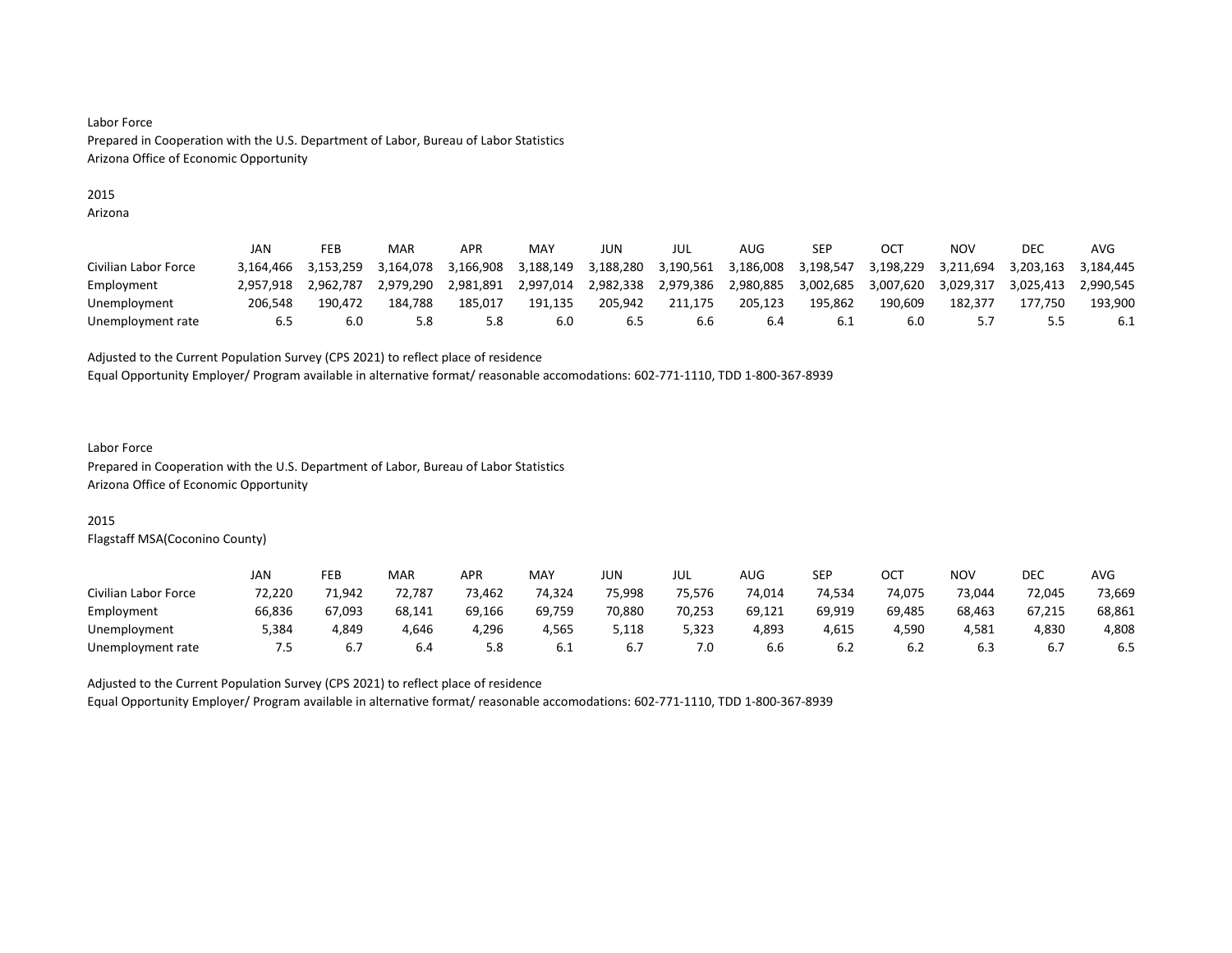#### 2015

Lake Havasu City-Kingman MSA(Mohave County)

|                      | JAN    | FEB    | MAR    | APR    | MAY    | <b>JUN</b> | JUL    | AUG    | SEP    | OCT    | <b>NOV</b> | <b>DEC</b> | AVG    |
|----------------------|--------|--------|--------|--------|--------|------------|--------|--------|--------|--------|------------|------------|--------|
| Civilian Labor Force | 79,456 | 79,228 | 79,566 | 79,584 | 80,685 | 80,948     | 81,681 | 80,579 | 80,083 | 79,613 | 79,724     | 78,901     | 80,004 |
| Employment           | 72.357 | 72.487 | 73.165 | 73.527 | 74.521 | 74.381     | 74.968 | 74.099 | 73.822 | 73.536 | 73.794     | 72.936     | 73,633 |
| Unemployment         | 7,099  | 6,741  | 6,401  | 6,057  | 6,164  | 6,567      | 6,713  | 6,480  | 6,261  | 6,077  | 5,930      | 5,965      | 6,371  |
| Unemployment rate    | 8.9    | 8.5    | 8.0    | '.b    | 7.6    | 8.1        | 8.2    | 8.0    | 7.8    |        | 7.4        |            | 8.0    |

Adjusted to the Current Population Survey (CPS 2021) to reflect place of residence

Equal Opportunity Employer/ Program available in alternative format/ reasonable accomodations: 602-771-1110, TDD 1-800-367-8939

# Labor Force Prepared in Cooperation with the U.S. Department of Labor, Bureau of Labor Statistics Arizona Office of Economic Opportunity

# 2015

Phoenix MSA

|                      | JAN       | FEB       | MAR       | APR       | MAY       | JUN       | JUL       | AUG       | <b>SEP</b> | OC <sup>T</sup> | ΝΟν       | DEC       | AVG       |
|----------------------|-----------|-----------|-----------|-----------|-----------|-----------|-----------|-----------|------------|-----------------|-----------|-----------|-----------|
| Civilian Labor Force | 2.173.036 | 2.166.995 | 2.173.375 | 2.173.302 | 2.183.151 | 2.189.192 | 2,196,358 | 2.192.282 | 2.202.857  | 2.208.926       | 2.222.486 | 2.216.480 | 2.191.537 |
| Employment           | 2.048.298 | 2.052.694 | 2.061.660 | 2.064.864 | 2.073.158 | 2.067.566 | 2,074,043 | 2,072,802 | 2.088.287  | 2.096.159       | 2.113.476 | 2.110.164 | 2.076.931 |
| Unemployment         | 124.738   | 114.301   | 111.715   | 108.438   | 109.993   | 121.626   | 122.315   | 119.480   | 114.570    | 112.767         | 109,010   | 106.316   | 114.606   |
| Unemployment rate    |           |           | <u>.</u>  | 5.0       | 5.0       |           | 5.6       |           | 5.2        |                 | 4.9       | 4.8       |           |

Adjusted to the Current Population Survey (CPS 2021) to reflect place of residence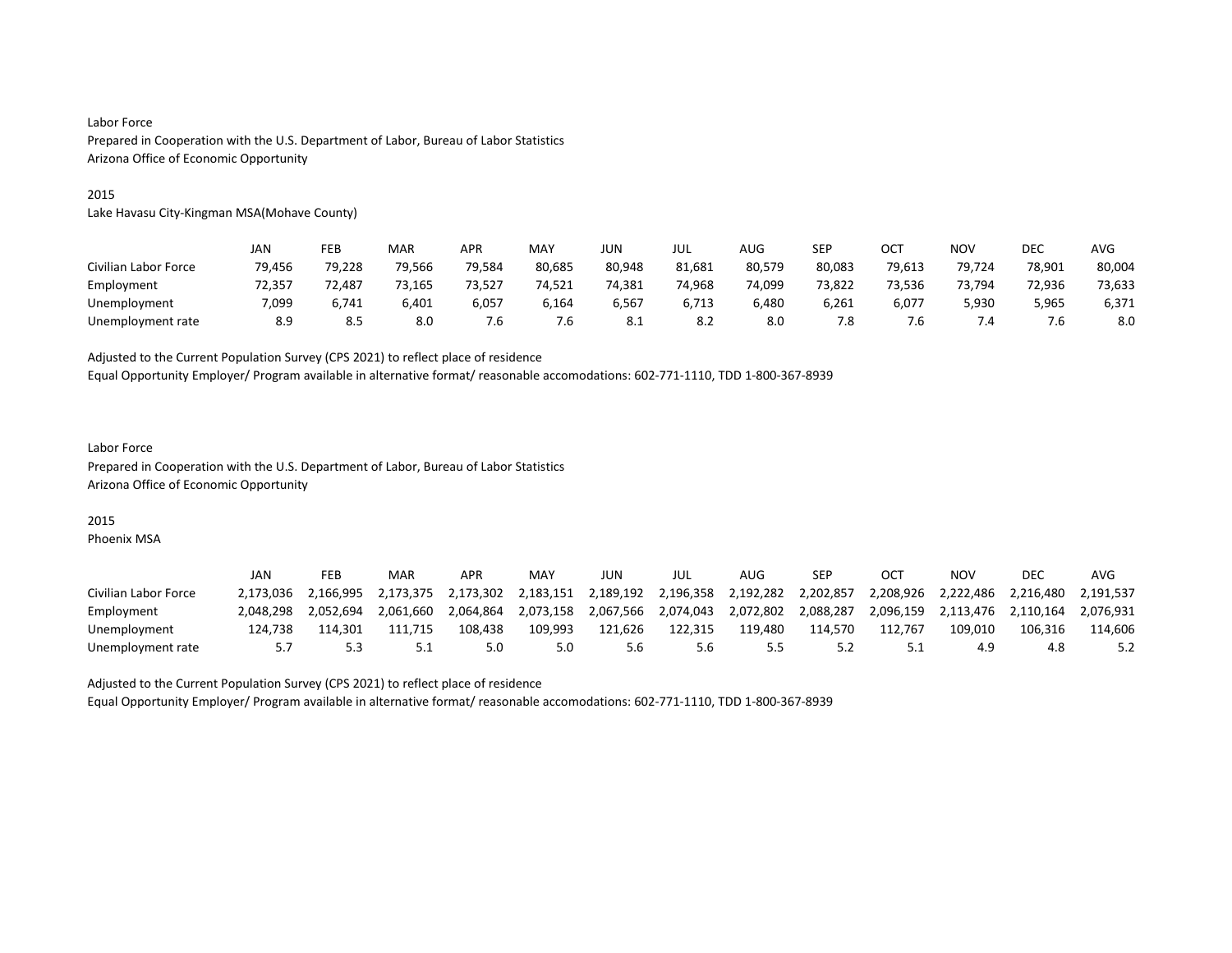#### 2015

Prescott MSA(Yavapai County)

|                      | JAN    | FEB    | MAR    | APR    | <b>MAY</b> | JUN    | JUL    | AUG    | SEP    | OC1    | <b>NOV</b> | DEC    | AVG    |
|----------------------|--------|--------|--------|--------|------------|--------|--------|--------|--------|--------|------------|--------|--------|
| Civilian Labor Force | 95,284 | 95,334 | 95,962 | 96,836 | 97,440     | 97,488 | 96,178 | 96,880 | 97,441 | 97,393 | 97,508     | 97,071 | 96,735 |
| Employment           | 89,141 | 89,717 | 90,541 | 91,556 | 92,260     | 91,656 | 90,431 | 91,291 | 92,166 | 92,206 | 92,393     | 92,075 | 91,286 |
| Unemployment         | 6,143  | 5,617  | 5,421  | 5,280  | 5,180      | 5,832  | 5.747  | 5,589  | 5,275  | 5,187  | 5,115      | 4,996  | 5,449  |
| Unemployment rate    | 6.4    | 5.9    | 5.6    | 5.5    | 5.3        | 6.0    | 6.0    | 5.8    | 5.4    | ں . ب  | 5.2        | ـ . ـ  | 5.6    |

#### Adjusted to the Current Population Survey (CPS 2021) to reflect place of residence

Equal Opportunity Employer/ Program available in alternative format/ reasonable accomodations: 602-771-1110, TDD 1-800-367-8939

#### Labor Force

Prepared in Cooperation with the U.S. Department of Labor, Bureau of Labor Statistics Arizona Office of Economic Opportunity

## 2015

Sierra-Vista Douglas MSA(Cochise County)

|                      | JAN    | FEB    | MAR    | <b>APR</b>               | MAY                      | JUN    | JUL    | AUG           | <b>SEP</b>               | OCT    | NO۱    | DEC    | <b>AVG</b> |
|----------------------|--------|--------|--------|--------------------------|--------------------------|--------|--------|---------------|--------------------------|--------|--------|--------|------------|
| Civilian Labor Force | 50,728 | 50.596 | 50,881 | 50,842                   | 51,401                   | 51,613 | 51,168 | 50,652        | 50,109                   | 49.730 | 49.732 | 49.578 | 50,586     |
| Employment           | 46,548 | 46,736 | 47,163 | 47,178                   | 47,684                   | 47,712 | 47,306 | 46,889        | 46,518                   | 46,276 | 46,379 | 46,297 | 46,891     |
| Unemployment         | 4.180  | 3,860  | 3.718  | 3,664                    | 3.717                    | 3,901  | 3,862  | 3.763         | 3,591                    | 3.454  | 3,353  | 3,281  | 3,695      |
| Unemployment rate    | 8.2    | '.б    | 7.3    | $\overline{\phantom{a}}$ | $\overline{\phantom{a}}$ | ี.6    | د.     | $^{\prime}.4$ | $\overline{\phantom{a}}$ |        | 6.7    | b.b    | 7.3        |

Adjusted to the Current Population Survey (CPS 2021) to reflect place of residence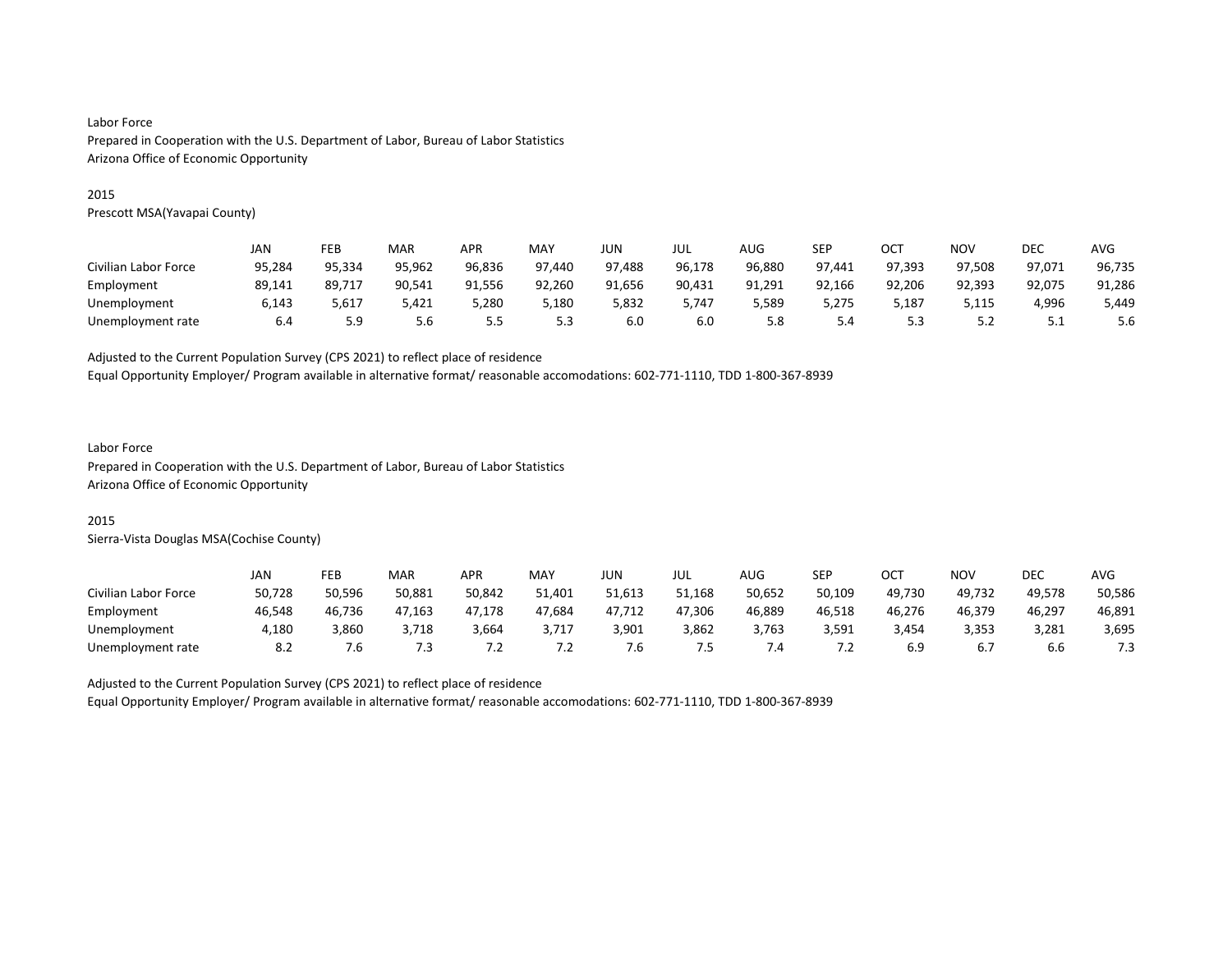#### 2015

Tucson MSA(Pima County)

|                      | JAN     | FEB     | MAR     | <b>APR</b> | MAY     | JUN     | JUL     | AUG     | SEP     | OCT     | NOV     | DEC     | AVG     |
|----------------------|---------|---------|---------|------------|---------|---------|---------|---------|---------|---------|---------|---------|---------|
| Civilian Labor Force | 472.154 | 470.116 | 470.771 | 469.169    | 469.959 | 463.202 | 460.478 | 462.991 | 470.275 | 467.932 | 468.539 | 468.317 | 467.826 |
| Employment           | 444.650 | 444.859 | 446.076 | 444.686    | 444,905 | 435.389 | 432,894 | 436.190 | 444,656 | 442.547 | 443.959 | 444.372 | 442,099 |
| Unemployment         | 27.504  | 25.257  | 24.695  | 24.483     | 25.054  | 27.813  | 27.584  | 26.801  | 25.619  | 25.385  | 24.580  | 23.945  | 25.727  |
| Unemployment rate    | 5.8     | 5.4     | 5.2     | 5.2        | 5.3     | 6.0     | 6.0     | 5.8     | 5.4     | 5.4     | 5.2     | ـ . ـ   | 5.5     |

Adjusted to the Current Population Survey (CPS 2021) to reflect place of residence

Equal Opportunity Employer/ Program available in alternative format/ reasonable accomodations: 602-771-1110, TDD 1-800-367-8939

# Labor Force

Prepared in Cooperation with the U.S. Department of Labor, Bureau of Labor Statistics Arizona Office of Economic Opportunity

## 2015

Yuma MSA(Yuma County)

|                      | JAN    | FEB    | MAR    | <b>APR</b> | MAY    | JUN    | JUL     | AUG           | SEP    | OCT    | NO٧    | <b>DEC</b> | <b>AVG</b> |
|----------------------|--------|--------|--------|------------|--------|--------|---------|---------------|--------|--------|--------|------------|------------|
| Civilian Labor Force | 90,994 | 89.419 | 90.487 | 94.118     | 98,838 | 97.364 | 100,468 | 97,833        | 93.682 | 92,631 | 92.641 | 92.509     | 94,249     |
| Employment           | 73,495 | 72,681 | 74.648 | 73,157     | 74,696 | 75,350 | 74.774  | 72,907        | 70.578 | 71,872 | 74,608 | 76,064     | 73,736     |
| Unemployment         | 17.499 | 16.738 | 15.839 | 20,961     | 24.142 | 22,014 | 25.694  | 24.926        | 23.104 | 20,759 | 18.033 | 16,445     | 20,513     |
| Unemployment rate    | 19.2   | 18.7   | 17.5   | 22.3       | 24.4   | 22.6   | 25.6    | $- -$<br>25.5 | 24.7   | 22.4   | 19.5   | 17.8       | 21.8       |

Adjusted to the Current Population Survey (CPS 2021) to reflect place of residence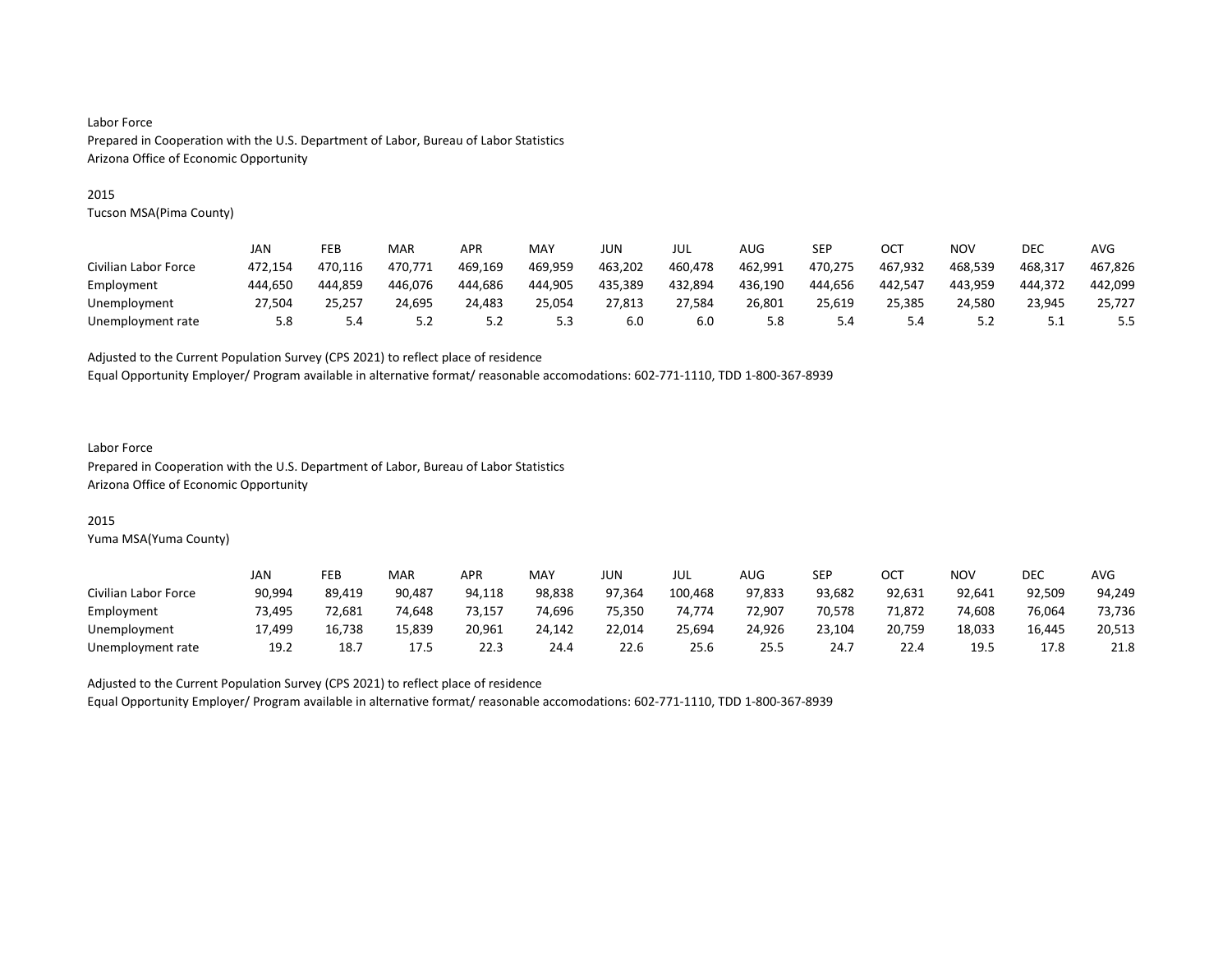# 2014

Arizona

|                      | JAN       | FEB       | MAR       | APR       | MAY       | JUN       | JUL       | AUG       | SEP       | OCT       | NOV       | DEC       | AVG       |
|----------------------|-----------|-----------|-----------|-----------|-----------|-----------|-----------|-----------|-----------|-----------|-----------|-----------|-----------|
| Civilian Labor Force | 3.074.916 | 3.078.540 | 3.107.792 | 3.078.306 | 3.101.594 | 3,120,026 | 3,128,413 | 3,121,749 | 3.141.988 | 3.152.083 | 3.166.639 | 3.149.237 | 3.118.441 |
| Employment           | 2.852.543 | 2.863.675 | 2.891.903 | 2.886.741 | 2.894.353 | 2.897.220 | 2,898,146 | 2.894.856 | 2.928.416 | 2.945.314 | 2.965.963 | 2.955.181 | 2.906.193 |
| Unemployment         | 222.373   | 214.865   | 215.889   | 191.565   | 207.241   | 222.806   | 230.267   | 226.893   | 213.572   | 206.769   | 200.676   | 194.056   | 212.248   |
| Unemployment rate    | 7.2       | 7.0       | 6.9       | 6.2       | 6.7       | ٠.        | 4. /      |           | 6.8       | 6.6       | 6.3       | 6.2       | 6.8       |

Adjusted to the Current Population Survey (CPS 2021) to reflect place of residence

Equal Opportunity Employer/ Program available in alternative format/ reasonable accomodations: 602-771-1110, TDD 1-800-367-8939

#### Labor Force Prepared in Cooperation with the U.S. Department of Labor, Bureau of Labor Statistics Arizona Office of Economic Opportunity

#### 2014

Flagstaff MSA(Coconino County)

|                      | JAN    | FEB    | MAR    | <b>APR</b> | MAY    | <b>JUN</b> | JUL    | AUG    | SEP    | ост    | NO٧    | <b>DEC</b> | AVG    |
|----------------------|--------|--------|--------|------------|--------|------------|--------|--------|--------|--------|--------|------------|--------|
| Civilian Labor Force | 70,027 | 70.162 | 71,163 | 70,826     | 72,226 | 74.548     | 74.647 | 73.779 | 75.174 | 74,280 | 73.459 | 71,757     | 72,671 |
| Employment           | 64.278 | 64,653 | 65.690 | 66,290     | 67,416 | 69,142     | 69.040 | 68,547 | 70.232 | 69,539 | 68,573 | 66,695     | 67,508 |
| Unemployment         | 5.749  | 5.509  | 5.473  | 4.536      | 4,810  | 5.406      | 5,607  | 5,232  | 4.942  | 4.741  | 4,886  | 5,062      | 5,163  |
| Unemployment rate    | 8.2    | 7.9    | .      | 6.4        | 6.7    | د.         | ט.     | . .    | b.b    | b.4    | 6.7    | $\cdot$    | ـــ    |

Adjusted to the Current Population Survey (CPS 2021) to reflect place of residence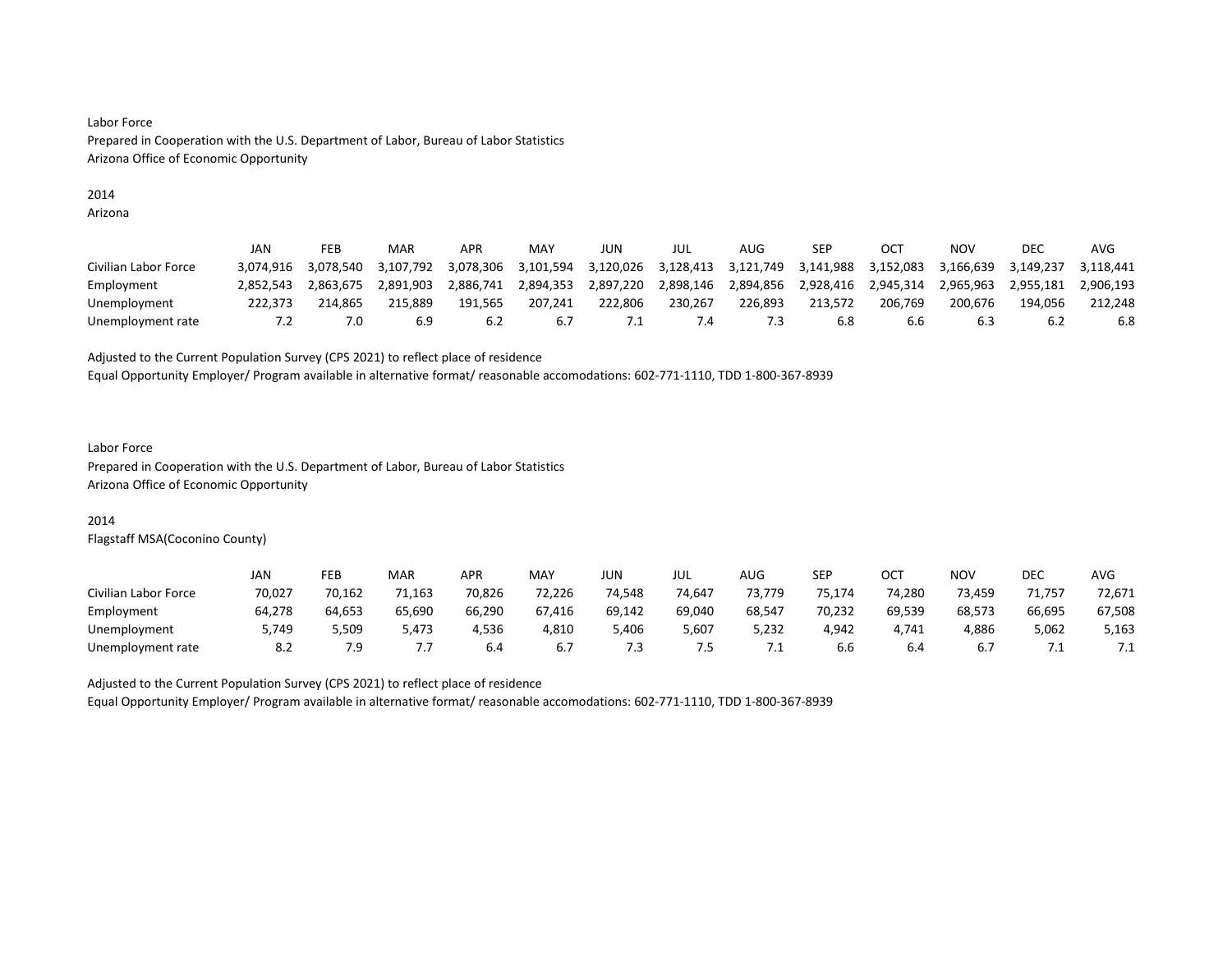#### 2014

Lake Havasu City-Kingman MSA(Mohave County)

|                      | JAN    | FEB    | MAR    | APR    | MAY    | <b>JUN</b> | JUL    | AUG    | <b>SEP</b> | OCT    | <b>NOV</b> | <b>DEC</b> | AVG    |
|----------------------|--------|--------|--------|--------|--------|------------|--------|--------|------------|--------|------------|------------|--------|
| Civilian Labor Force | 77,360 | 77.704 | 78,781 | 78,430 | 78,870 | 79,655     | 80,388 | 79,025 | 79.134     | 79,206 | 78,867     | 78,600     | 78,835 |
| Employment           | 69,833 | 70.429 | 71.581 | 71,963 | 72,218 | 72,633     | 73.193 | 71.961 | 72.327     | 72.649 | 72.427     | 72.151     | 71.947 |
| Unemployment         | 7,527  | 7,275  | 7,200  | 6,467  | 6,652  | 7,022      | 1,195  | 7,064  | 6,807      | 6,557  | 6,440      | 6,449      | 6,888  |
| Unemployment rate    | 9.7    | 9.4    | 9.1    | 8.2    | 8.4    | 8.8        | 9.0    | 8.9    | 8.6        | 8.3    | 8.2        | 8.2        | 8.7    |

Adjusted to the Current Population Survey (CPS 2021) to reflect place of residence

Equal Opportunity Employer/ Program available in alternative format/ reasonable accomodations: 602-771-1110, TDD 1-800-367-8939

# Labor Force Prepared in Cooperation with the U.S. Department of Labor, Bureau of Labor Statistics Arizona Office of Economic Opportunity

#### 2014

Phoenix MSA

|                      | JAN       | FEB       | MAR       | APR       | MAY       | JUN       | JUL       | AUG       | SEP       | ОС        | NOV       | DEC       | AVG       |
|----------------------|-----------|-----------|-----------|-----------|-----------|-----------|-----------|-----------|-----------|-----------|-----------|-----------|-----------|
| Civilian Labor Force | 2.097.471 | 2.100.896 | 2.123.737 | 2.101.680 | 2.110.671 | 2,124,798 | 2.126.704 | 2.128.690 | 2.143.267 | 2.153.629 | 2.168.430 | 2.160.339 | 2.128.359 |
| Employment           | 1.965.756 | 1.972.889 | 1.993.958 | 1.989.630 | 1.989.964 | 1.992.642 | 1.992.644 | 1.994.911 | 2.016.667 | 2.030.502 | 2.048.080 | 2.044.745 | 2.002.699 |
| Unemployment         | 131.715   | 128.007   | 129.779   | 112.050   | 120.707   | 132.156   | 134.060   | 133.779   | 126.600   | 123.127   | 120.350   | 115.594   | 125.660   |
| Unemployment rate    | 6.3       |           | 6.1       |           |           | 6.2       | 6.3       | 6.3       | 5.9       |           | 5.6       |           | 5.9       |

Adjusted to the Current Population Survey (CPS 2021) to reflect place of residence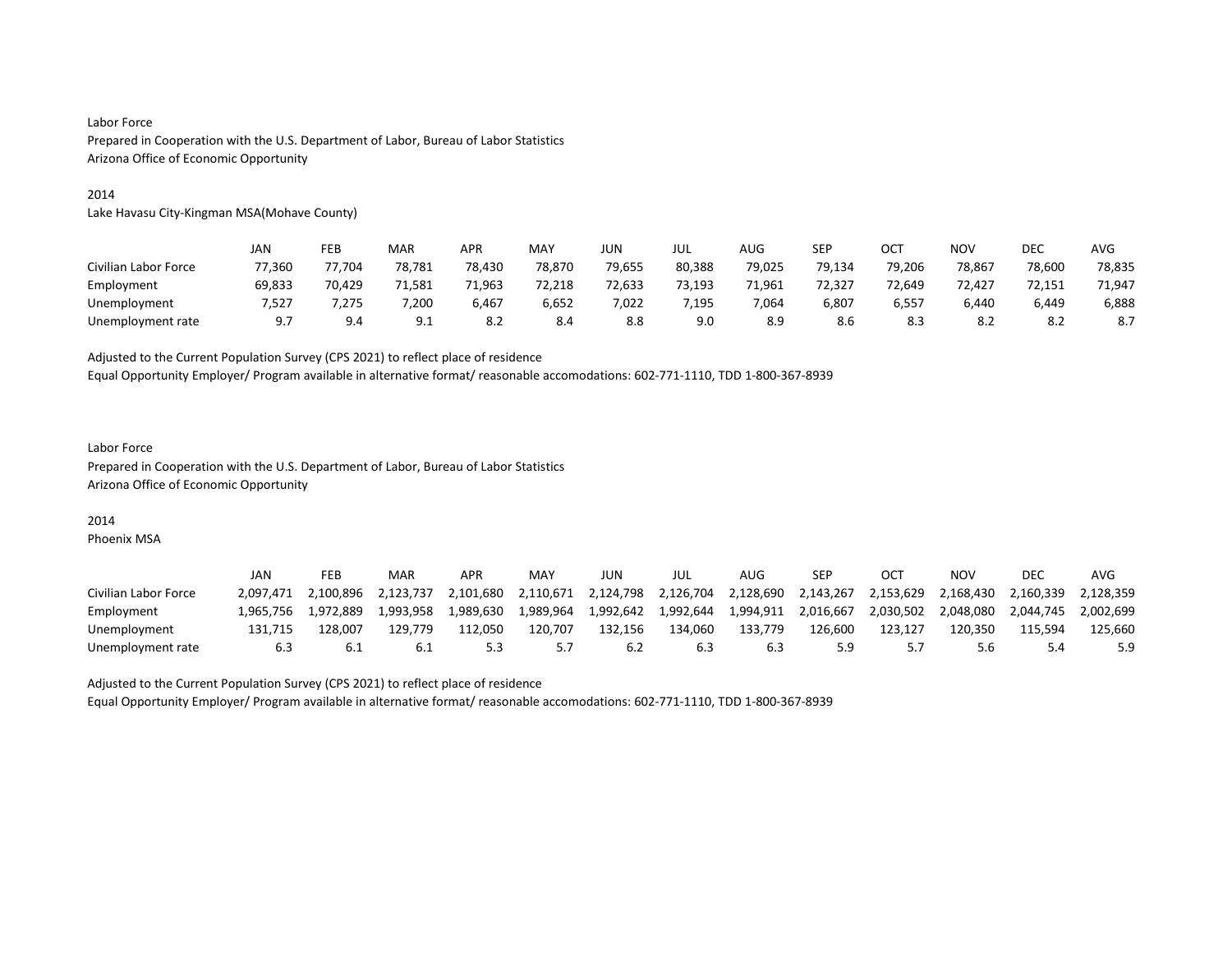#### 2014

Prescott MSA(Yavapai County)

|                      | JAN    | FEB    | MAR    | APR    | <b>MAY</b> | JUN    | JUL    | AUG    | SEP    | OC1    | <b>NOV</b> | DEC    | AVG    |
|----------------------|--------|--------|--------|--------|------------|--------|--------|--------|--------|--------|------------|--------|--------|
| Civilian Labor Force | 92,519 | 93,599 | 94,335 | 93,983 | 94,888     | 95,425 | 95,783 | 95,751 | 96,185 | 96,255 | 95,831     | 93,963 | 94,877 |
| Employment           | 85,829 | 87.207 | 87.934 | 88,476 | 89,148     | 89,104 | 89,449 | 89,467 | 90,360 | 90,522 | 90,142     | 88,388 | 88,836 |
| Unemployment         | 6,690  | 6,392  | 6,401  | 5,507  | 5,740      | 6,321  | 6,334  | 6,284  | 5,825  | 5,733  | 5,689      | 5,575  | 6,041  |
| Unemployment rate    | 7.2    | 6.8    | 6.8    | 5.9    | 6.0        | 6.6    | 6.6    | 6.6    | 6.1    | 6.0    | 5.9        | 59<br> | 6.4    |

Adjusted to the Current Population Survey (CPS 2021) to reflect place of residence

Equal Opportunity Employer/ Program available in alternative format/ reasonable accomodations: 602-771-1110, TDD 1-800-367-8939

# Labor Force

Prepared in Cooperation with the U.S. Department of Labor, Bureau of Labor Statistics Arizona Office of Economic Opportunity

#### 2014

Sierra-Vista Douglas MSA(Cochise County)

|                      | JAN    | FEB    | MAR    | <b>APR</b> | <b>MAY</b> | JUN.   | JUL    | <b>AUG</b> | <b>SEP</b> | ∩∩⊤<br>UC. | <b>NOV</b> | <b>DEC</b> | <b>AVG</b> |
|----------------------|--------|--------|--------|------------|------------|--------|--------|------------|------------|------------|------------|------------|------------|
| Civilian Labor Force | 50,821 | 50.463 | 50,822 | 50.075     | 51.153     | 51.834 | 52,193 | 51,927     | 51.606     | 51.668     | 51.613     | 51,109     | 51,273     |
| Employment           | 46,163 | 45,914 | 46,260 | 45.979     | 46,810     | 47,309 | 47,552 | 47,524     | 47.472     | 47,631     | 47,656     | 47,181     | 46,954     |
| Unemployment         | 4.658  | 4.549  | 4.562  | 4,096      | 4.343      | 4.525  | 4.641  | 4.403      | 4.134      | 4.037      | 3,957      | 3,928      | 4,319      |
| Unemployment rate    | 9.2    | 9.0    | 9.0    | 8.2        | 8.5        | ٥.,    | 8.9    | 8.5        | 8.0        | 7.8        |            |            | 8.4        |

Adjusted to the Current Population Survey (CPS 2021) to reflect place of residence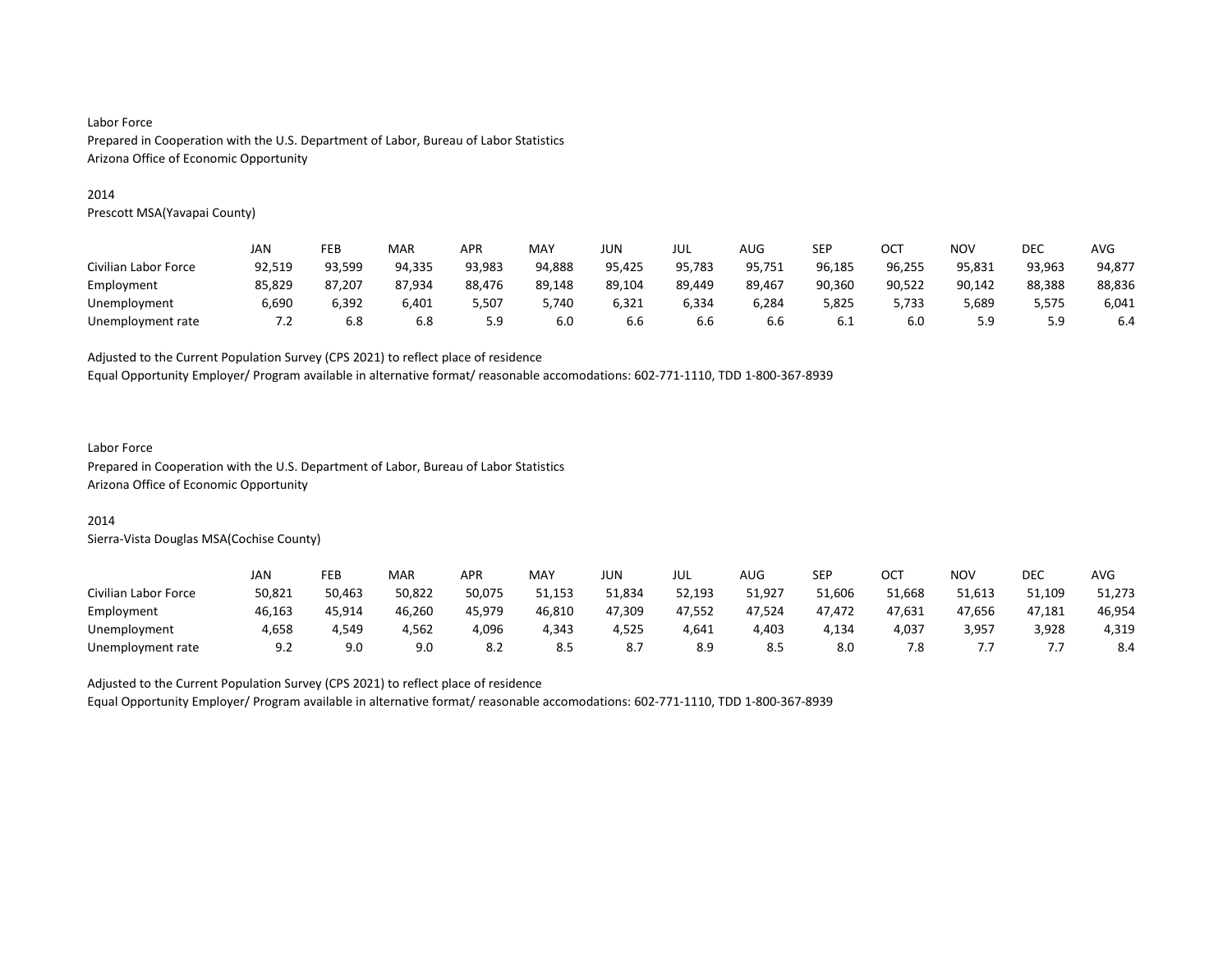#### 2014

Tucson MSA(Pima County)

|                      | JAN     | FEB     | MAR     | APR     | MAY     | JUN     | JUL     | AUG     | SEP     | OC1     | NOV     | DEC     | AVG     |
|----------------------|---------|---------|---------|---------|---------|---------|---------|---------|---------|---------|---------|---------|---------|
| Civilian Labor Force | 462.585 | 464.085 | 467.672 | 463.008 | 464,705 | 463,377 | 464,104 | 460.154 | 470,012 | 470.527 | 471,517 | 469.031 | 465.898 |
| Employment           | 433.456 | 435.815 | 438.684 | 438,037 | 437,582 | 433,411 | 433,789 | 430,108 | 441.693 | 442.883 | 444.152 | 442.949 | 437,713 |
| Unemployment         | 29.129  | 28.270  | 28.988  | 24.971  | 27.123  | 29.966  | 30.315  | 30.046  | 28.319  | 27.644  | 27.365  | 26.082  | 28.185  |
| Unemployment rate    | 6.3     | 6.1     | 6.2     | 5.4     | 5.8     | 6.5     | 6.5     | 6.5     | 6.0     | 5.9     | 5.8     | 5.6     | 6.0     |

Adjusted to the Current Population Survey (CPS 2021) to reflect place of residence

Equal Opportunity Employer/ Program available in alternative format/ reasonable accomodations: 602-771-1110, TDD 1-800-367-8939

#### Labor Force Prepared in Cooperation with the U.S. Department of Labor, Bureau of Labor Statistics Arizona Office of Economic Opportunity

#### 2014

Yuma MSA(Yuma County)

|                      | JAN    | FEB    | MAR    | <b>APR</b> | MAY    | JUN    | JUL     | AUG                      | SEP    | OCT    | NO٧    | <b>DEC</b> | <b>AVG</b> |
|----------------------|--------|--------|--------|------------|--------|--------|---------|--------------------------|--------|--------|--------|------------|------------|
| Civilian Labor Force | 91,561 | 89.586 | 88,949 | 89,711     | 95,611 | 95,889 | 100,221 | 98,761                   | 94,011 | 94.740 | 95,179 | 93,732     | 93,996     |
| Employment           | 70,750 | 69,999 | 70,416 | 68,989     | 71,585 | 73,212 | 73,900  | 73,694                   | 71,289 | 73.540 | 76,366 | 75,591     | 72,444     |
| Unemployment         | 20.811 | 19.587 | 18.533 | 20.722     | 24.026 | 22,677 | 26,321  | 25,067                   | 22.722 | 21.200 | 18,813 | 18,141     | 21.552     |
| Unemployment rate    | 22.    | 21.9   | 20.8   | 23.1       | 25.1   | 23.6   | 26.3    | $\overline{a} =$<br>25.4 | 24.2   | 22.4   | 19.8   | 19.4       | 22.9       |

Adjusted to the Current Population Survey (CPS 2021) to reflect place of residence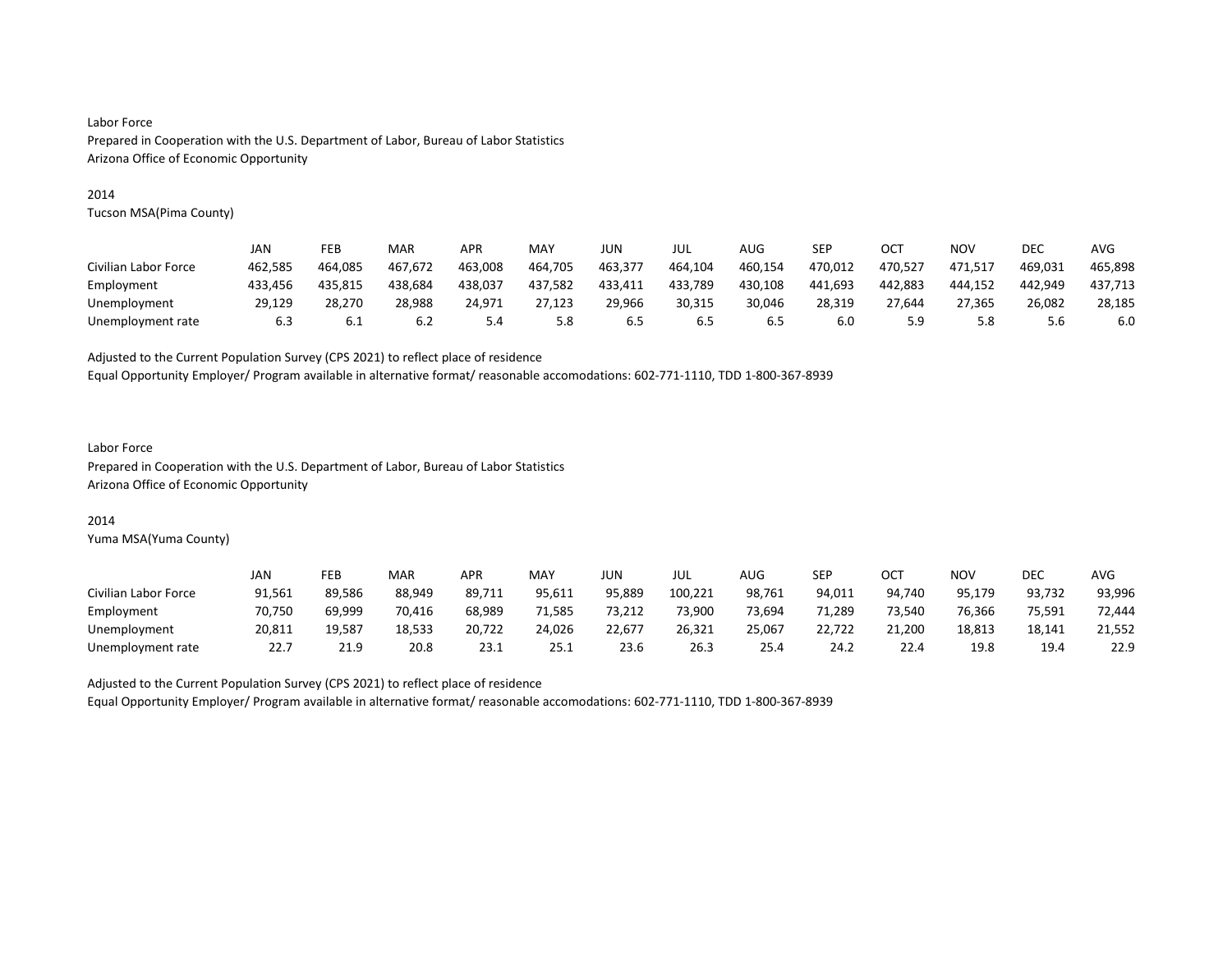# 2013

Arizona

|                      | JAN       | FEB       | MAR       | APR       | MAY       | JUN       | JUL       | AUG       | <b>SEP</b> | OC <sup>7</sup> | ΝΟν       | DEC       | AVG       |
|----------------------|-----------|-----------|-----------|-----------|-----------|-----------|-----------|-----------|------------|-----------------|-----------|-----------|-----------|
| Civilian Labor Force | 3.058.118 | 3.046.851 | 3.048.183 | 3.043.631 | 3,056,003 | 3,079,941 | 3,076,864 | 3,070,323 | 3,083,259  | 3,064,719       | 3,079,702 | 3.067.056 | 3.064.554 |
| Employment           | 2.802.014 | 2.809.702 | 2.814.226 | 2.815.538 | 2,823,037 | 2,822,419 | 2,820,644 | 2,816,336 | 2,840,414  | 2,827,742       | 2.860.050 | 2,851,975 | 2.825.341 |
| Unemployment         | 256.104   | 237.149   | 233.957   | 228.093   | 232.966   | 257.522   | 256.220   | 253.987   | 242.845    | 236.977         | 219.652   | 215.081   | 239.213   |
| Unemployment rate    | 8.4       |           |           |           | .ხ        | 8.4       | 8.3       | 8.3       | 7.9        |                 | . .       |           |           |

Adjusted to the Current Population Survey (CPS 2021) to reflect place of residence

Equal Opportunity Employer/ Program available in alternative format/ reasonable accomodations: 602-771-1110, TDD 1-800-367-8939

#### Labor Force Prepared in Cooperation with the U.S. Department of Labor, Bureau of Labor Statistics Arizona Office of Economic Opportunity

## 2013

Flagstaff MSA(Coconino County)

|                      | JAN    | FEB    | MAR    | <b>APR</b> | MAY    | <b>JUN</b> | JUL    | AUG    | SEP    | OCT    | NO۱    | DEC    | <b>AVG</b> |
|----------------------|--------|--------|--------|------------|--------|------------|--------|--------|--------|--------|--------|--------|------------|
| Civilian Labor Force | 69,494 | 69.200 | 69,523 | 70,264     | 1,488  | 74,817     | 74.512 | 72.929 | 73,711 | 72.560 | 71.323 | 70,558 | 71,698     |
| Employment           | 63,092 | 63,264 | 63,638 | 64,762     | 65,970 | 68,613     | 68,235 | 66,975 | 67.967 | 66,643 | 65,736 | 65,006 | 65,825     |
| Unemployment         | 6,402  | 5,936  | 5,885  | 5,502      | 5,518  | 6,204      | 6,277  | 5,954  | 5.744  | 5,917  | 5,587  | 5,552  | 5,873      |
| Unemployment rate    | 9.2    | 8.6    | 8.5    | 7.8        | .      | 8.3        | 8.4    | 8.2    | 7.8    | 8.2    | 7.8    | 7.9    | 8.2        |

Adjusted to the Current Population Survey (CPS 2021) to reflect place of residence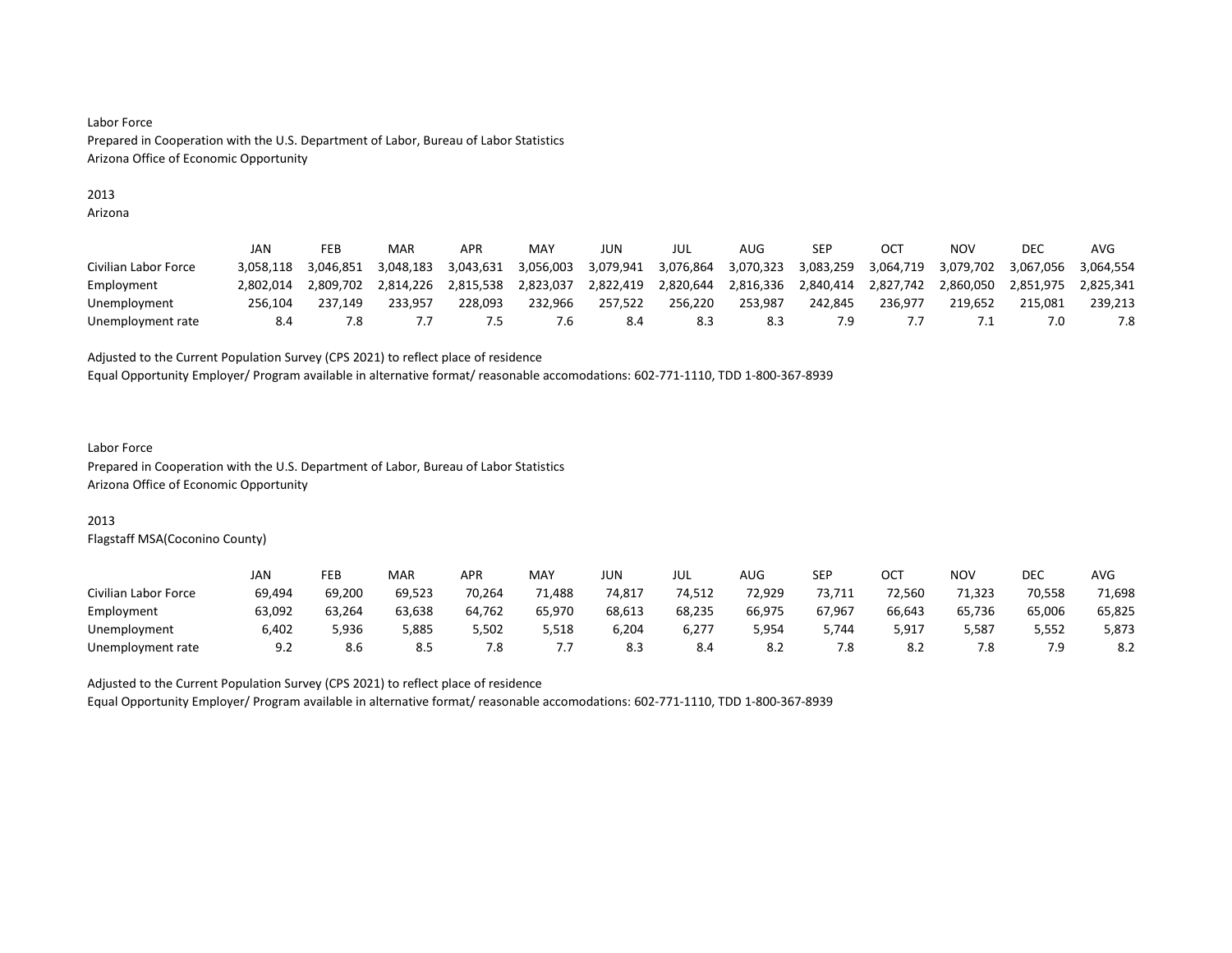#### 2013

Lake Havasu City-Kingman MSA(Mohave County)

|                      | JAN    | FEB    | MAR    | APR    | MAY    | <b>JUN</b> | JUL    | AUG    | SEP    | OCT    | <b>NOV</b> | <b>DEC</b> | AVG    |
|----------------------|--------|--------|--------|--------|--------|------------|--------|--------|--------|--------|------------|------------|--------|
| Civilian Labor Force | 77,455 | 7,115  | 77,211 | 77,869 | 77,808 | 79,202     | 79.040 | 78,140 | 77.939 | 77.355 | 77,110     | 76,732     | 77,748 |
| Employment           | 68,426 | 68.751 | 69.056 | 69.982 | 69.895 | 70,525     | 70.605 | 69.860 | 70.029 | 69.402 | 69,737     | 69,446     | 69,643 |
| Unemployment         | 9,029  | 8,364  | 8,155  | 7,887  | 7,913  | 8,677      | 8,435  | 8,280  | 7,910  | 7,953  | 7,373      | 7,286      | 8,105  |
| Unemployment rate    | 11.7   | 10.8   | 10.6   | 10.1   | 10.2   | 11.0       | 10.7   | 10.6   | 10.1   | 10.3   | 9.6        |            | 10.4   |

Adjusted to the Current Population Survey (CPS 2021) to reflect place of residence

Equal Opportunity Employer/ Program available in alternative format/ reasonable accomodations: 602-771-1110, TDD 1-800-367-8939

# Labor Force Prepared in Cooperation with the U.S. Department of Labor, Bureau of Labor Statistics Arizona Office of Economic Opportunity

# 2013

Phoenix MSA

|                      | JAN            | FEB       | MAR       | APR       | MAY       | JUN       | JUL       | AUG       | SEP       | OC <sup>T</sup> | ΝΟν       | DEC       | AVG       |
|----------------------|----------------|-----------|-----------|-----------|-----------|-----------|-----------|-----------|-----------|-----------------|-----------|-----------|-----------|
| Civilian Labor Force | 2.075.302      | 2.069.432 | 2.072.207 | 2.065.828 | 2,069,614 | 2,084,581 | 2,078,011 | 2,078,046 | 2,089,621 | 2,080,210       | 2,096,212 | 2.090.137 | 2.079.100 |
| Employment           | 1.922.745      | 1.928.492 | 1.932.786 | 1.932.516 | 1.934.539 | 1.933.584 | 1,930,586 | 1,929,401 | 1.947.386 | 1.943.251       | 1.969.143 | 1.964.680 | 1.939.092 |
| Unemployment         | 152.557        | 140.940   | 139.421   | 133.312   | 135.075   | 150.997   | 147.425   | 148.645   | 142.235   | 136.959         | 127.069   | 125.457   | 140.008   |
| Unemployment rate    | $^{\prime}$ .4 | 6.8       |           |           | 6.5       |           | ۰.        |           | 6.8       | b.b             | 6.1       | 6.C       | 6.7       |

Adjusted to the Current Population Survey (CPS 2021) to reflect place of residence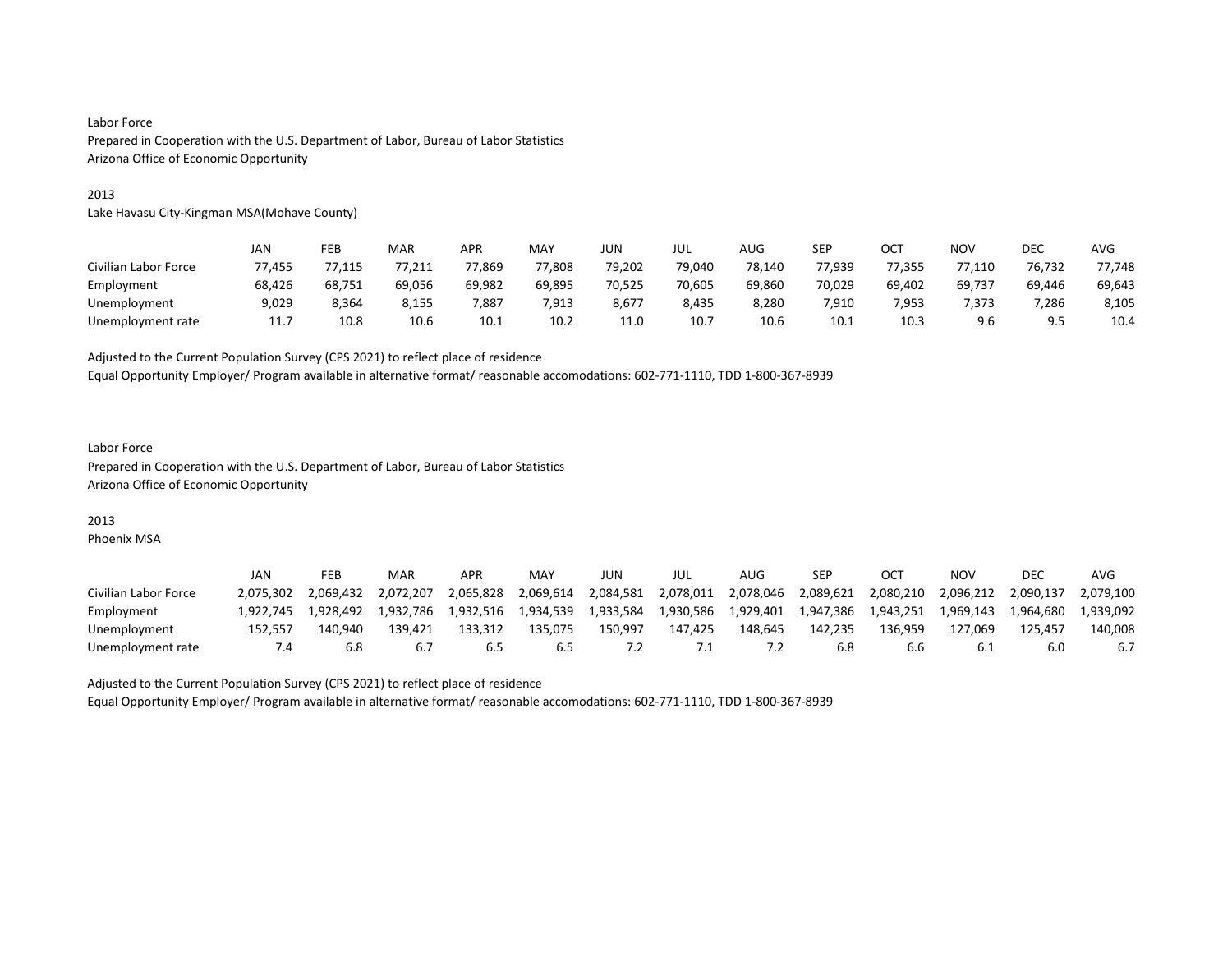#### 2013

Prescott MSA(Yavapai County)

|                      | JAN    | FEB    | MAR    | APR    | MAY    | JUN    | JUL    | AUG    | SEP    | ост    | <b>NOV</b> | DEC    | <b>AVG</b> |
|----------------------|--------|--------|--------|--------|--------|--------|--------|--------|--------|--------|------------|--------|------------|
| Civilian Labor Force | 91,736 | 91,798 | 91,376 | 92,393 | 92,201 | 93,572 | 93,526 | 93,736 | 93,547 | 92,992 | 92,998     | 92,032 | 92,659     |
| Employment           | 83.384 | 84.155 | 83.940 | 85.288 | 85.099 | 85.705 | 86.003 | 86.287 | 86,511 | 86,238 | 86,731     | 85,788 | 85,427     |
| Unemployment         | 8,352  | .643   | 7,436  | ,105   | ,102   | 7,867  | 7,523  | 7.449  | 7,036  | 6,754  | 6,267      | 6,244  | 7,232      |
| Unemployment rate    | 9.1    | 8.3    | 8.1    | .      | ,,,    | 8.4    | 8.0    | 7.9    | 7.5    | 7.3    | 6.7        | 6.8    | 7.8        |

Adjusted to the Current Population Survey (CPS 2021) to reflect place of residence

Equal Opportunity Employer/ Program available in alternative format/ reasonable accomodations: 602-771-1110, TDD 1-800-367-8939

# Labor Force

Prepared in Cooperation with the U.S. Department of Labor, Bureau of Labor Statistics Arizona Office of Economic Opportunity

#### 2013

Sierra-Vista Douglas MSA(Cochise County)

|                      | JAN       | FEB      | MAR    | <b>APR</b> | MAY    | JUN    | JUL    | AUG    | SEP    | OCT    | NO۱    | DEC    | <b>AVG</b> |
|----------------------|-----------|----------|--------|------------|--------|--------|--------|--------|--------|--------|--------|--------|------------|
| Civilian Labor Force | 52,565    | 52,057   | 51,719 | 51,209     | 51,818 | 52,859 | 52,863 | 52,576 | 52,021 | 51,154 | 51,028 | 50,933 | 51,900     |
| Employment           | 47,486    | 47.344   | 47.049 | 46,620     | 47,136 | 47.704 | 47,783 | 47,634 | 47,249 | 46,321 | 46,471 | 46,372 | 47,097     |
| Unemployment         | 5.079     | 4.713    | 4,670  | 4.589      | 4,682  | 5,155  | 5,080  | 4,942  | 4.772  | 4,833  | 4,557  | 4.561  | 4,803      |
| Unemployment rate    | <u>.,</u> | <u>.</u> | 9.0    | 9.0        | 9.0    | 9.8    | 9.6    | 9.4    | 9.2    | 9.4    | 8.9    | 9.0    | 9.3        |

Adjusted to the Current Population Survey (CPS 2021) to reflect place of residence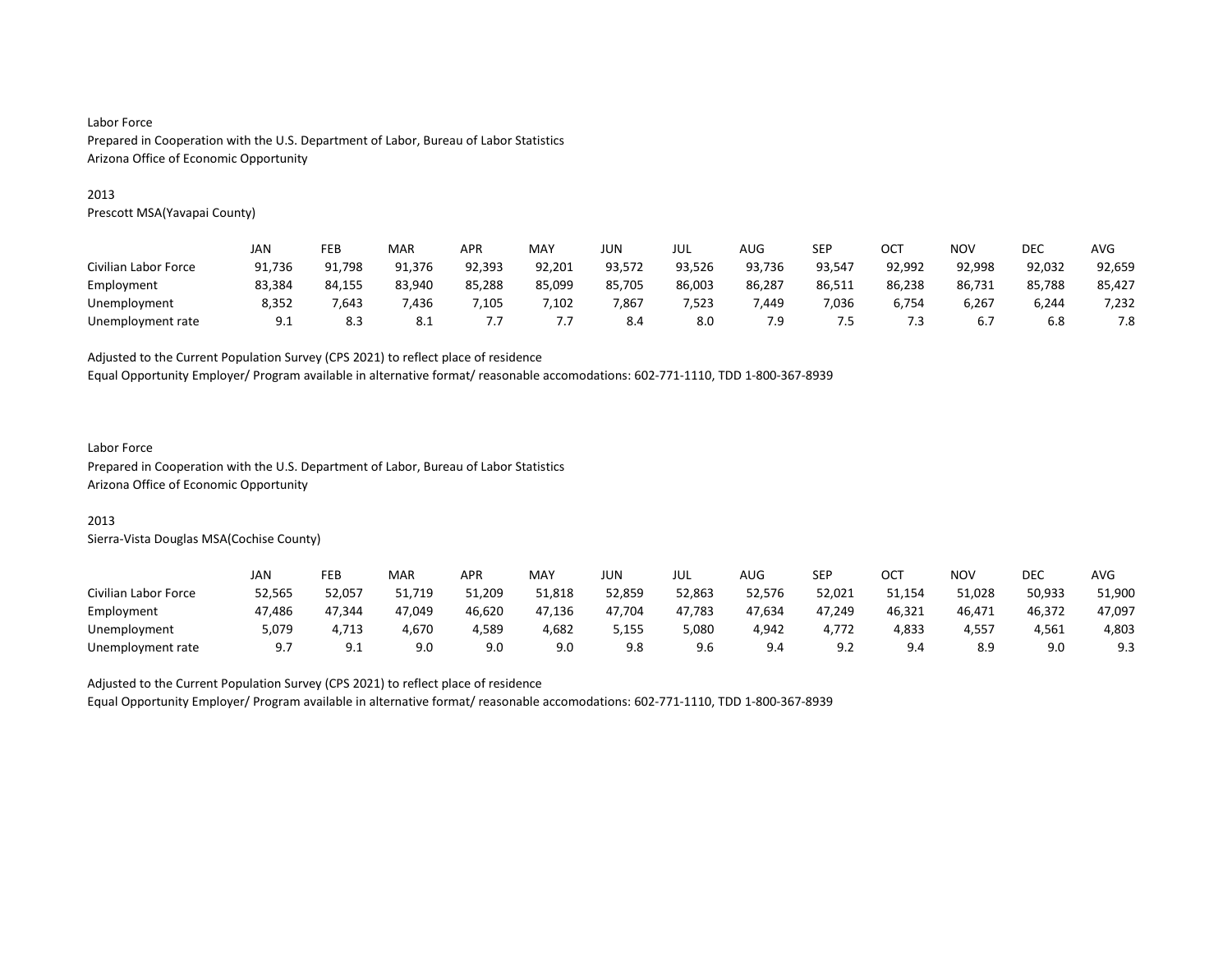#### 2013

Tucson MSA(Pima County)

|                      | JAN     | FEB     | MAR     | <b>APR</b> | MAY     | JUN     | jul     | AUG     | SEP     | OC1     | NOV     | DEC     | AVG     |
|----------------------|---------|---------|---------|------------|---------|---------|---------|---------|---------|---------|---------|---------|---------|
| Civilian Labor Force | 465.939 | 465.054 | 464.440 | 464,169    | 463,279 | 459,825 | 459,226 | 457.930 | 465,538 | 459.897 | 462,263 | 459.636 | 462,267 |
| Employment           | 431.627 | 433.611 | 433.323 | 434.410    | 432,985 | 425.309 | 425.814 | 424.485 | 433,659 | 429,176 | 433.598 | 431.467 | 430,789 |
| Unemployment         | 34.312  | 31.443  | 31.117  | 29.759     | 30.294  | 34.516  | 33.412  | 33.445  | 31.879  | 30.721  | 28.665  | 28.169  | 31.478  |
| Unemployment rate    | 4. ا    | 6.8     | 6.7     | 6.4        | 6.5     | ט.      | ٠.૩     | د.'     | 6.8     | 6.7     | 6.2     | 6.1     | 6.8     |

Adjusted to the Current Population Survey (CPS 2021) to reflect place of residence

Equal Opportunity Employer/ Program available in alternative format/ reasonable accomodations: 602-771-1110, TDD 1-800-367-8939

#### Labor Force Prepared in Cooperation with the U.S. Department of Labor, Bureau of Labor Statistics Arizona Office of Economic Opportunity

#### 2013

Yuma MSA(Yuma County)

|                      | JAN    | FEB    | MAR    | <b>APR</b> | MAY    | JUN    | JUL     | AUG     | SEP    | OCT    | <b>NOV</b> | <b>DEC</b> | <b>AVG</b> |
|----------------------|--------|--------|--------|------------|--------|--------|---------|---------|--------|--------|------------|------------|------------|
| Civilian Labor Force | 93,216 | 91,339 | 90,743 | 90.740     | 96,165 | 98,035 | 103,612 | 101,360 | 97.094 | 97.770 | 96,569     | 94.731     | 95,948     |
| Employment           | 71,277 | 70,552 | 70,383 | 67,204     | 70,140 | 72,013 | 74,043  | 73,529  | 70,722 | 71,072 | 72,485     | 72,685     | 71,342     |
| Unemployment         | 21.939 | 20.787 | 20.360 | 23.536     | 26.025 | 26,022 | 29.569  | 27.831  | 26,372 | 26,698 | 24.084     | 22.046     | 24,606     |
| Unemployment rate    | 23.5   | 22.8   | 22.4   | 25.9       | 27.1   | 26.5   | 28.5    | 27.5    | 27.2   | 27.3   | 24.9       | 23.3       | 25.6       |

Adjusted to the Current Population Survey (CPS 2021) to reflect place of residence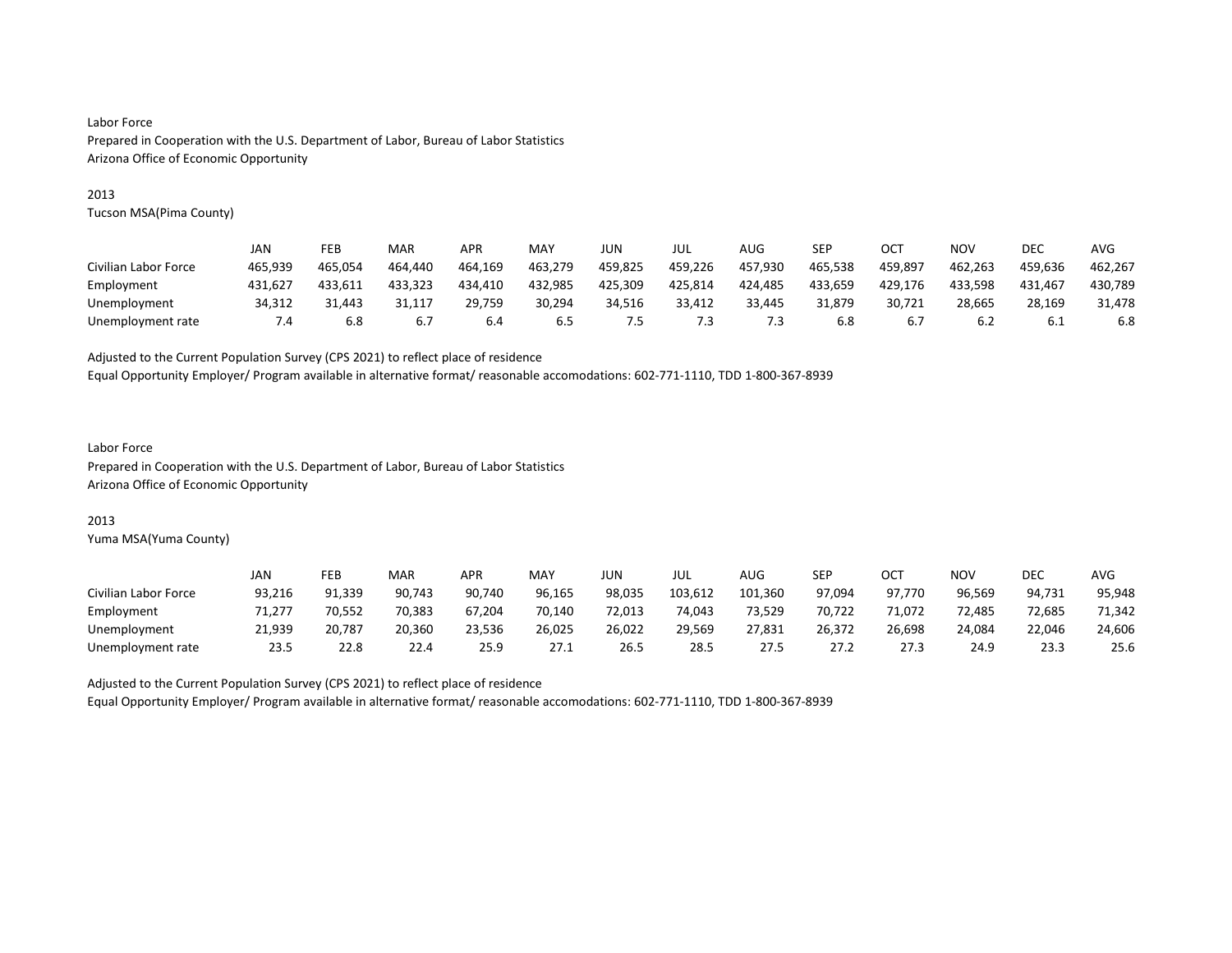#### 2012

Arizona

|                      | JAN       | FEB       | MAR       | <b>APR</b> | MAY       | JUN       | JUL       | AUG       | SEP       | OC.       | <b>NOV</b> | DEC       | AVG       |
|----------------------|-----------|-----------|-----------|------------|-----------|-----------|-----------|-----------|-----------|-----------|------------|-----------|-----------|
| Civilian Labor Force | 3.035.157 | 3.041.997 | 3.047.710 | 3.032.606  | 3,055,393 | 3,066,095 | 3,061,575 | 3.056.147 | 3.069.430 | 3.069.450 | 3.061.046  | 3.055.503 | 3.054.343 |
| Employment           | 2.766.718 | 2.783.768 | 2.797.636 | 2.793.443  | 2.804.873 | 2.795.939 | 2.782.511 | 2.788.486 | 2.818.578 | 2.821.166 | 2.827.810  | 2.814.674 | 2.799.634 |
| Unemployment         | 268.439   | 258.229   | 250.074   | 239.163    | 250.520   | 270.156   | 279.064   | 267.661   | 250.852   | 248.284   | 233.236    | 240.829   | 254.709   |
| Unemployment rate    | 8.8       | 8.5       | 8.2       |            | 8.2       | 8.8       | 9.1       | 8.8       | 8.2       | 8.1       | 7.6        |           | 8.3       |

Adjusted to the Current Population Survey (CPS 2021) to reflect place of residence

Equal Opportunity Employer/ Program available in alternative format/ reasonable accomodations: 602-771-1110, TDD 1-800-367-8939

#### Labor Force Prepared in Cooperation with the U.S. Department of Labor, Bureau of Labor Statistics Arizona Office of Economic Opportunity

# 2012

Flagstaff MSA(Coconino County)

|                      | JAN    | FEB    | MAR    | <b>APR</b> | MAY        | <b>JUN</b> | JUL    | AUG    | SEP    | OCT    | NO۱    | DEC    | <b>AVG</b> |
|----------------------|--------|--------|--------|------------|------------|------------|--------|--------|--------|--------|--------|--------|------------|
| Civilian Labor Force | 68,828 | 69.326 | 69.768 | 70.799     | 72.079     | 74.905     | 74,815 | 73.120 | 73.686 | 72.300 | 70.490 | 69,392 | 71,626     |
| Employment           | 62,093 | 62,873 | 63,532 | 65,068     | 66,241     | 68,362     | 67.957 | 66,883 | 67,851 | 66,571 | 64,826 | 63,343 | 65,467     |
| Unemployment         | 6,735  | 6,453  | 6.236  | 5.731      | 5,838      | 6,543      | 6,858  | 6,237  | 5,835  | 5.729  | 5,664  | 6,049  | 6,159      |
| Unemployment rate    | 9.8    | ر. ر   | 8.9    | O.L        | <b>8.1</b> |            | 9.2    | 8.5    | 7.9    |        | 8.0    |        | 8.6        |

Adjusted to the Current Population Survey (CPS 2021) to reflect place of residence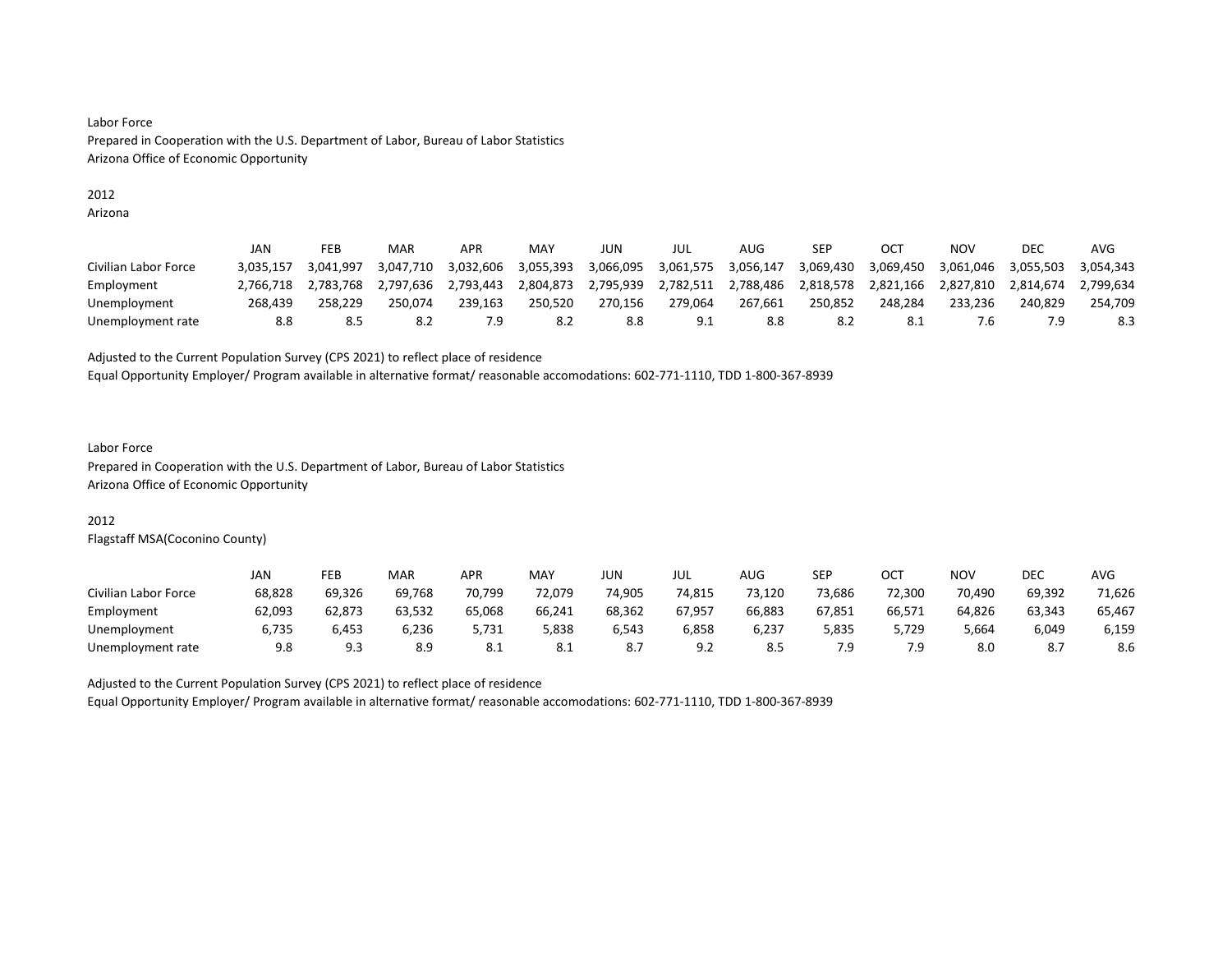#### 2012

Lake Havasu City-Kingman MSA(Mohave County)

|                      | JAN    | FEB    | MAR    | <b>APR</b> | MAY    | <b>JUN</b> | JUL    | AUG    | SEP    | ост    | <b>NOV</b> | <b>DEC</b> | AVG    |
|----------------------|--------|--------|--------|------------|--------|------------|--------|--------|--------|--------|------------|------------|--------|
| Civilian Labor Force | 77,888 | 78,318 | 78,450 | 78,329     | 78.842 | 79,264     | 79,386 | 78.435 | 78.149 | 77,809 | 77,096     | 76,758     | 78,227 |
| Employment           | 68,470 | 69.379 | 69.835 | 70,125     | 70.352 | 70,263     | 70.253 | 69,538 | 69.806 | 69,458 | 69.266     | 68,451     | 69,600 |
| Unemployment         | 9,418  | 8,939  | 8,615  | 8,204      | 8,490  | 9,001      | 9,133  | 8,897  | 8,343  | 8,351  | 7,830      | 8,307      | 8,627  |
| Unemployment rate    | 12.1   | 11.4   | 11.0   | 10.5       | 10.8   | 11.4       | 11.5   | ᆂᆂᇃ    | 10.7   | 10.7   | 10.2       | 10.8       | 11.0   |

Adjusted to the Current Population Survey (CPS 2021) to reflect place of residence

Equal Opportunity Employer/ Program available in alternative format/ reasonable accomodations: 602-771-1110, TDD 1-800-367-8939

#### Labor Force Prepared in Cooperation with the U.S. Department of Labor, Bureau of Labor Statistics Arizona Office of Economic Opportunity

# 2012

Phoenix MSA

|                      | JAN       | FEB       | MAR       | APR       | MAY       | JUN       | JUL       | AUG       | <b>SEP</b> |           | ΝΟν       | DEC       | AVG       |
|----------------------|-----------|-----------|-----------|-----------|-----------|-----------|-----------|-----------|------------|-----------|-----------|-----------|-----------|
| Civilian Labor Force | 2.052.086 | 2.056.079 | 2.059.934 | 2.047.544 | 2.060.438 | 2,062,647 | 2,057,247 | 2,057,210 | 2,067,732  | 2,072,196 | 2,072,645 | 2,071,868 | 2.061.469 |
| Employment           | L.888.560 | 1.898.241 | 1.907.574 | 1.904.533 | 1,911,105 | 1.901.224 | 1.893.187 | 1,898,822 | 1,919,580  | 1.926.096 | 1.935.142 | 1.929.663 | 1.909.477 |
| Unemployment         | 163.526   | 157.838   | 152.360   | 143.011   | 149.333   | 161.423   | 164.060   | 158.388   | 148.152    | 146.100   | 137.503   | 142.205   | 151.992   |
| Unemployment rate    | 8.0       |           | .4        | 7.G       |           |           | 8.0       |           |            |           | b.b       |           |           |

Adjusted to the Current Population Survey (CPS 2021) to reflect place of residence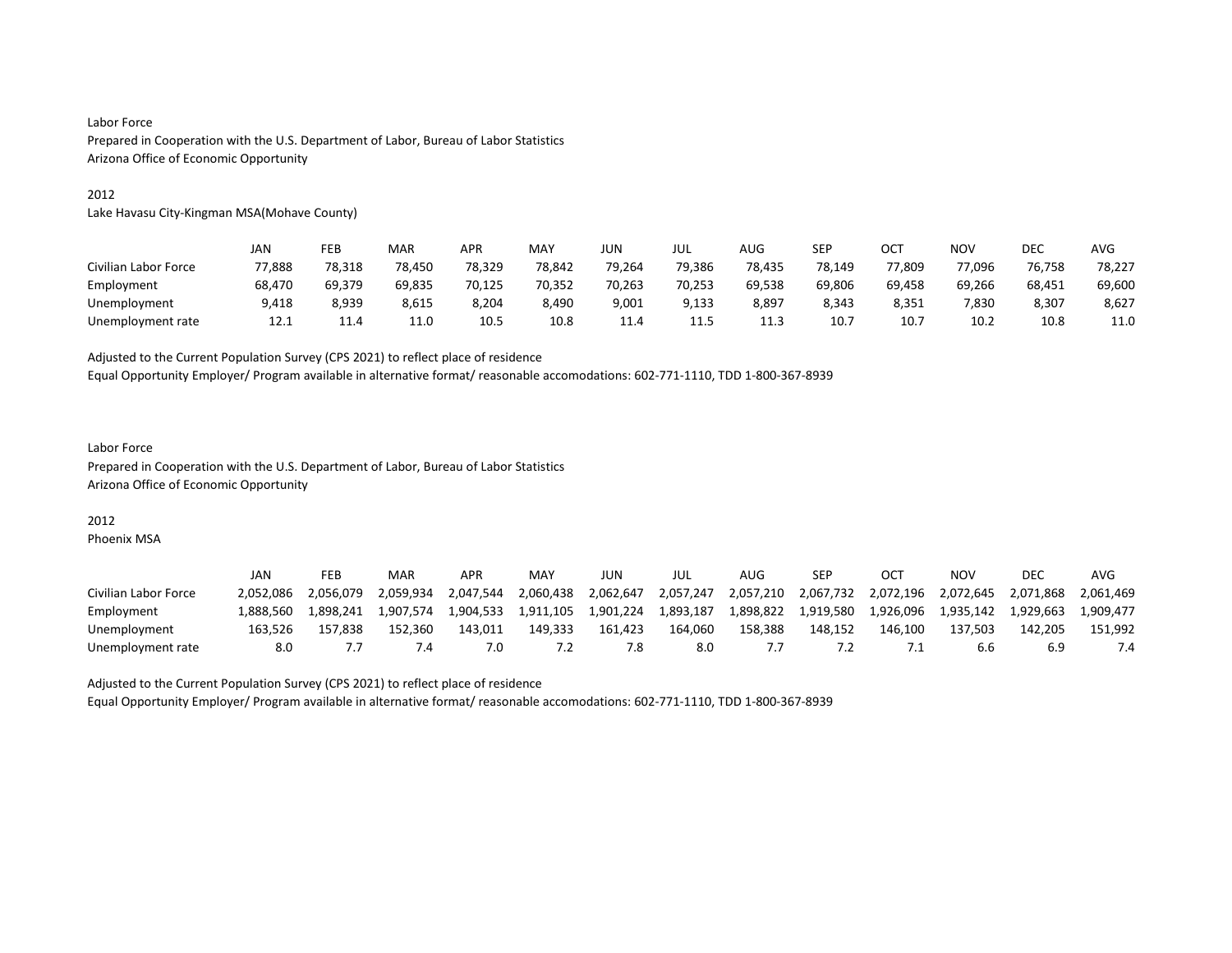#### 2012

Prescott MSA(Yavapai County)

|                      | JAN    | FEB    | MAR    | APR    | <b>MAY</b> | JUN    | JUL    | AUG    | SEP    | OCT    | <b>NOV</b> | DEC    | <b>AVG</b> |
|----------------------|--------|--------|--------|--------|------------|--------|--------|--------|--------|--------|------------|--------|------------|
| Civilian Labor Force | 91,947 | 92,742 | 92,627 | 92,903 | 93,343     | 94,410 | 93,960 | 94,018 | 94,293 | 93,715 | 92,536     | 91,448 | 93,162     |
| Employment           | 83,156 | 84.362 | 84.588 | 85,335 | 85,466     | 85,910 | 85,379 | 85,751 | 86,641 | 86,022 | 85,355     | 83,834 | 85,150     |
| Unemployment         | 8,791  | 8,380  | 8,039  | 568,   | 7,877      | 8,500  | 8,581  | 8,267  | 7,652  | 7,693  | 7,181      | 7,614  | 8,012      |
| Unemployment rate    | 9.6    | 9.0    | 8.7    | 8.1    | 8.4        | 9.0    | 9.1    | 8.8    | 8.1    | 8.2    | 7.8        | 8.3    | 8.6        |

Adjusted to the Current Population Survey (CPS 2021) to reflect place of residence

Equal Opportunity Employer/ Program available in alternative format/ reasonable accomodations: 602-771-1110, TDD 1-800-367-8939

#### Labor Force

Prepared in Cooperation with the U.S. Department of Labor, Bureau of Labor Statistics Arizona Office of Economic Opportunity

# 2012

Sierra-Vista Douglas MSA(Cochise County)

|                      | JAN    | <b>FEB</b>   | <b>MAR</b> | APR    | MAY    | JUN    | JUL    | AUG    | SEP    | ОСТ    | <b>NOV</b> | DEC    | AVG    |
|----------------------|--------|--------------|------------|--------|--------|--------|--------|--------|--------|--------|------------|--------|--------|
| Civilian Labor Force | 54.365 | 54.241       | 54.533     | 53.753 | 54.273 | 55.339 | 55.553 | 54,800 | 54.450 | 54.139 | 53,441     | 53,227 | 54,343 |
| Employment           | 49,268 | 49,303       | 49,756     | 49,184 | 49,434 | 50,111 | 50,209 | 49,661 | 49,622 | 49,327 | 48,917     | 48,466 | 49,438 |
| Unemployment         | 5.097  | 4.938        | 4.777      | 4,569  | 4,839  | 228,د  | 344,د  | 139,د  | 4,828  | 4,812  | 4,524      | 4.761  | 4,905  |
| Unemployment rate    | 9.4    | Q 1<br>ــ. ب | 8.8        | د.ه    | 8.9    | 9.4    | 9.6    | 9.4    | 8.9    | 8.9    | د.ه        | 8.9    | 9.0    |

Adjusted to the Current Population Survey (CPS 2021) to reflect place of residence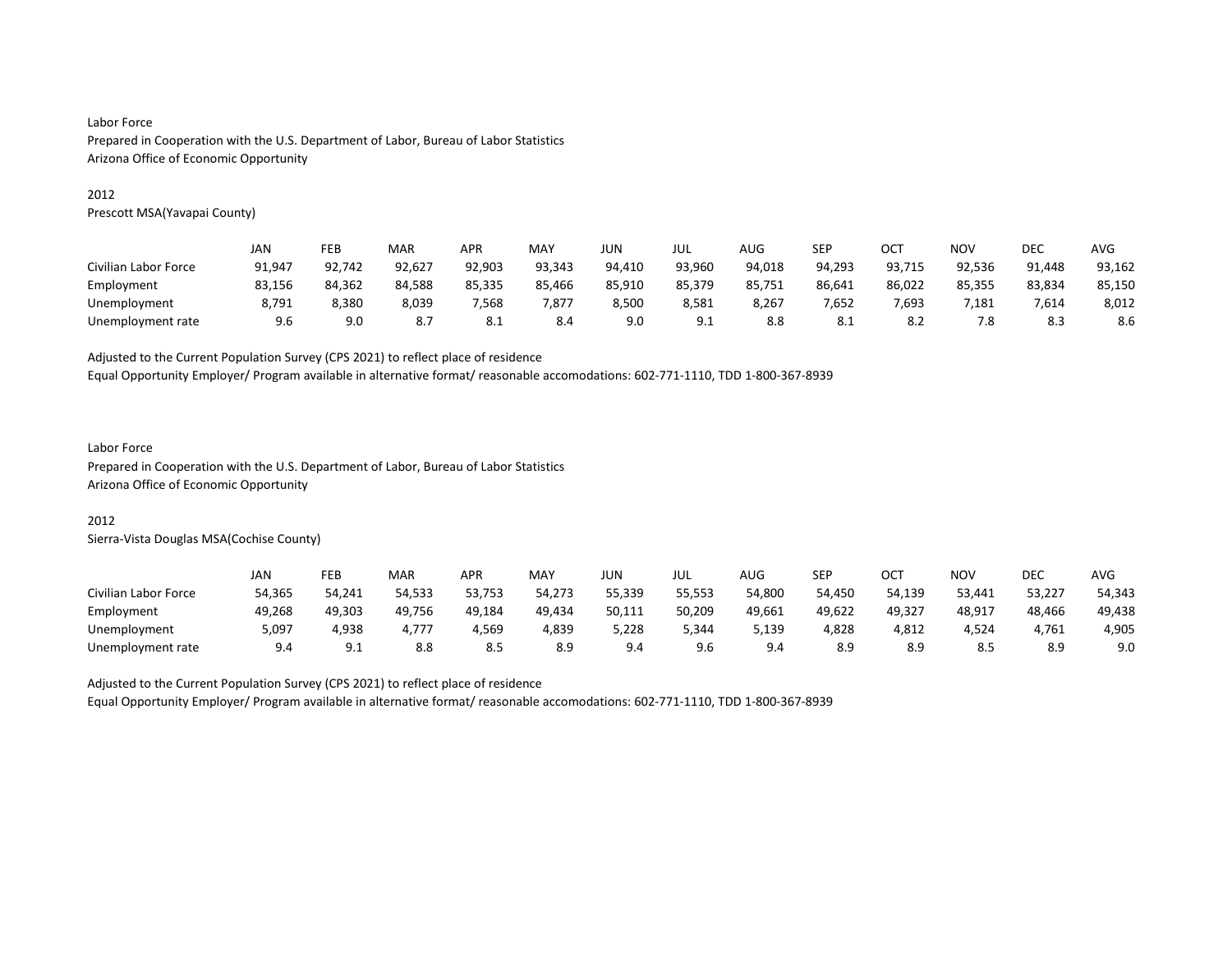#### 2012

Tucson MSA(Pima County)

|                      | JAN     | FEB     | MAR     | APR     | MAY     | JUN     | JUL     | AUG     | SEP     | OCT        | NOV     | DEC     | AVG     |
|----------------------|---------|---------|---------|---------|---------|---------|---------|---------|---------|------------|---------|---------|---------|
| Civilian Labor Force | 467.883 | 470.822 | 469.635 | 467.130 | 469.699 | 465.728 | 460.521 | 463.812 | 468.118 | 467.015    | 466.379 | 464.906 | 466.804 |
| Employment           | 431,125 | 435.112 | 435.116 | 434.889 | 435,974 | 428,836 | 423,298 | 427,844 | 434,454 | 434,012    | 435,289 | 432,751 | 432,392 |
| Unemployment         | 36,758  | 35.710  | 34.519  | 32.241  | 33,725  | 36.892  | 37.223  | 35.968  | 33.664  | 33.003     | 31.090  | 32,155  | 34.412  |
| Unemployment rate    | 7.9     | 1. б    | 4.4     | 6.9     | 7.2     | 7.9     | 8.1     | 7.8     | 7.2     | $\cdot$ 1. | 6.7     | 6.9     | 7.4     |

Adjusted to the Current Population Survey (CPS 2021) to reflect place of residence

Equal Opportunity Employer/ Program available in alternative format/ reasonable accomodations: 602-771-1110, TDD 1-800-367-8939

#### Labor Force Prepared in Cooperation with the U.S. Department of Labor, Bureau of Labor Statistics Arizona Office of Economic Opportunity

#### 2012

Yuma MSA(Yuma County)

|                      | <b>JAN</b> | FEB    | MAR    | <b>APR</b> | MAY    | JUN    | JUL     | AUG    | SEP    | ост    | <b>NOV</b> | <b>DEC</b> | <b>AVG</b> |
|----------------------|------------|--------|--------|------------|--------|--------|---------|--------|--------|--------|------------|------------|------------|
| Civilian Labor Force | 89,989     | 88.767 | 90,241 | 90,375     | 92.649 | 96,095 | 101,293 | 98,295 | 97.512 | 98,113 | 96,290     | 95,736     | 94,613     |
| Employment           | 70,601     | 70.773 | 72,286 | 69,372     | 69,550 | 72,318 | 73,592  | 72,616 | 72,800 | 73,344 | 73,604     | 73,480     | 72,028     |
| Unemployment         | 19.388     | 17.994 | 17.955 | 21,003     | 23.099 | 23,777 | 27.701  | 25,679 | 24.712 | 24.769 | 22,686     | 22.256     | 22,585     |
| Unemployment rate    | 21.5       | 20.3   | 19.9   | 23.2       | 24.9   | 24.7   | 27.3    | 26.1   | 25.3   | 25.2   | 23.6       | 23.2       | 23.9       |

Adjusted to the Current Population Survey (CPS 2021) to reflect place of residence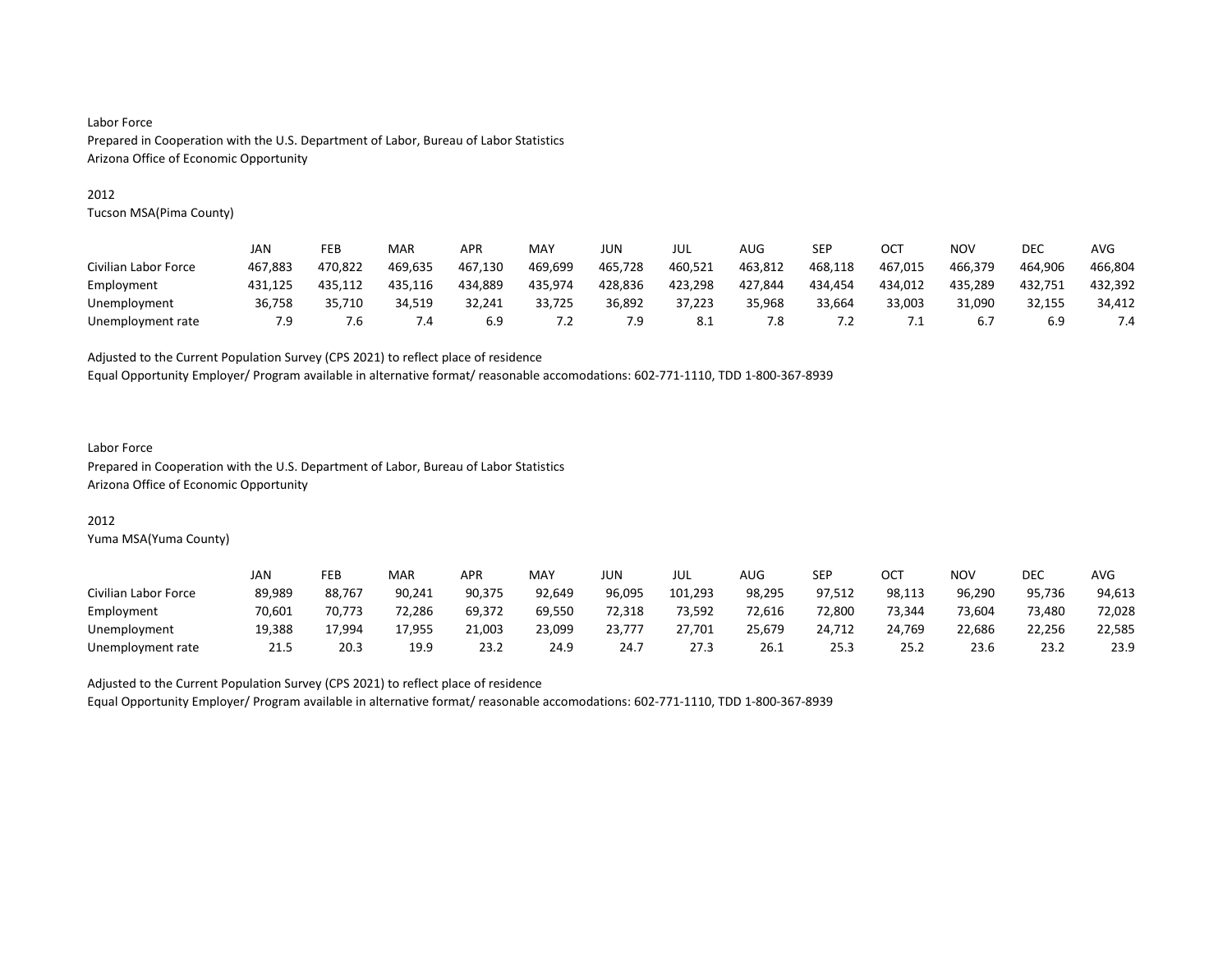### 2011

Arizona

|                      | JAN       | FEB       | MAR       | APR       | MAY       | JUN       | JUL       | AUG       | SEP       | OCT       | NOV       | DEC       | AVG       |
|----------------------|-----------|-----------|-----------|-----------|-----------|-----------|-----------|-----------|-----------|-----------|-----------|-----------|-----------|
| Civilian Labor Force | 3.057.934 | 3.046.699 | 3.056.259 | 3.043.669 | 3.038.494 | 3,065,288 | 3,055,452 | 3.048.825 | 3.060.225 | 3,056,803 | 3.050.159 | 3.043.439 | 3.051.937 |
| Employment           | 2.748.390 | 2.754.422 | 2.771.253 | 2.767.138 | 2.766.653 | 2.747.484 | 2.744.466 | 2.749.438 | 2.769.224 | 2.775.088 | 2.789.519 | 2.782.056 | 2.763.761 |
| Unemployment         | 309.544   | 292.277   | 285.006   | 276.531   | 271.841   | 317.804   | 310.986   | 299.387   | 291.001   | 281.715   | 260.640   | 261.383   | 288.176   |
| Unemployment rate    | 10.1      | 9.6       | 9.3       | 9.1       | 8.9       | 10.4      | 10.2      | 9.8       | 9.5       | 9.7       | 8.5       | 8.6       | 9.4       |

#### Adjusted to the Current Population Survey (CPS 2021) to reflect place of residence

Equal Opportunity Employer/ Program available in alternative format/ reasonable accomodations: 602-771-1110, TDD 1-800-367-8939

#### Labor Force

Prepared in Cooperation with the U.S. Department of Labor, Bureau of Labor Statistics Arizona Office of Economic Opportunity

#### 2011

Flagstaff MSA(Coconino County)

|                      | JAN    | FEB    | MAR    | <b>APR</b> | MAY    | JUN    | JUL    | AUG    | SEP    | OCT    | NO۱    | DEC    | <b>AVG</b> |
|----------------------|--------|--------|--------|------------|--------|--------|--------|--------|--------|--------|--------|--------|------------|
| Civilian Labor Force | 70.633 | 70.542 | 70.867 | 71.266     | 72.164 | 74,327 | 74.153 | 73,019 | 73.484 | 72.440 | 71.058 | 70.478 | 72,036     |
| Employment           | 62,994 | 63,341 | 63,944 | 64,694     | 65,881 | 66,739 | 66,834 | 66,213 | 66,945 | 66,086 | 64,865 | 63,959 | 65,208     |
| Unemployment         | 7,639  | .201   | 6,923  | 6,572      | 6,283  | 7,588  | 7,319  | 6,806  | 6,539  | 6,354  | 6.193  | 6,519  | 6,828      |
| Unemployment rate    | 10.8   | 10.2   | 9.8    | ے ۔        |        | 10.2   | 9.9    | د. ت   | 8.9    | 8.8    | ه.     | ے . د  | 9.5        |

Adjusted to the Current Population Survey (CPS 2021) to reflect place of residence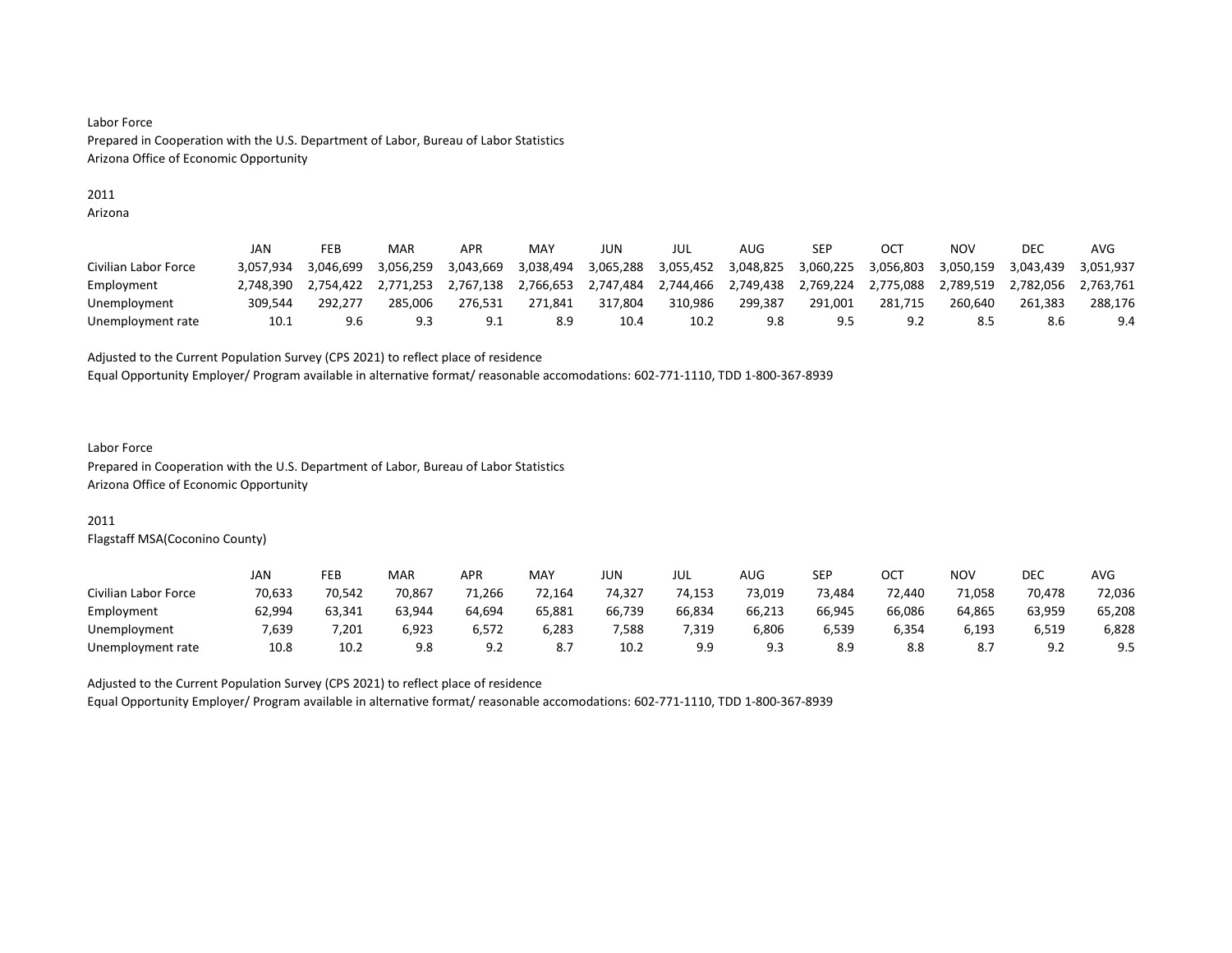#### 2011

Lake Havasu City-Kingman MSA(Mohave County)

|                      | JAN    | FEB    | MAR    | <b>APR</b> | MAY    | <b>JUN</b> | JUL    | AUG    | SEP    | ост    | <b>NOV</b> | <b>DEC</b> | AVG    |
|----------------------|--------|--------|--------|------------|--------|------------|--------|--------|--------|--------|------------|------------|--------|
| Civilian Labor Force | 80,845 | 80,396 | 80,825 | 80,660     | 79,933 | 81,452     | 80,926 | 79.972 | 79,661 | 79,083 | 78.293     | 77.587     | 79,969 |
| Employment           | 70.117 | 70,345 | 70.844 | 71,275     | 70.767 | 70,920     | 70.642 | 70,076 | 69.974 | 69,545 | 69.443     | 68,585     | 70,211 |
| Unemployment         | 10,728 | 10,051 | 9,981  | 9,385      | 9,166  | 10,532     | 10,284 | 9,896  | 9,687  | 9,538  | 8,850      | 9,002      | 9,758  |
| Unemployment rate    | 13.3   | 12.5   | 12.3   | 11.6       | 11.5   | 12.9       | 12.7   | 12.4   | 12.2   | 12.1   | 11.3       | 11.6       | 12.2   |

Adjusted to the Current Population Survey (CPS 2021) to reflect place of residence

Equal Opportunity Employer/ Program available in alternative format/ reasonable accomodations: 602-771-1110, TDD 1-800-367-8939

# Labor Force Prepared in Cooperation with the U.S. Department of Labor, Bureau of Labor Statistics Arizona Office of Economic Opportunity

#### 2011

Phoenix MSA

|                      | <b>JAN</b> | FEB       | MAR       | APR       | MAY       | JUN       | JUL       | AUG       | SEP       |           | ΝΟν       | <b>DEC</b> | AVG       |
|----------------------|------------|-----------|-----------|-----------|-----------|-----------|-----------|-----------|-----------|-----------|-----------|------------|-----------|
| Civilian Labor Force | 2.062.347  | 2.053.391 | 2.061.635 | 2.051.414 | 2.045.648 | 2.058.810 | 2,051,035 | 2,045,127 | 2,054,692 | 2.056.768 | 2.056.191 | 2.055.799  | 2.054.404 |
| Employment           | L.869.519  | 1.870.554 | 1.883.756 | 1.882.066 | 1.880.312 | 1.863.984 | 1,862,920 | 1,863,545 | 1,877,771 | 1,885,789 | 1,897,983 | 1,897,110  | 1.877.942 |
| Unemployment         | 192.828    | 182.837   | 177.879   | 169.348   | 165,336   | 194.826   | 188,115   | 181.582   | 176.921   | 170.979   | 158.208   | 158.689    | 176.462   |
| Unemployment rate    |            | 8.9       |           |           |           |           |           |           | 8.6       |           |           |            | 8.6       |

Adjusted to the Current Population Survey (CPS 2021) to reflect place of residence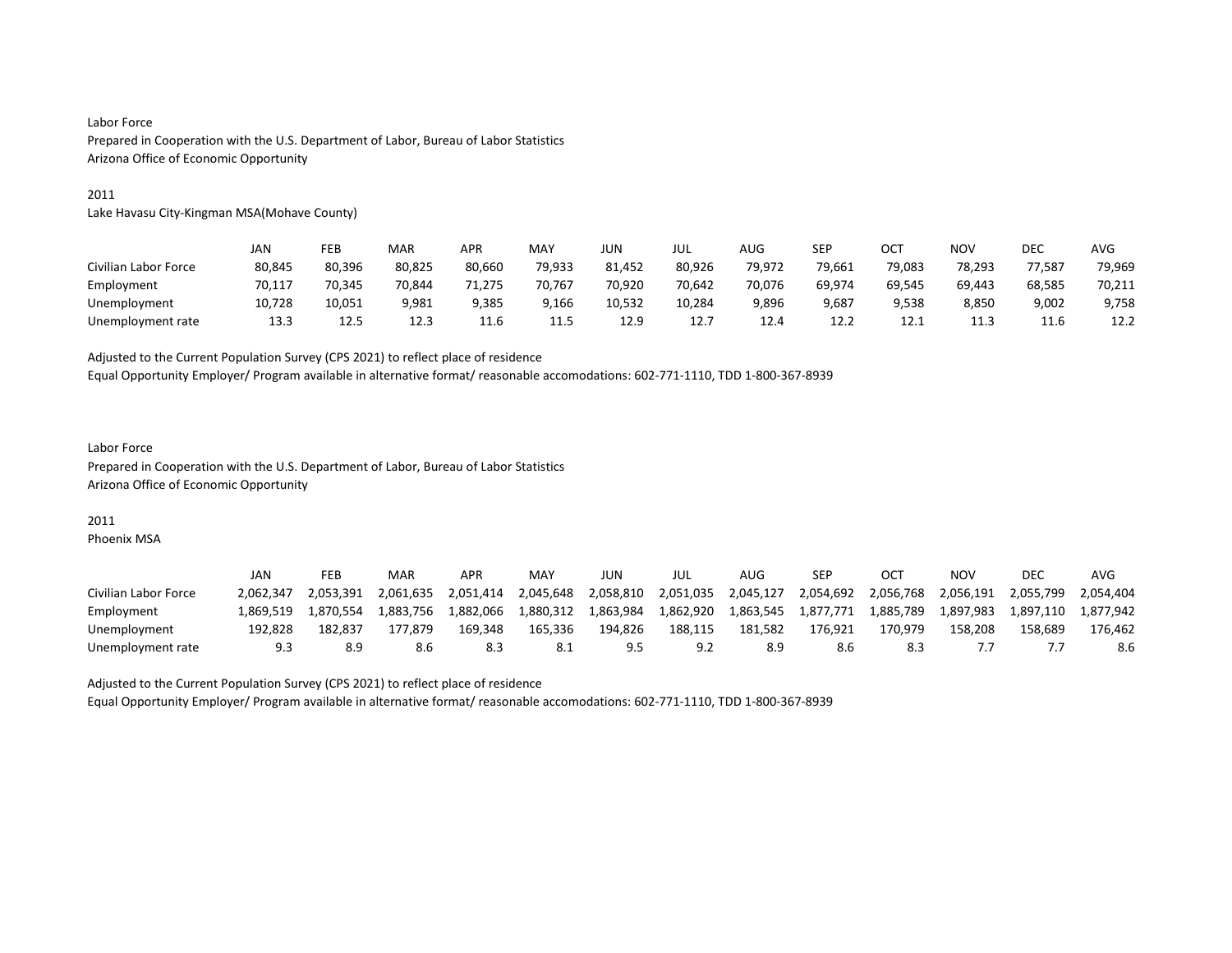#### 2011

Prescott MSA(Yavapai County)

|                      | JAN    | FEB    | MAR    | APR    | MAY    | JUN    | JUL    | AUG    | SEP    | OC1      | NOV    | DEC    | AVG    |
|----------------------|--------|--------|--------|--------|--------|--------|--------|--------|--------|----------|--------|--------|--------|
| Civilian Labor Force | 93,223 | 93,708 | 93,656 | 93,684 | 93,687 | 95,488 | 93,843 | 93,999 | 94,027 | 93,384   | 92,868 | 91,394 | 93,580 |
| Employment           | 82,928 | 84,084 | 84.231 | 84,801 | 85,005 | 85,370 | 84.157 | 84,697 | 85,098 | 84,685   | 84,782 | 83,205 | 84,420 |
| Unemployment         | 10.295 | 9.624  | 9.425  | 8.883  | 8.682  | 10.118 | 9,686  | 9.302  | 8,929  | 8.699    | 8,086  | 8.189  | 9,160  |
| Unemployment rate    | 11.0   | 10.3   | 10.1   | 9.5    | 9.3    | 10.6   | 10.3   | 9.9    | 9.5    | a a<br>. | 8.7    | 9.0    | 9.8    |

#### Adjusted to the Current Population Survey (CPS 2021) to reflect place of residence

Equal Opportunity Employer/ Program available in alternative format/ reasonable accomodations: 602-771-1110, TDD 1-800-367-8939

#### Labor Force

Prepared in Cooperation with the U.S. Department of Labor, Bureau of Labor Statistics Arizona Office of Economic Opportunity

#### 2011

Sierra-Vista Douglas MSA(Cochise County)

|                      | JAN    | FEB    | MAR    | APR         | MAY    | JUN    | JUL    | AUG    | <b>SEP</b> | ост             | NOV    | DEC    | <b>AVG</b> |
|----------------------|--------|--------|--------|-------------|--------|--------|--------|--------|------------|-----------------|--------|--------|------------|
| Civilian Labor Force | 56,380 | 56.213 | 56.497 | 55,821      | 55.502 | 56.975 | 57.132 | 56.155 | 57.036     | 56.253          | 55.567 | 54.753 | 56,190     |
| Employment           | 50,705 | 50,797 | 51,213 | 50,692      | 50,398 | 50,998 | 51,428 | 50,712 | 51,724     | 51,135          | 50,762 | 49,881 | 50,870     |
| Unemployment         | 5.675  | 5.416  | 5.284  | 129,د       | 104,د  | 5,977  | 5.704  | 5.443  | 5,312      | 5,118           | 4,805  | 4.872  | 5,320      |
| Unemployment rate    | 10.1   | 9.6    | 9.4    | ۹C<br>ے . د | 9.2    | 10.5   | 10.0   | a t    | 9.3        | ے ہ<br><u>.</u> | 8.6    | 8.9    | 9.5        |

Adjusted to the Current Population Survey (CPS 2021) to reflect place of residence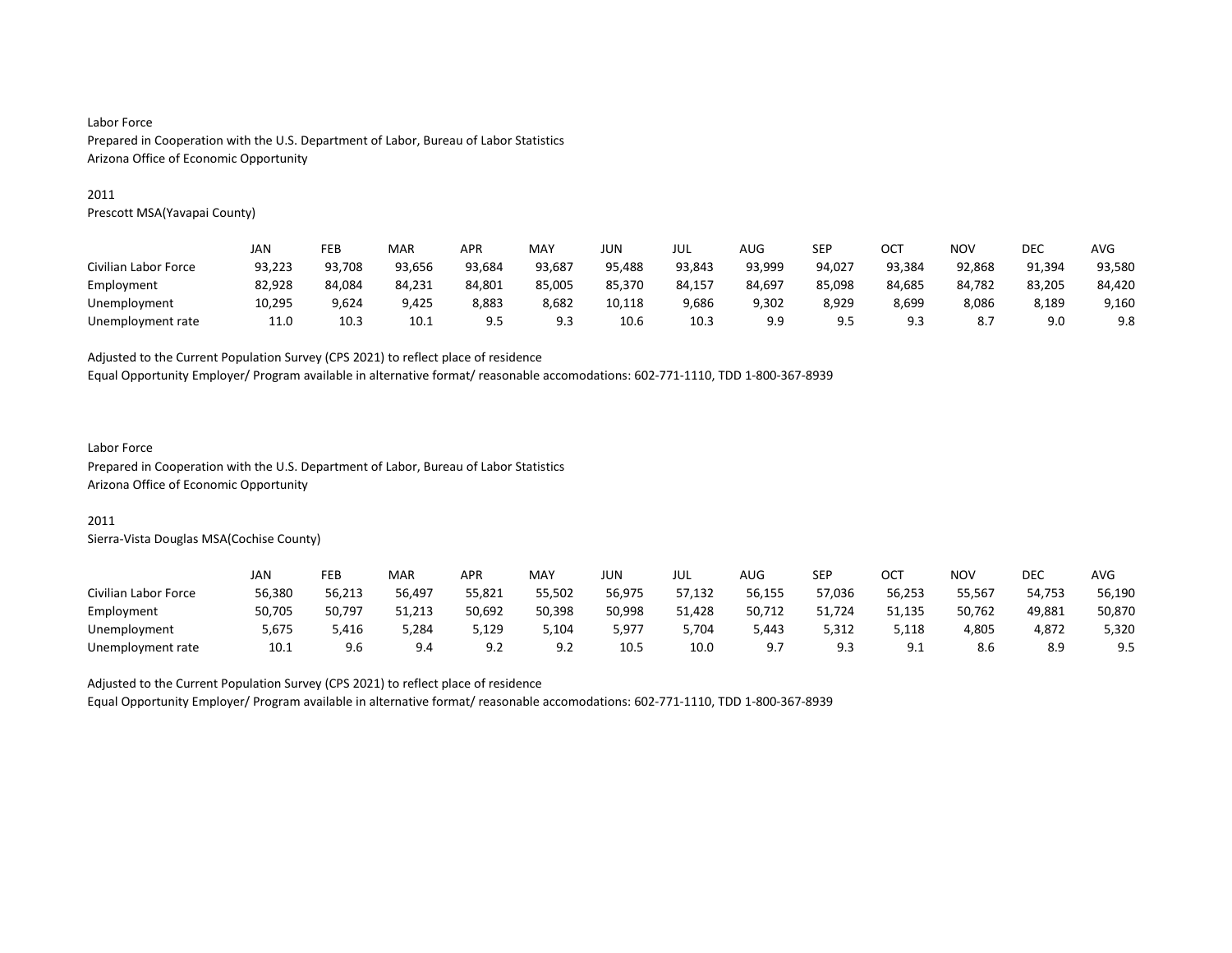#### 2011

Tucson MSA(Pima County)

|                      | JAN     | FEB     | MAR     | <b>APR</b> | MAY     | JUN     | jul     | AUG     | SEP     | OC1     | NOV     | DEC     | AVG     |
|----------------------|---------|---------|---------|------------|---------|---------|---------|---------|---------|---------|---------|---------|---------|
| Civilian Labor Force | 472.841 | 472.789 | 472.174 | 469.070    | 468,012 | 468.606 | 465,460 | 468.280 | 469,582 | 469,151 | 468,911 | 467.112 | 469,332 |
| Employment           | 429.613 | 431.935 | 432.623 | 431.596    | 431.292 | 424.310 | 422,729 | 427,389 | 429,767 | 430.899 | 433.268 | 431.112 | 429.711 |
| Unemployment         | 43.228  | 40.854  | 39.551  | 37.474     | 36.720  | 44.296  | 42.731  | 40.891  | 39.815  | 38.252  | 35.643  | 36.000  | 39.621  |
| Unemployment rate    | 9.1     | 8.6     | 8.4     | 8.0        | 7.8     | 9.5     | 9.2     |         | 8.5     | 8.2     | 6./     |         | 8.4     |

Adjusted to the Current Population Survey (CPS 2021) to reflect place of residence

Equal Opportunity Employer/ Program available in alternative format/ reasonable accomodations: 602-771-1110, TDD 1-800-367-8939

# Labor Force

Prepared in Cooperation with the U.S. Department of Labor, Bureau of Labor Statistics Arizona Office of Economic Opportunity

#### 2011

Yuma MSA(Yuma County)

|                      | JAN    | FEB    | MAR    | <b>APR</b> | MAY    | JUN    | JUL    | AUG    | SEP    | ост    | NO٧    | <b>DEC</b> | AVG    |
|----------------------|--------|--------|--------|------------|--------|--------|--------|--------|--------|--------|--------|------------|--------|
| Civilian Labor Force | 88,822 | 87,341 | 88,114 | 89,923     | 90.648 | 92,471 | 95,714 | 95,858 | 96,208 | 95.284 | 94,008 | 92,727     | 92,260 |
| Employment           | 69,189 | 69.531 | 70.240 | 67.700     | 67.115 | 68,441 | 69.408 | 70.295 | 71.783 | 71.566 | 72.782 | 72.728     | 70,065 |
| Unemployment         | 19,633 | 17.810 | 17.874 | 22,223     | 23,533 | 24,030 | 26,306 | 25.563 | 24,425 | 23.718 | 21,226 | 19.999     | 22,195 |
| Unemployment rate    | 22.1   | 20.4   | 20.3   | 24.7       | 26.0   | 26.0   | 27.5   | 26.7   | 25.4   | 24.9   | 22.6   | 21.6       | 24.1   |

Adjusted to the Current Population Survey (CPS 2021) to reflect place of residence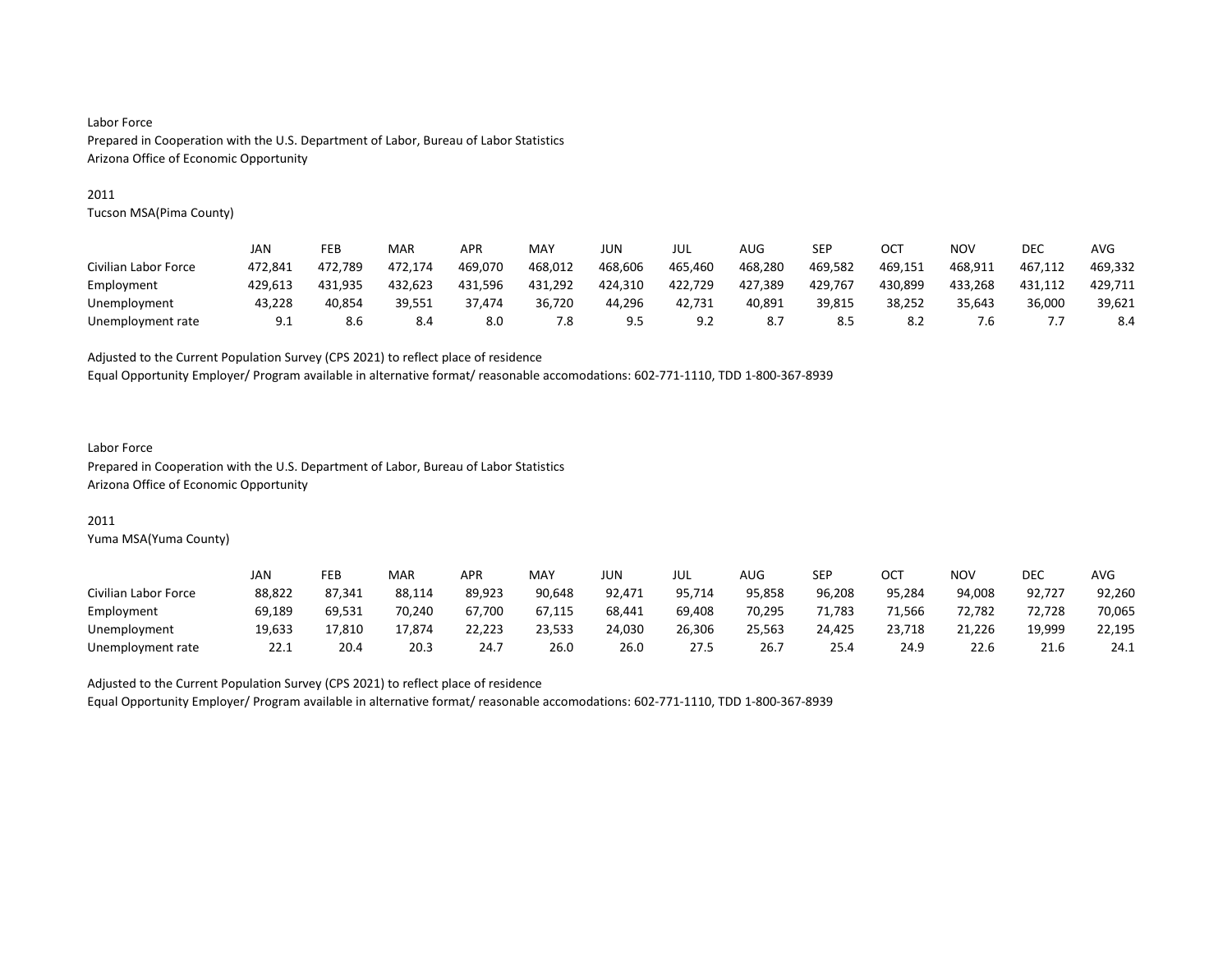# 2010

Arizona

|                      | JAN       | FEB       | MAR       | <b>APR</b> | MAY       | JUN       | JUL       | AUG       | <b>SEP</b> | OC <sub>7</sub> | NOV       | DEC       | AVG       |
|----------------------|-----------|-----------|-----------|------------|-----------|-----------|-----------|-----------|------------|-----------------|-----------|-----------|-----------|
| Civilian Labor Force | 3.110.508 | 3.105.437 | 3.109.325 | 3,113,307  | 3,098,759 | 3,103,031 | 3,101,831 | 3,098,733 | 3,099,578  | 3,076,889       | 3,080,826 | 3,057,571 | 3.096.316 |
| Employment           | 2.772.644 | 2.777.711 | 2.788.343 | 2.800.049  | 2.787.719 | 2.778.141 | 2.768.327 | 2.767.154 | 2.780.841  | 2.770.338       | 2.774.711 | 2.762.869 | 2.777.404 |
| Unemployment         | 337.864   | 327.726   | 320.982   | 313.258    | 311.040   | 324.890   | 333,504   | 331.579   | 318.737    | 306.551         | 306.115   | 294.702   | 318.912   |
| Unemployment rate    | 10.9      | 10.6      | 10.3      | 10.1       | 10.0      | 10.5      | 10.8      | 10.7      | 10.3       | 10.0            | 9.9       |           | 10.3      |

#### Adjusted to the Current Population Survey (CPS 2021) to reflect place of residence

Equal Opportunity Employer/ Program available in alternative format/ reasonable accomodations: 602-771-1110, TDD 1-800-367-8939

#### Labor Force

Prepared in Cooperation with the U.S. Department of Labor, Bureau of Labor Statistics Arizona Office of Economic Opportunity

# 2010

Flagstaff MSA(Coconino County)

|                      | JAN    | FEB    | MAR    | <b>APR</b> | <b>MAY</b> | JUN    | JUL    | <b>AUG</b> | <b>SEP</b> | ост    | <b>NOV</b> | DEC    | <b>AVG</b> |
|----------------------|--------|--------|--------|------------|------------|--------|--------|------------|------------|--------|------------|--------|------------|
| Civilian Labor Force | 72.256 | 71.839 | 71.679 | 72.909     | 72.779     | 75.349 | 75.376 | 73.577     | 73.901     | 73.091 | 72.128     | 71.092 | 72,998     |
| Employment           | 64,121 | 63,853 | 63,992 | 65,718     | 65,852     | 67,702 | 68,118 | 66,701     | 67,412     | 66,859 | 65,441     | 64,290 | 65,838     |
| Unemployment         | 8.135  | 7.986  | 7.687  | .191       | 6,927      | 7.647  | 7.258  | 6,876      | 6,489      | 6.232  | 6,687      | 6,802  | 7,160      |
| Unemployment rate    | 11.3   | 11.1   | 10.7   | 9.9        | 9.5        | 10.1   | 9.6    | α<br>ر. ت  | 8.8        | 8.5    | Ω÷<br>ن. ت | 9.6    | 9.8        |

Adjusted to the Current Population Survey (CPS 2021) to reflect place of residence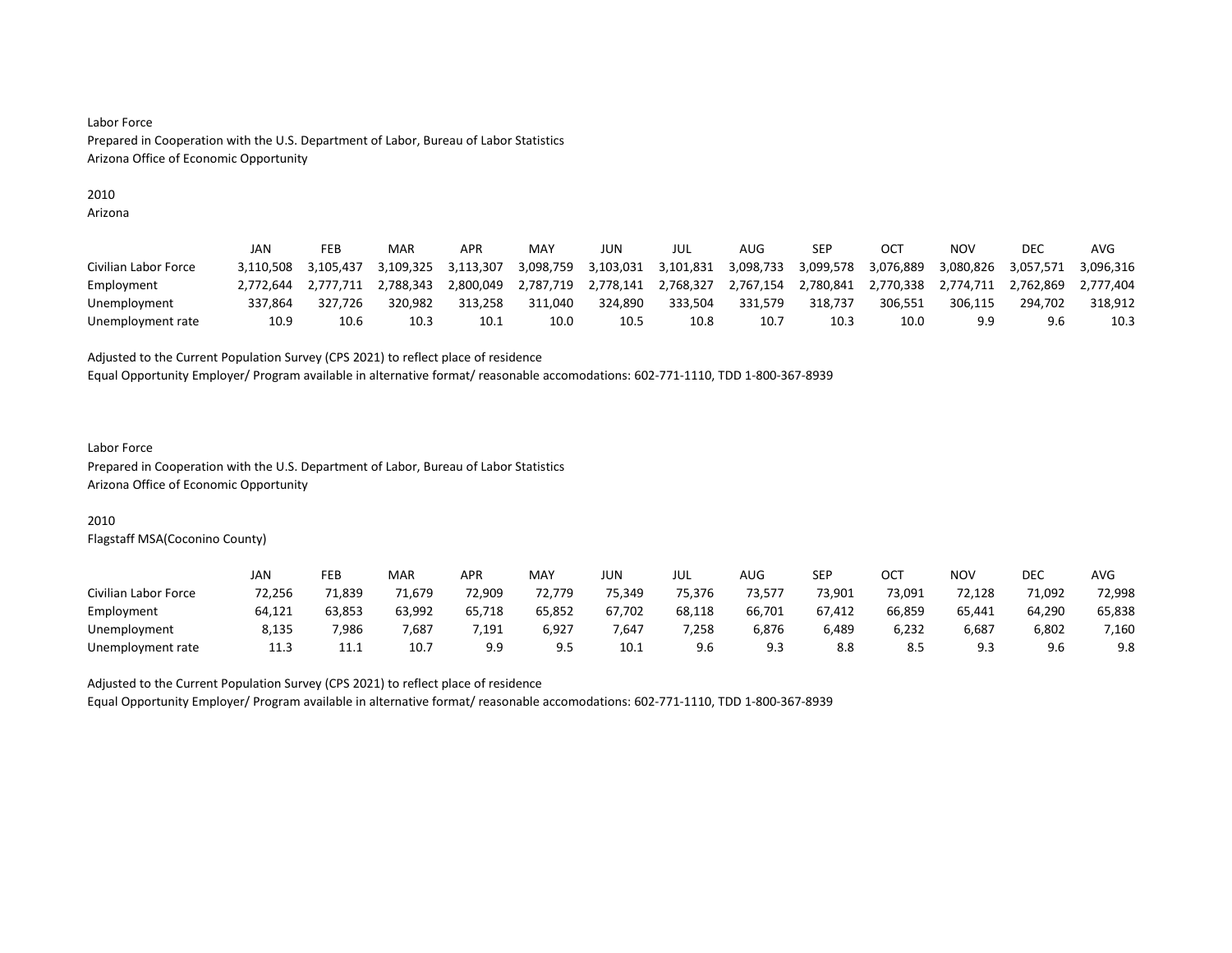#### 2010

Lake Havasu City-Kingman MSA(Mohave County)

|                      | JAN    | FEB    | MAR    | <b>APR</b> | MAY    | <b>JUN</b> | JUL    | AUG             | SEP    | ост    | <b>NOV</b> | <b>DEC</b> | AVG    |
|----------------------|--------|--------|--------|------------|--------|------------|--------|-----------------|--------|--------|------------|------------|--------|
| Civilian Labor Force | 83,253 | 83,322 | 83,861 | 83,759     | 83.364 | 83,805     | 84.347 | 83,283          | 82,636 | 81,511 | 81.373     | 80,050     | 82,880 |
| Employment           | 71.590 | 72.192 | 72.919 | 73,299     | 72.990 | 73,200     | 73.507 | 72.440          | 72.049 | 71.165 | 71.006     | 70,118     | 72,206 |
| Unemployment         | 11,663 | 11,130 | 10.942 | 10,460     | 10,374 | 10,605     | 10,840 | 10,843          | 10,587 | 10,346 | 10,367     | 9,932      | 10,674 |
| Unemployment rate    | 14.0   | 13.4   | 13.0   | 12.5       | 12.4   | 12.7       | 12.9   | 13 <sub>c</sub> | 12.8   | 12.7   | 12.7       | 12.4       | 12.9   |

Adjusted to the Current Population Survey (CPS 2021) to reflect place of residence

Equal Opportunity Employer/ Program available in alternative format/ reasonable accomodations: 602-771-1110, TDD 1-800-367-8939

#### Labor Force Prepared in Cooperation with the U.S. Department of Labor, Bureau of Labor Statistics Arizona Office of Economic Opportunity

#### 2010

Phoenix MSA

|                      | JAN       | FEB       | MAR       | APR       | MAY       | JUN       | JUL       | AUG       | SEP       |           | NOV       | DEC       | AVG       |
|----------------------|-----------|-----------|-----------|-----------|-----------|-----------|-----------|-----------|-----------|-----------|-----------|-----------|-----------|
| Civilian Labor Force | 2.089.515 | 2.085.246 | 2.091.201 | 2.088.682 | 2.077.775 | 2,078,955 | 2,075,869 | 2,072,334 | 2,075,554 | 2.065.678 | 2,071,794 | 2.059.878 | 2.077.707 |
| Employment           | 1.875.913 | 1.877.142 | 1.887.805 | 1.893.907 | 1.885.643 | 1.877.977 | 1,871,401 | 1.869.476 | 1.878.276 | 1.876.668 | 1.881.909 | 1.876.502 | 1.879.385 |
| Unemployment         | 213.602   | 208.104   | 203.396   | 194.775   | 192.132   | 200.978   | 204.468   | 202.858   | 197.278   | 189.010   | 189.885   | 183.376   | 198.322   |
| Unemployment rate    | 10.2      | 10.0      | 9.7       |           | 9.2       | a -       | 9.8       | 9.8       | 9.5       |           | 9.2       |           | 9.5       |

Adjusted to the Current Population Survey (CPS 2021) to reflect place of residence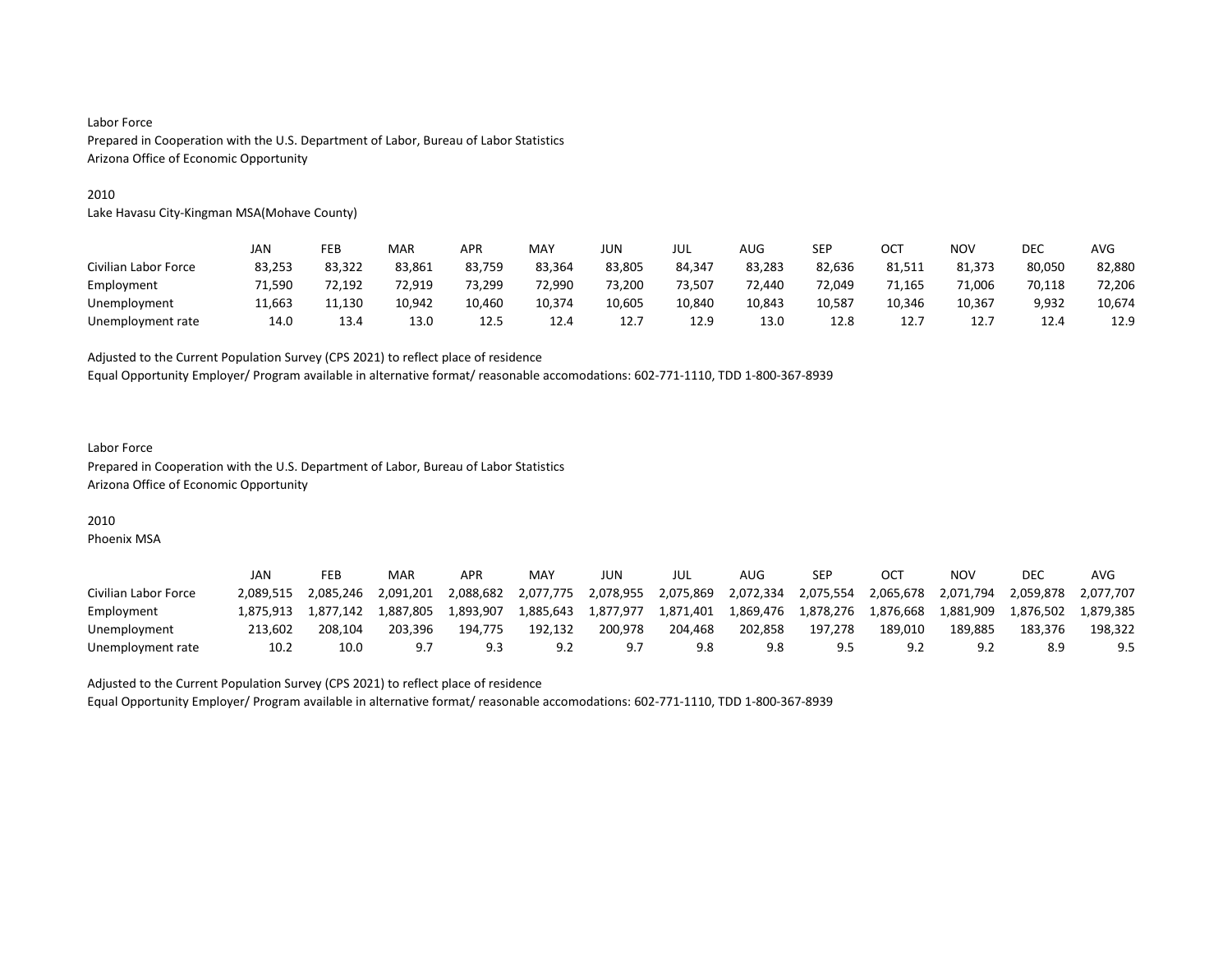#### 2010

Prescott MSA(Yavapai County)

|                      | JAN    | FEB    | MAR    | APR    | MAY    | JUN    | JUL    | AUG    | SEP    | OCT    | NOV    | DEC    | <b>AVG</b> |
|----------------------|--------|--------|--------|--------|--------|--------|--------|--------|--------|--------|--------|--------|------------|
| Civilian Labor Force | 97.645 | 97.975 | 97,455 | 97,355 | 97,262 | 97,552 | 97,422 | 97,888 | 97.397 | 94.960 | 94,918 | 92,974 | 96,734     |
| Employment           | 86.283 | 87.193 | 86.796 | 87.241 | 87.316 | 87.272 | 86,936 | 87.439 | 87.267 | 85,338 | 85,181 | 83,403 | 86,472     |
| Unemployment         | 11,362 | 10,782 | 10,659 | 10,114 | 9,946  | 10,280 | 10,486 | 10.449 | 10,130 | 9,622  | 9,737  | 9,571  | 10,262     |
| Unemployment rate    | 11.6   | 11.0   | 10.9   | 10.4   | 10.2   | 10.5   | 10.8   | 10.    | 10.4   | 10.1   | 10.3   | 10.3   | 10.6       |

Adjusted to the Current Population Survey (CPS 2021) to reflect place of residence

Equal Opportunity Employer/ Program available in alternative format/ reasonable accomodations: 602-771-1110, TDD 1-800-367-8939

#### Labor Force

Prepared in Cooperation with the U.S. Department of Labor, Bureau of Labor Statistics Arizona Office of Economic Opportunity

#### 2010

Sierra-Vista Douglas MSA(Cochise County)

|                      | JAN    | FEB    | <b>MAR</b> | <b>APR</b> | <b>MAY</b> | JUN.   | JUL    | <b>AUG</b> | SEP    | ост    | <b>NOV</b> | <b>DEC</b>                 | <b>AVG</b> |
|----------------------|--------|--------|------------|------------|------------|--------|--------|------------|--------|--------|------------|----------------------------|------------|
| Civilian Labor Force | 57.797 | 57.223 | 57.487     | 56.937     | 56,597     | 57.913 | 57.351 | 56.864     | 57.497 | 57.059 | 56.904     | 56.122                     | 57.146     |
| Employment           | 52,272 | 51,762 | 52,144     | 51,887     | 51,554     | 52,524 | 51,744 | 51,383     | 52,168 | 52,035 | 51,668     | 50,969                     | 51,843     |
| Unemployment         | 5,525  | 5,461  | 5.343      | 5,050      | 5.043      | 5,389  | 5.607  | 5.481      | 5,329  | 5,024  | 5.236      | 5,153                      | 5,303      |
| Unemployment rate    | 9.6    | 9.5    | 9.3        | 8.9        | 8.9        | 9.3    | 9.8    | 9.6        | 9.3    | 8.8    | 9.2        | Q <sub>0</sub><br><u>.</u> | 9.3        |

Adjusted to the Current Population Survey (CPS 2021) to reflect place of residence